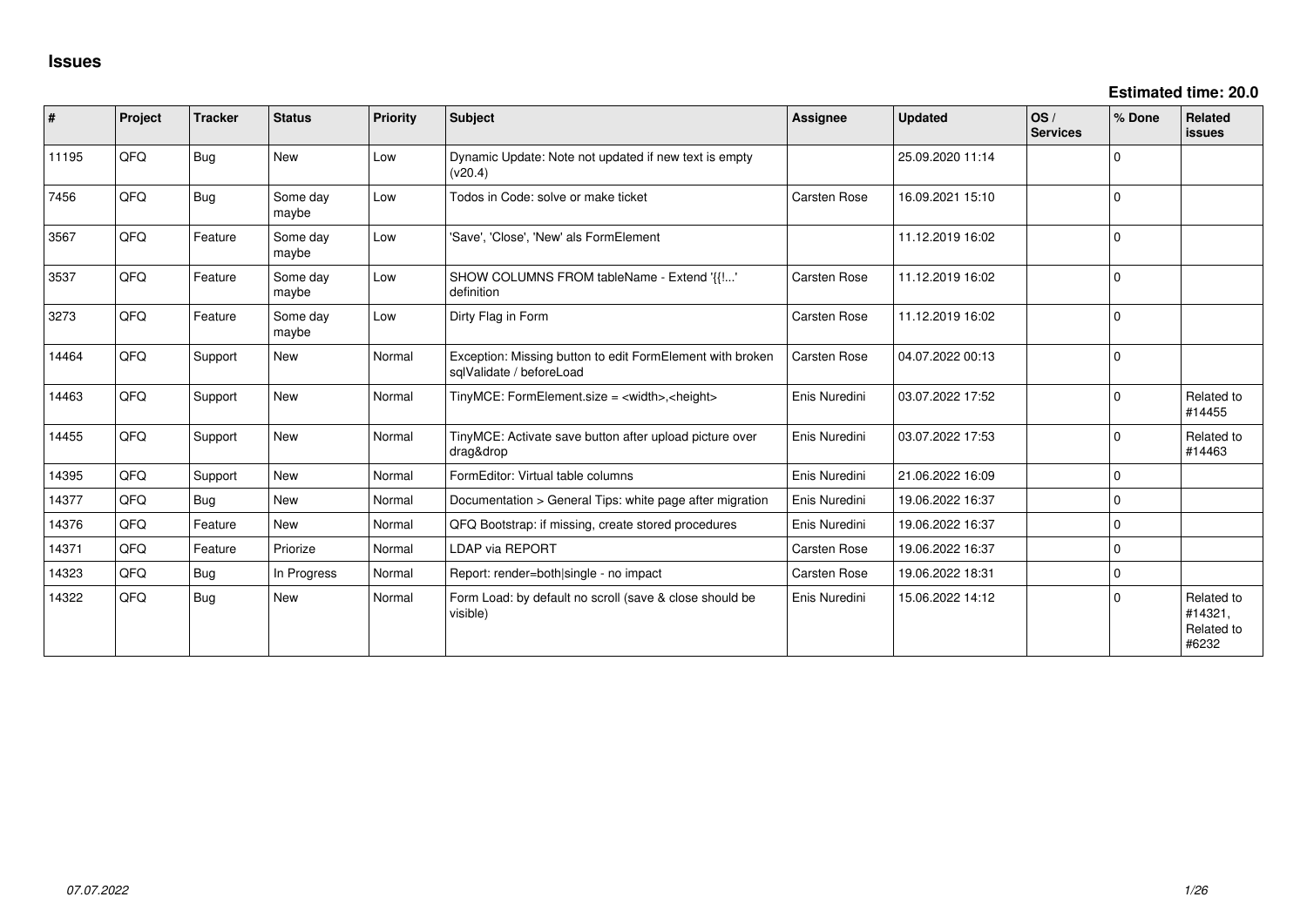| #     | Project | <b>Tracker</b> | <b>Status</b> | <b>Priority</b> | <b>Subject</b>                                                         | <b>Assignee</b>     | <b>Updated</b>   | OS/<br><b>Services</b> | % Done      | Related<br>issues                                                                                                                                                     |
|-------|---------|----------------|---------------|-----------------|------------------------------------------------------------------------|---------------------|------------------|------------------------|-------------|-----------------------------------------------------------------------------------------------------------------------------------------------------------------------|
| 14320 | QFQ     | Feature        | In Progress   | Normal          | Allow specific HTML Tags and Attributes: general, TinyMCE              | Enis Nuredini       | 04.07.2022 14:09 |                        | $\Omega$    | Related to<br>#12664,<br>Related to<br>#12039,<br>Related to<br>#11702,<br>Related to<br>#7239,<br>Related to<br>#3708,<br>Related to<br>#3646,<br>Related to<br>#880 |
| 14305 | QFQ     | Bug            | New           | Normal          | Inline Report editing does not create history entries                  | Carsten Rose        | 10.06.2022 11:55 |                        | $\mathbf 0$ |                                                                                                                                                                       |
| 14304 | QFQ     | Bug            | New           | Normal          | table sorter view safer does not work                                  | <b>Carsten Rose</b> | 10.06.2022 11:49 |                        | $\mathbf 0$ |                                                                                                                                                                       |
| 14290 | QFQ     | Feature        | Priorize      | Normal          | FormEditor: Show Table Definition                                      | Carsten Rose        | 19.06.2022 16:37 |                        | 0           |                                                                                                                                                                       |
| 14283 | QFQ     | Bug            | Priorize      | Normal          | HEIC / HEIF convert doesn't trigger                                    | <b>Carsten Rose</b> | 19.06.2022 16:37 |                        | $\mathbf 0$ |                                                                                                                                                                       |
| 14233 | QFQ     | Bug            | New           | Normal          | AS link: question - HTML is not rendered                               | Carsten Rose        | 28.05.2022 11:02 |                        | $\mathbf 0$ |                                                                                                                                                                       |
| 14227 | QFQ     | Feature        | New           | Normal          | Selenium Konkurrenz: cypress.io                                        | Enis Nuredini       | 28.05.2022 11:02 |                        | 0           |                                                                                                                                                                       |
| 14185 | QFQ     | Feature        | New           | Normal          | External/Autocron.php - better suitable directory                      | Support: System     | 28.05.2022 11:03 |                        | $\mathbf 0$ |                                                                                                                                                                       |
| 14175 | QFQ     | Bug            | In Progress   | Normal          | Opening a form with no QFQ Session cookie fails                        | <b>Carsten Rose</b> | 03.06.2022 10:40 |                        | 0           |                                                                                                                                                                       |
| 14091 | QFQ     | Bug            | New           | Normal          | inconsistent template path for twig                                    | Carsten Rose        | 19.04.2022 18:36 |                        | 0           |                                                                                                                                                                       |
| 14090 | QFQ     | Feature        | New           | Normal          | Nützliche _script funktionen                                           | Carsten Rose        | 28.05.2022 11:03 |                        | $\mathbf 0$ |                                                                                                                                                                       |
| 14077 | QFQ     | Bug            | New           | Normal          | As _link: Attribute 'class' missing by r:1 and r:3 - but should<br>set | <b>Carsten Rose</b> | 28.05.2022 11:02 |                        | $\Omega$    | Related to<br>#5342,<br>Related to<br>#4343                                                                                                                           |
| 14028 | QFQ     | Feature        | New           | Normal          | Required notification: visual nicer                                    | Enis Nuredini       | 28.05.2022 11:01 |                        | $\mathbf 0$ |                                                                                                                                                                       |
| 13945 | QFQ     | Feature        | New           | Normal          | As link: content before/after link                                     | Enis Nuredini       | 28.05.2022 11:01 |                        | $\Omega$    | Related to<br>#12262                                                                                                                                                  |
| 13943 | QFQ     | Bug            | Priorize      | Normal          | unable to find formgroup                                               | Enis Nuredini       | 28.05.2022 11:03 |                        | $\mathbf 0$ |                                                                                                                                                                       |
| 13900 | QFQ     | Feature        | Priorize      | Normal          | Selenium: Check das Cookie/PDF funktioniert                            | Enis Nuredini       | 25.03.2022 12:45 |                        | $\mathbf 0$ |                                                                                                                                                                       |
| 13899 | QFQ     | <b>Bug</b>     | ToDo          | Normal          | Selenium: zum laufen bringen                                           | Enis Nuredini       | 25.03.2022 10:24 |                        | 0           |                                                                                                                                                                       |
| 13843 | QFQ     | Feature        | New           | Normal          | Create JWT via QFQ                                                     | Carsten Rose        | 19.03.2022 17:42 |                        | $\mathbf 0$ |                                                                                                                                                                       |
| 13841 | QFQ     | Feature        | New           | Normal          | Create PDF via iText - evaluate                                        | Carsten Rose        | 19.03.2022 17:42 |                        | $\mathbf 0$ |                                                                                                                                                                       |
| 13767 | QFQ     | <b>Bug</b>     | Feedback      | Normal          | date/time-picker: required shows up/down button orange                 | Enis Nuredini       | 16.05.2022 23:16 |                        | 0           |                                                                                                                                                                       |
| 13706 | QFQ     | Bug            | New           | Normal          | Wrong CheckType in FieldElement LastStatus of Form Cron                | <b>Carsten Rose</b> | 21.01.2022 18:20 |                        | 0           |                                                                                                                                                                       |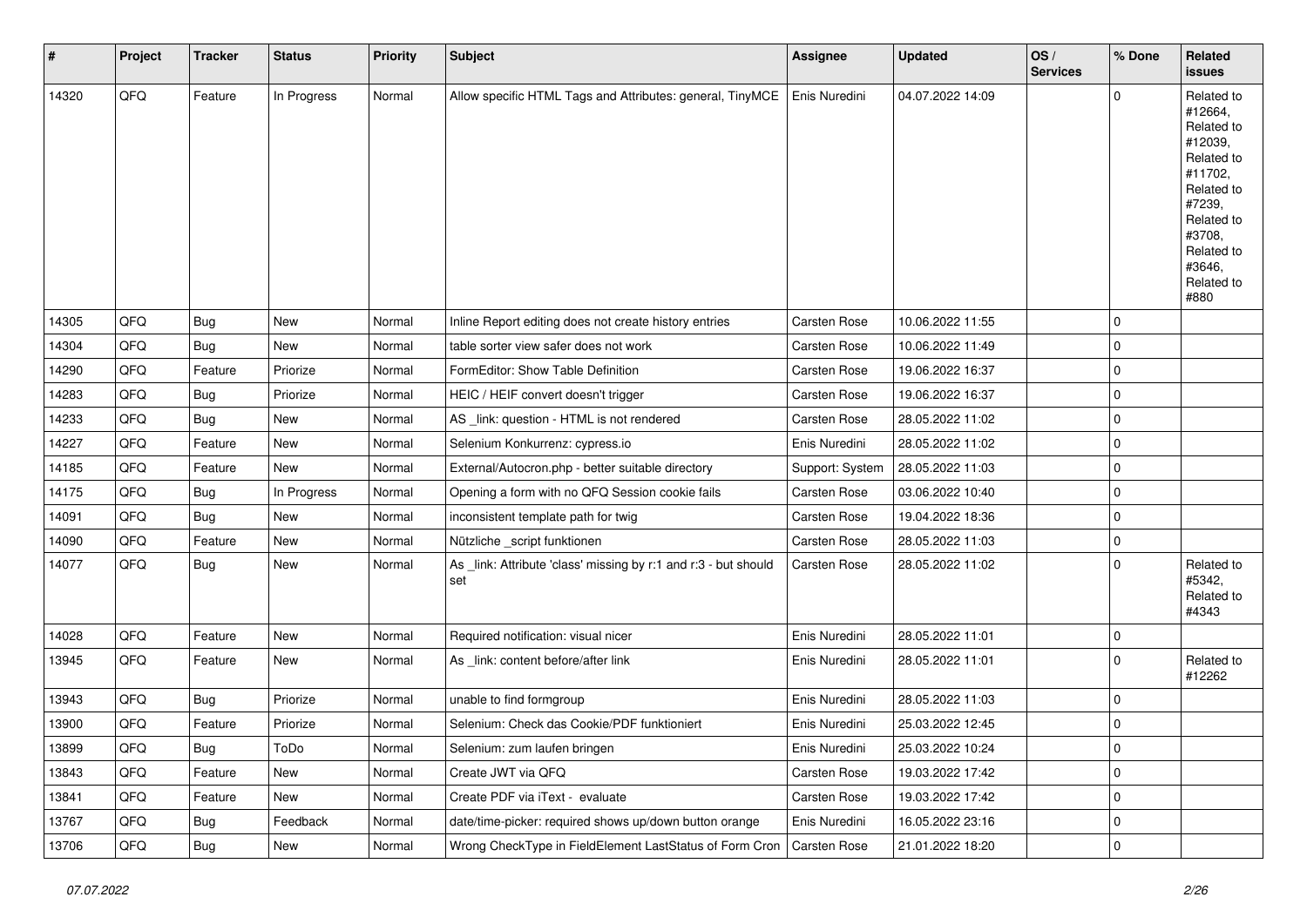| #     | Project | <b>Tracker</b> | <b>Status</b>              | <b>Priority</b> | <b>Subject</b>                                                                           | Assignee               | <b>Updated</b>   | OS/<br><b>Services</b> | % Done   | Related<br>issues    |
|-------|---------|----------------|----------------------------|-----------------|------------------------------------------------------------------------------------------|------------------------|------------------|------------------------|----------|----------------------|
| 13700 | QFQ     | Feature        | <b>New</b>                 | Normal          | Redesign qfq.io Seite                                                                    | Carsten Rose           | 19.03.2022 17:43 |                        | $\Omega$ |                      |
| 13659 | QFQ     | Bug            | <b>New</b>                 | Normal          | wrong sanitize class applied to R-store                                                  | <b>Carsten Rose</b>    | 15.01.2022 14:23 |                        | $\Omega$ |                      |
| 13647 | QFQ     | Bug            | New                        | Normal          | Autofocus funktioniert nicht auf Chrome                                                  | Benjamin Baer          | 19.03.2022 17:44 |                        | $\Omega$ |                      |
| 13609 | QFQ     | Feature        | <b>New</b>                 | Normal          | QFQ Introduction: Seite aufloesen                                                        | Philipp<br>Gröbelbauer | 28.05.2022 11:02 |                        | $\Omega$ |                      |
| 13608 | QFQ     | Feature        | Some day<br>maybe          | Normal          | Automatic Browser Language Redirect                                                      | Enis Nuredini          | 17.06.2022 08:35 |                        | $\Omega$ |                      |
| 13592 | QFQ     | Bug            | New                        | Normal          | QFQ Build Queue: das vergeben von Tags klappt nicht. Es<br>werden keine Releases gebaut. | Carsten Rose           | 19.03.2022 17:45 |                        | $\Omega$ |                      |
| 13572 | QFQ     | Feature        | Feedback                   | Normal          | Form Load: misleading error message on trying to load non<br>existent primary record     | Enis Nuredini          | 16.05.2022 23:16 |                        | 100      |                      |
| 13566 | QFQ     | Feature        | Ready to sync<br>(develop) | Normal          | Delete config-example.qfq.php file                                                       | Carsten Rose           | 23.12.2021 09:25 |                        | $\Omega$ |                      |
| 13528 | QFQ     | <b>Bug</b>     | <b>New</b>                 | Normal          | gfg.io > releases: es wird kein neues Release angelegt                                   | Benjamin Baer          | 19.03.2022 17:46 |                        | $\Omega$ |                      |
| 13467 | QFQ     | Feature        | <b>New</b>                 | Normal          | ChangeLog Generator                                                                      | <b>Carsten Rose</b>    | 19.03.2022 17:46 |                        | $\Omega$ | Related to<br>#11460 |
| 13460 | QFQ     | Bug            | <b>New</b>                 | Normal          | Doc: Password set/reset  password should not processed<br>with 'html encode'             | <b>Carsten Rose</b>    | 19.03.2022 17:46 |                        | $\Omega$ |                      |
| 13451 | QFQ     | <b>Bug</b>     | <b>New</b>                 | Normal          | Character Counter / Max Character: Problem in Safari                                     | Carsten Rose           | 15.04.2022 17:18 |                        | $\Omega$ |                      |
| 13354 | QFQ     | Feature        | New                        | Normal          | Using Websocket in QFQ                                                                   | Carsten Rose           | 05.07.2022 16:26 |                        | $\Omega$ | Related to<br>#11076 |
| 13332 | QFQ     | Bug            | <b>New</b>                 | Normal          | Multi Form: Required Felder werden visuell nicht markiert.                               | Carsten Rose           | 19.03.2022 17:47 |                        | $\Omega$ |                      |
| 13331 | QFQ     | <b>Bug</b>     | <b>New</b>                 | Normal          | Multi Form: Clear Icon misplaced                                                         | Carsten Rose           | 19.03.2022 17:47 |                        | $\Omega$ |                      |
| 13330 | QFQ     | Feature        | In Progress                | Normal          | Multi Form: Upload                                                                       | Carsten Rose           | 07.11.2021 12:40 |                        | 50       | Related to<br>#9706  |
| 12989 | QFQ     | Bug            | <b>New</b>                 | Normal          | empty string does not trigger dynamic update                                             | Enis Nuredini          | 28.05.2022 11:09 |                        | $\Omega$ |                      |
| 12716 | QFQ     | Bug            | <b>New</b>                 | Normal          | template group: Pattern only applied to first instance                                   | <b>Carsten Rose</b>    | 19.03.2022 17:47 |                        | $\Omega$ |                      |
| 12714 | QFQ     | Bug            | <b>New</b>                 | Normal          | Conversion of GIF to PDF broken when GIF contains Alpha.                                 | Carsten Rose           | 19.03.2022 17:49 |                        | $\Omega$ |                      |
| 12679 | QFQ     | Feature        | <b>New</b>                 | Normal          | tablesorter: custom column width                                                         | Carsten Rose           | 16.06.2021 11:10 |                        | $\Omega$ |                      |
| 12664 | QFQ     | Feature        | <b>New</b>                 | Normal          | TinyMCE: report/remove malicous HTML/JS Code                                             | Carsten Rose           | 19.03.2022 17:47 |                        | $\Omega$ | Related to<br>#14320 |
| 12632 | QFQ     | Feature        | <b>New</b>                 | Normal          | TinyMCE: Prepare CSS classes for images                                                  | <b>Carsten Rose</b>    | 04.06.2021 14:35 |                        | 100      | Blocked by<br>#12186 |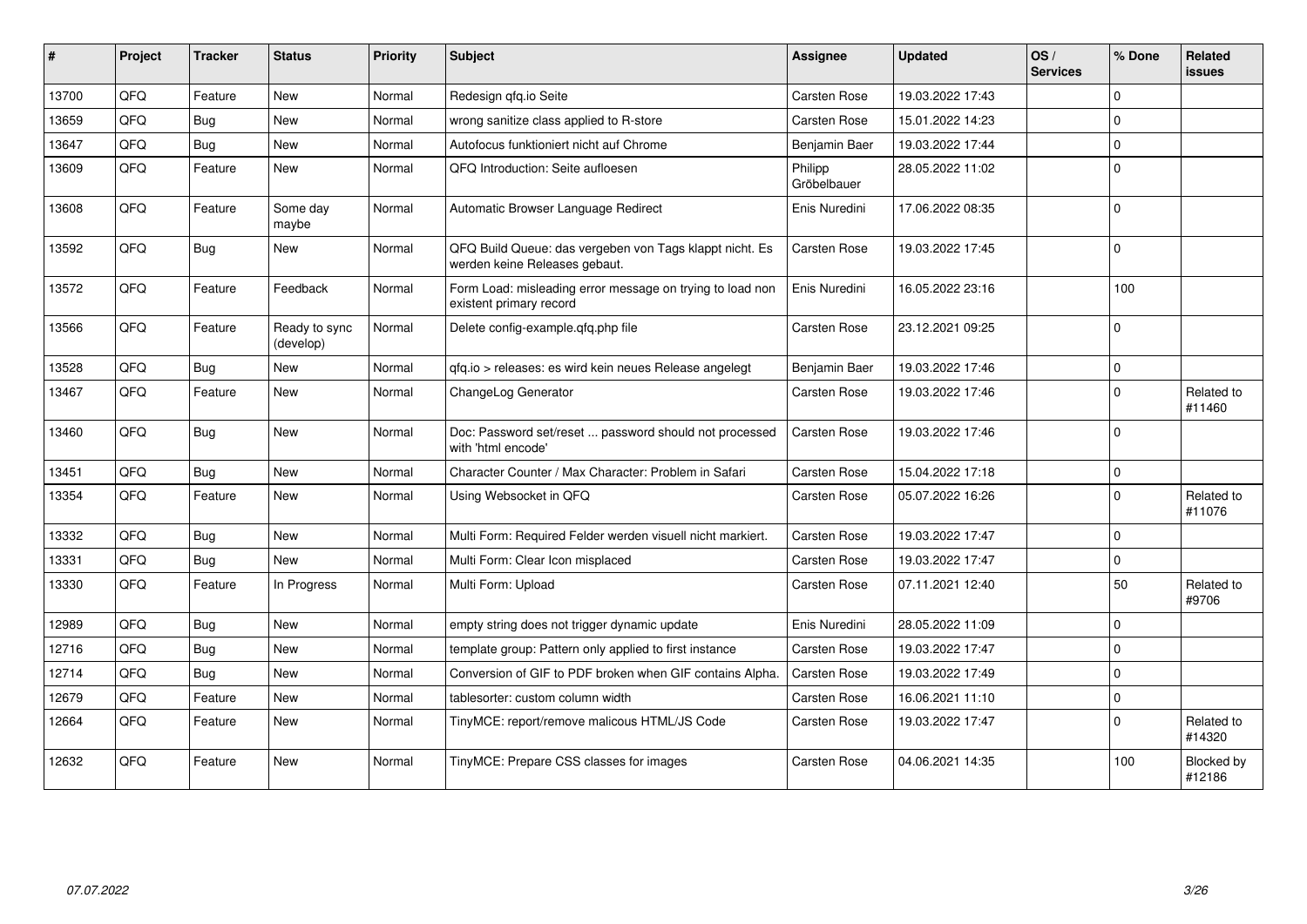| $\sharp$ | Project | <b>Tracker</b> | <b>Status</b>     | <b>Priority</b> | <b>Subject</b>                                                                                                                                      | Assignee            | <b>Updated</b>   | OS/<br><b>Services</b> | % Done      | Related<br><b>issues</b>                                               |
|----------|---------|----------------|-------------------|-----------------|-----------------------------------------------------------------------------------------------------------------------------------------------------|---------------------|------------------|------------------------|-------------|------------------------------------------------------------------------|
| 12611    | QFQ     | Feature        | Some day<br>maybe | Normal          | Refactoring: Bootstrap with Lazy Loading                                                                                                            | <b>Carsten Rose</b> | 08.06.2022 10:37 |                        | ∩           | Related to<br>#12490,<br>Related to<br>#10013,<br>Related to<br>#7732  |
| 12603    | QFQ     | Feature        | New               | Normal          | Dropdown (Select), Radio, checkbox:<br>itemListAlways={{!SELECT key, value}}                                                                        | <b>Carsten Rose</b> | 19.03.2022 17:47 |                        | $\Omega$    |                                                                        |
| 12584    | QFQ     | Feature        | Feedback          | Normal          | T3 v10 migration script: replace alias-patterns (v11)                                                                                               | Carsten Rose        | 28.05.2022 11:12 |                        | 100         |                                                                        |
| 12581    | QFQ     | <b>Bug</b>     | New               | Normal          | Form.forward=close: Record 'new' in new browser tab ><br>save (& close) >> Form is not reloaded with new created<br>record id and stays in mode=new | <b>Carsten Rose</b> | 19.03.2022 17:48 |                        | $\Omega$    |                                                                        |
| 12556    | QFQ     | Feature        | New               | Normal          | Pills Title: colored = static or dynamic on allrequiredgiven                                                                                        | Benjamin Baer       | 19.03.2022 17:49 |                        | $\mathbf 0$ |                                                                        |
| 12546    | QFQ     | Bug            | Feedback          | Normal          | Branch 'Development' - Unit Tests mit dirty workaround<br>angepasst                                                                                 | <b>Carsten Rose</b> | 19.03.2022 17:48 |                        | $\Omega$    |                                                                        |
| 12520    | QFQ     | Bug            | New               | Normal          | Switch FE User: still active even FE User session expired                                                                                           | <b>Carsten Rose</b> | 19.03.2022 17:48 |                        | $\mathbf 0$ |                                                                        |
| 12512    | QFQ     | <b>Bug</b>     | New               | Normal          | Some MySQL Installation can't use 'stored procedures'                                                                                               | Carsten Rose        | 19.03.2022 17:48 |                        | $\mathbf 0$ |                                                                        |
| 12504    | QFQ     | Feature        | Priorize          | Normal          | sql.log: report fe.id                                                                                                                               | <b>Carsten Rose</b> | 05.05.2021 22:09 |                        | $\mathbf 0$ |                                                                        |
| 12503    | QFQ     | Feature        | Priorize          | Normal          | Detect dangerous UPDATE statement with missing WHERE                                                                                                | <b>Carsten Rose</b> | 05.05.2021 22:09 |                        | $\mathbf 0$ |                                                                        |
| 12490    | QFQ     | Feature        | New               | Normal          | Loading Plugins in QFQ - see what tinymce does. (lazy<br>loading)                                                                                   | Benjamin Baer       | 08.06.2022 10:37 |                        | $\Omega$    | Related to<br>#12611,<br>Related to<br>#10013,<br>Related to<br>#7732  |
| 12480    | QFQ     | Feature        | New               | Normal          | If QFQ upgrade is running, block further request                                                                                                    | <b>Carsten Rose</b> | 03.05.2021 20:45 |                        | $\mathbf 0$ |                                                                        |
| 12477    | QFQ     | Feature        | New               | Normal          | Support for refactoring: Form, FormElement, diverse<br>Tabellen/Spalten, tt-content Records                                                         | Carsten Rose        | 03.05.2021 20:45 |                        | $\Omega$    |                                                                        |
| 12476    | QFQ     | Feature        | New               | Normal          | clearMe: a) should trigger 'dirty', b) sticky on textarea resize                                                                                    | Benjamin Baer       | 04.01.2022 08:40 |                        | $\Omega$    | Related to<br>#9528                                                    |
| 12474    | QFQ     | Feature        | New               | Normal          | Check BaseConfigURL if it is given and the the last char is '/'                                                                                     | Carsten Rose        | 03.05.2021 20:45 |                        | $\mathbf 0$ |                                                                        |
| 12465    | QFQ     | Feature        | New               | Normal          | QFQ Function: use in FE to fill StoreRecord                                                                                                         | Carsten Rose        | 05.05.2021 21:58 |                        | $\mathbf 0$ |                                                                        |
| 12452    | QFQ     | Feature        | Priorize          | Normal          | BaseURL: alsways with '/' at the end                                                                                                                | <b>Carsten Rose</b> | 19.06.2022 13:45 |                        | $\Omega$    | Related to<br>#10782                                                   |
| 12440    | QFQ     | Feature        | In Progress       | Normal          | Typo3 V10 upgrade (durchfuehren und testen)                                                                                                         | Carsten Rose        | 21.03.2022 09:53 |                        | 50          | Related to<br>#12357,<br>Related to<br>#12067,<br>Related to<br>#10661 |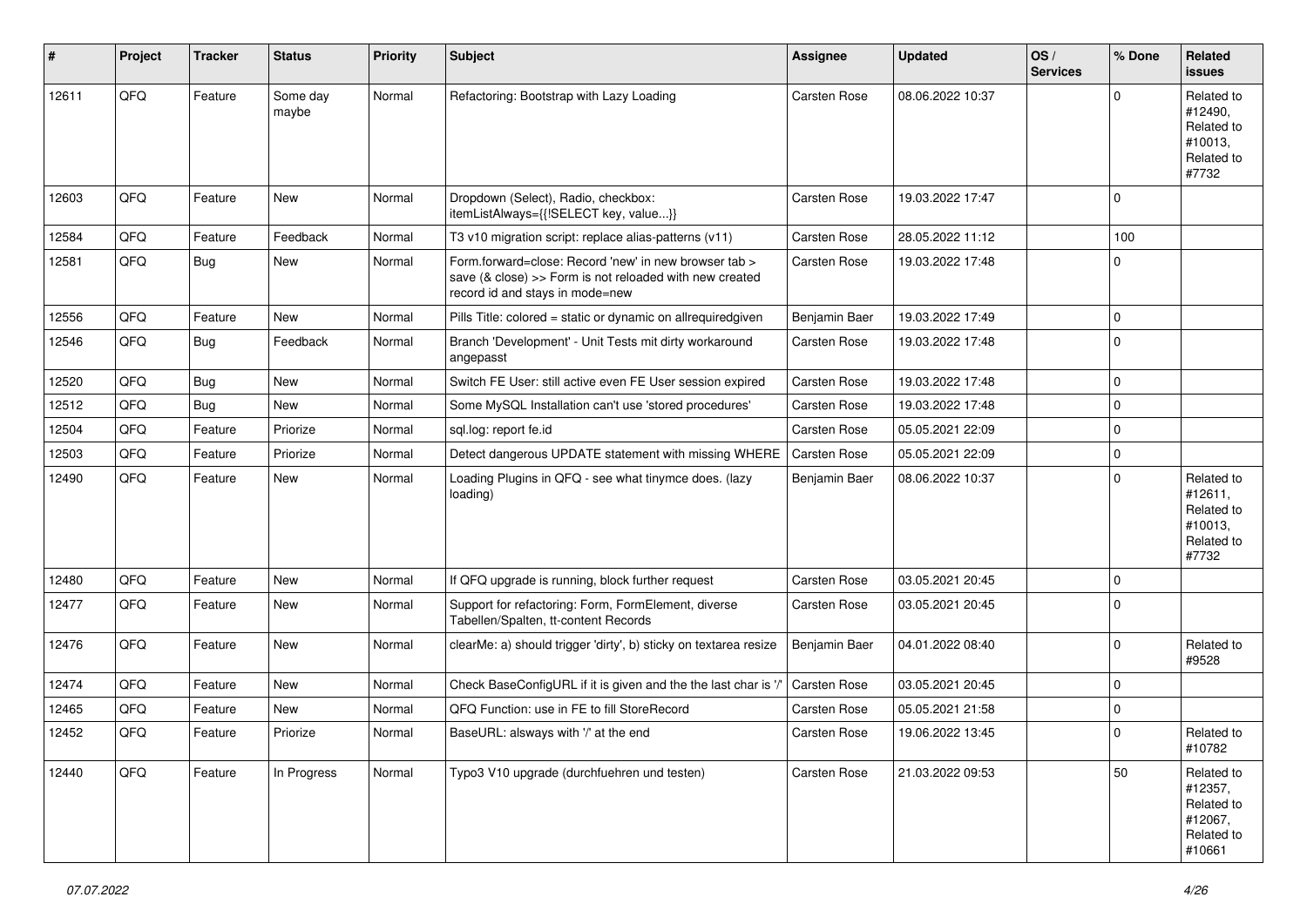| #     | Project | <b>Tracker</b> | <b>Status</b>     | <b>Priority</b> | <b>Subject</b>                                                                                                      | Assignee      | <b>Updated</b>   | OS/<br><b>Services</b> | % Done      | Related<br><b>issues</b>                                                    |
|-------|---------|----------------|-------------------|-----------------|---------------------------------------------------------------------------------------------------------------------|---------------|------------------|------------------------|-------------|-----------------------------------------------------------------------------|
| 12439 | QFQ     | Feature        | In Progress       | Normal          | TinyMCE Paste from Word & Character Count/Limit                                                                     | Carsten Rose  | 05.05.2021 22:15 |                        | $\Omega$    |                                                                             |
| 12413 | QFQ     | Feature        | New               | Normal          | STORE_TYPO3: enhance for {{be_users.email:T}},<br>{{fe users.email:T}}                                              | Carsten Rose  | 03.05.2021 20:45 |                        | $\Omega$    | Related to<br>#12412,<br>Related to<br>#10012                               |
| 12412 | QFQ     | Feature        | <b>New</b>        | Normal          | Action/Escape qualifier 'e' (empty), '0': if given, an empty<br>string (or '0') will be treated as 'not found'      | Carsten Rose  | 08.05.2021 09:40 |                        | $\Omega$    | Related to<br>#12413,<br>Related to<br>#10012                               |
| 12400 | QFQ     | Feature        | New               | Normal          | Tutorial ist in QFQ Doku, Wird in der Suche gefunden, es<br>gibt aber kein Menupunkt - Inhalt ueberpruefen          | Carsten Rose  | 03.05.2021 20:45 |                        | $\mathbf 0$ |                                                                             |
| 12337 | QFQ     | Feature        | Some day<br>maybe | Normal          | Database.php: better caching                                                                                        | Carsten Rose  | 16.09.2021 15:10 |                        | 0           |                                                                             |
| 12330 | QFQ     | Feature        | New               | Normal          | Copy to input field / text area / TinyMCE                                                                           | Carsten Rose  | 07.04.2021 09:01 |                        | $\mathbf 0$ |                                                                             |
| 12327 | QFQ     | Bug            | New               | Normal          | Copy to clipboard: Glyphicon can not be changed                                                                     | Carsten Rose  | 27.12.2021 17:59 |                        | $\mathbf 0$ |                                                                             |
| 12325 | QFQ     | <b>Bug</b>     | Priorize          | Normal          | MultiDB form.dblndex not working for report syntax                                                                  | Carsten Rose  | 07.09.2021 13:37 |                        | $\Omega$    | Related to<br>#12145,<br>Related to<br>#12314                               |
| 12315 | QFQ     | Feature        | Some day<br>maybe | Normal          | Form History (Diffs) / Backups                                                                                      | Carsten Rose  | 16.09.2021 15:10 |                        | $\Omega$    |                                                                             |
| 12269 | QFQ     | Feature        | New               | Normal          | 2FA - Login                                                                                                         | Carsten Rose  | 03.05.2021 20:45 |                        | $\Omega$    |                                                                             |
| 12262 | QFQ     | Feature        | ToDo              | Normal          | Form buttons on top: more customable                                                                                | Enis Nuredini | 17.06.2022 10:44 |                        | $\Omega$    | Related to<br>#13945, Has<br>duplicate<br>#4046, Has<br>duplicate<br>#10080 |
| 12187 | QFQ     | <b>Bug</b>     | New               | Normal          | Trigger FormAsFile() via Report: probably problem with multi<br>DB setup                                            | Carsten Rose  | 20.03.2021 21:20 |                        | $\Omega$    |                                                                             |
| 12163 | QFQ     | Feature        | New               | Normal          | Checkbox: table wrap                                                                                                | Carsten Rose  | 03.05.2021 20:51 |                        | $\mathbf 0$ |                                                                             |
| 12162 | QFQ     | Feature        | New               | Normal          | FE.type=sendmail: personalized mailing (several mails) via<br>template                                              | Carsten Rose  | 03.05.2021 20:45 |                        | $\mathbf 0$ |                                                                             |
| 12156 | QFQ     | Feature        | New               | Normal          | Form: Optional disable 'leave page'                                                                                 |               | 03.05.2021 20:45 |                        | 0           |                                                                             |
| 12146 | QFQ     | Feature        | New               | Normal          | Autocron Job: Anzeigen wann der naechste Job ausgefuehrt   Carsten Rose<br>wird, resp das er nicht ausgefuehrt wird |               | 15.03.2021 15:23 |                        | 0           |                                                                             |
| 12135 | QFQ     | Feature        | New               | Normal          | Subrecord: Notiz                                                                                                    |               | 24.04.2021 16:58 |                        | $\mathbf 0$ |                                                                             |
| 12133 | QFQ     | <b>Bug</b>     | New               | Normal          | NPM, phpSpreadSheet aktualisieren                                                                                   | Carsten Rose  | 15.03.2021 09:04 |                        | $\mathbf 0$ |                                                                             |
| 12119 | QFQ     | Feature        | New               | Normal          | AS paged: error message missing if there ist no 'r' argument.                                                       | Carsten Rose  | 03.05.2021 20:51 |                        | $\pmb{0}$   |                                                                             |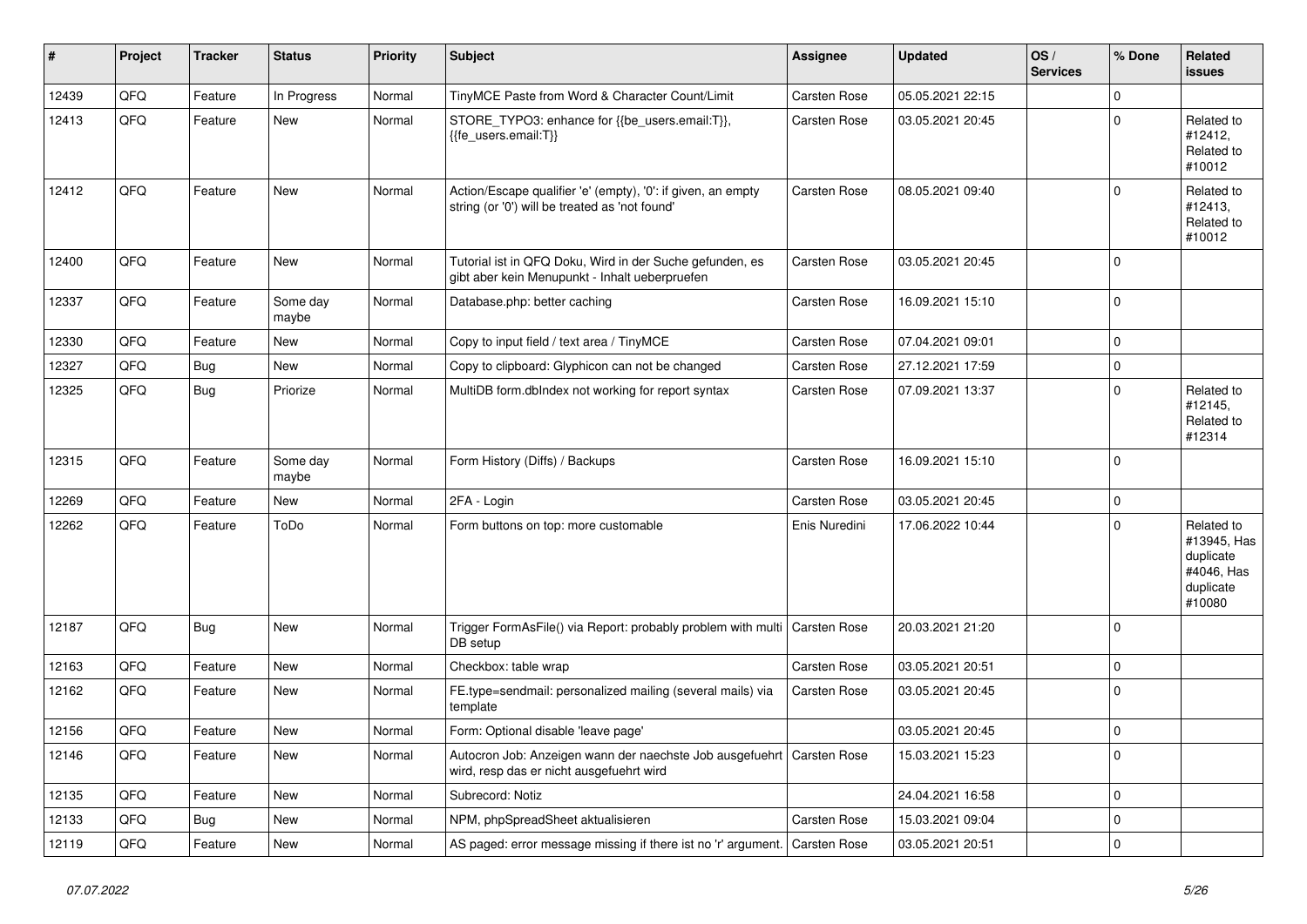| $\pmb{\sharp}$ | Project | <b>Tracker</b> | <b>Status</b> | <b>Priority</b> | <b>Subject</b>                                                                                       | Assignee                                               | <b>Updated</b>   | OS/<br><b>Services</b> | % Done      | <b>Related</b><br><b>issues</b>              |                      |
|----------------|---------|----------------|---------------|-----------------|------------------------------------------------------------------------------------------------------|--------------------------------------------------------|------------------|------------------------|-------------|----------------------------------------------|----------------------|
| 12109          | QFQ     | Feature        | New           | Normal          | Donwload Link: Plain, SIP, Persistent Link, Peristent SIP -<br>new notation                          | <b>Carsten Rose</b>                                    | 03.05.2021 20:45 |                        | $\mathbf 0$ | Related to<br>#12085                         |                      |
| 12045          | QFQ     | <b>Bug</b>     | New           | Normal          | templateGroup afterSave FE: Aufruf ohne<br>sglHonorFormElements funktioniert nicht                   | <b>Carsten Rose</b>                                    | 18.02.2021 16:33 |                        | $\mathbf 0$ |                                              |                      |
| 12040          | QFQ     | <b>Bug</b>     | New           | Normal          | FE Mode 'hidden' für zwei FEs auf einer Zeile                                                        | Carsten Rose                                           | 18.02.2021 10:13 |                        | $\pmb{0}$   |                                              |                      |
| 12039          | QFQ     | Feature        | New           | Normal          | Missing htmlSpecialChar() in pre processing on form submit                                           |                                                        | 18.02.2021 00:09 |                        | $\mathbf 0$ | Related to<br>#14320                         |                      |
| 12038          | QFQ     | Feature        | <b>New</b>    | Normal          | a) STORE VAR: filenameOnlyStripUniq, b) SP:<br>QSTRIPUNIQ()                                          |                                                        | 17.02.2021 23:55 |                        | $\mathbf 0$ |                                              |                      |
| 12024          | QFQ     | Feature        | <b>New</b>    | Normal          | Excel Export: text columns by default decode<br>htmlspeciachar()                                     | <b>Carsten Rose</b>                                    | 17.02.2021 23:55 |                        | $\Omega$    | Related to<br>#12022                         |                      |
| 12023          | QFQ     | Feature        | <b>New</b>    | Normal          | MySQL Stored Precdure: QDECODESPECIALCHAR()                                                          | Carsten Rose                                           | 16.02.2021 11:16 |                        | $\mathbf 0$ | Related to<br>#12022                         |                      |
| 11980          | QFQ     | Feature        | In Progress   | Normal          | protected verzeichnis MUSS geschützt werden                                                          | <b>Carsten Rose</b>                                    | 07.09.2021 13:30 |                        | $\pmb{0}$   |                                              |                      |
| 11955          | QFQ     | Feature        | <b>New</b>    | Normal          | subrecord: new title option to set <th> attributes - e.g. to<br/>customize tablesorter options.</th> | attributes - e.g. to<br>customize tablesorter options. | Carsten Rose     | 03.05.2021 20:47       |             | $\mathbf 0$                                  | Related to<br>#11775 |
| 11892          | QFQ     | Feature        | New           | Normal          | tablesorter: columns with links are hard to order - new<br>qualifier 'Y: <ord>'</ord>                | Enis Nuredini                                          | 23.03.2022 09:22 |                        | $\mathbf 0$ |                                              |                      |
| 11775          | QFQ     | Feature        | New           | Normal          | Subrecord Tooltip pro Feld                                                                           | Carsten Rose                                           | 18.12.2020 15:22 |                        | $\mathbf 0$ | Related to<br>#11955                         |                      |
| 11752          | QFQ     | Bug            | New           | Normal          | checkbox renders multiple input elements with same name                                              | Carsten Rose                                           | 17.12.2020 14:58 |                        | $\Omega$    | Related to<br>#11750                         |                      |
| 11747          | QFQ     | Feature        | New           | Normal          | Maintenance Page with Redirect                                                                       | <b>Carsten Rose</b>                                    | 03.05.2021 20:47 |                        | $\mathbf 0$ | Related to<br>#11741                         |                      |
| 11716          | QFQ     | Feature        | <b>New</b>    | Normal          | Form an beliebiger Stelle im Report anzeigen                                                         |                                                        | 09.12.2020 09:47 |                        | $\pmb{0}$   |                                              |                      |
| 11715          | QFQ     | Bug            | New           | Normal          | acceptZeroAsRequired and requiredOffButMark do not<br>coincide                                       |                                                        | 08.12.2020 12:13 |                        | $\Omega$    |                                              |                      |
| 11702          | QFQ     | Feature        | <b>New</b>    | Normal          | HTML Special Char makes no sense for 'allbut' if '&' is<br>forbidden                                 | Carsten Rose                                           | 07.12.2021 16:35 |                        | $\Omega$    | Related to<br>#5112,<br>Related to<br>#14320 |                      |
| 11695          | QFQ     | Bug            | <b>New</b>    | Normal          | MultiForm required FE Error                                                                          | <b>Carsten Rose</b>                                    | 04.12.2020 13:34 |                        | $\mathbf 0$ |                                              |                      |
| 11668          | QFQ     | <b>Bug</b>     | New           | Normal          | Play function.sql - problem with mysql                                                               | Carsten Rose                                           | 03.05.2021 20:48 |                        | $\pmb{0}$   |                                              |                      |
| 11667          | QFQ     | Bug            | <b>New</b>    | Normal          | MySQL mariadb-server-10.3: Incorrect datetime value                                                  | <b>Carsten Rose</b>                                    | 03.05.2021 20:48 |                        | $\mathbf 0$ |                                              |                      |
| 11535          | QFQ     | Feature        | <b>New</b>    | Normal          | Ability to create SQL columns in frontend QFQ forms                                                  |                                                        | 17.11.2020 12:11 |                        | $\pmb{0}$   |                                              |                      |
| 11534          | QFQ     | Feature        | New           | Normal          | Report: Action on selected rows - Table batchprocessing<br>feature                                   |                                                        | 18.11.2020 08:15 |                        | $\mathbf 0$ |                                              |                      |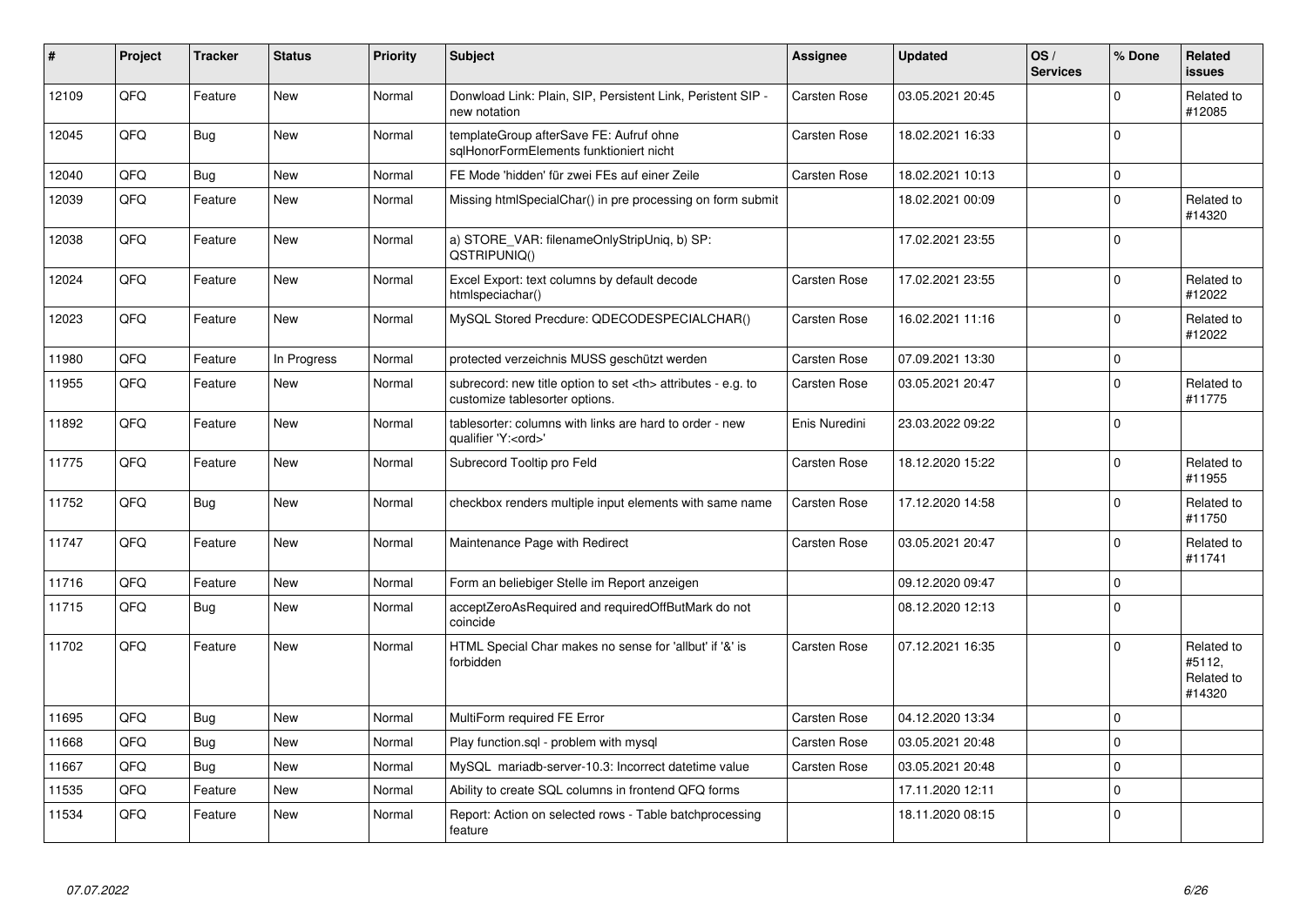| ∦     | Project | <b>Tracker</b> | <b>Status</b>     | <b>Priority</b> | <b>Subject</b>                                                                      | <b>Assignee</b>     | <b>Updated</b>   | OS/<br><b>Services</b> | % Done      | Related<br><b>issues</b>                                                                                                       |
|-------|---------|----------------|-------------------|-----------------|-------------------------------------------------------------------------------------|---------------------|------------------|------------------------|-------------|--------------------------------------------------------------------------------------------------------------------------------|
| 11523 | QFQ     | Feature        | New               | Normal          | Mit dynamic Update erkennen, ob Upload gemacht wurde                                | <b>Carsten Rose</b> | 13.11.2020 15:07 |                        | $\Omega$    | Related to<br>#9533                                                                                                            |
| 11522 | QFQ     | Bug            | New               | Normal          | Aus/Einblenden von Reitern                                                          |                     | 13.11.2020 14:58 |                        | $\mathbf 0$ |                                                                                                                                |
| 11517 | QFQ     | Bug            | In Progress       | Normal          | extraButtonInfo Broken for multiple FormElements                                    | Carsten Rose        | 12.05.2022 13:12 |                        | $\Omega$    | Related to<br>#7890,<br>Related to<br>#3811, Has<br>duplicate<br>#10905, Has<br>duplicate<br>#10553, Has<br>duplicate<br>#6779 |
| 11516 | QFQ     | Feature        | <b>New</b>        | Normal          | Multi Page Form (Previous/Next Buttons)                                             | Carsten Rose        | 16.03.2021 17:52 |                        | 0           |                                                                                                                                |
| 11504 | QFQ     | Feature        | New               | Normal          | Dynamic Update: Button text update for 'Save',' Close' &<br>'Delete'                | Carsten Rose        | 12.11.2020 23:44 |                        | $\Omega$    |                                                                                                                                |
| 11460 | QFQ     | Feature        | New               | Normal          | Easier creation of changelog: gitchangelog                                          | Carsten Rose        | 12.06.2021 10:20 |                        | $\mathbf 0$ | Related to<br>#13467                                                                                                           |
| 11347 | QFQ     | Bug            | Feedback          | Normal          | If Bedingungen funktionieren nicht korrekt                                          | Christoph Fuchs     | 21.03.2021 20:37 |                        | $\Omega$    |                                                                                                                                |
| 11323 | QFQ     | Feature        | Some day<br>maybe | Normal          | Report Frontend Editor Modal + Codemirror                                           | Carsten Rose        | 16.09.2021 15:10 |                        | $\Omega$    | Related to<br>#11036                                                                                                           |
| 11322 | QFQ     | Feature        | Some day<br>maybe | Normal          | Form Element JSON - (multiline parameter field)                                     | Carsten Rose        | 16.09.2021 15:10 |                        | $\Omega$    |                                                                                                                                |
| 11320 | QFQ     | Feature        | Priorize          | Normal          | Typo3 Version 10 support                                                            | Carsten Rose        | 05.05.2021 22:09 |                        | $\mathbf 0$ |                                                                                                                                |
| 11239 | QFQ     | <b>Bug</b>     | New               | Normal          | Radiobutton (plain): horizontales Rendern abhängig vom<br>Datentyp in der Datenbank | Carsten Rose        | 30.09.2020 18:37 |                        | $\Omega$    |                                                                                                                                |
| 11217 | QFQ     | Feature        | Some day<br>maybe | Normal          | <b>Extend Script Functionality</b>                                                  | Carsten Rose        | 16.09.2021 15:10 |                        | $\Omega$    |                                                                                                                                |
| 11080 | QFQ     | Feature        | New               | Normal          | Send MQTT messages                                                                  | Carsten Rose        | 29.08.2020 19:49 |                        | $\mathbf 0$ |                                                                                                                                |
| 11076 | QFQ     | Feature        | In Progress       | Normal          | SELECT  AS _websocket                                                               | Carsten Rose        | 30.08.2020 17:49 |                        | $\Omega$    | Related to<br>#13354                                                                                                           |
| 11036 | QFQ     | Feature        | Some day<br>maybe | Normal          | inline report editor permissions                                                    | Carsten Rose        | 16.09.2021 15:09 |                        | $\Omega$    | Related to<br>#11323                                                                                                           |
| 10996 | QFQ     | Feature        | New               | Normal          | Download video via sip: no seek                                                     | Carsten Rose        | 12.08.2020 14:18 |                        | $\pmb{0}$   |                                                                                                                                |
| 10979 | QFQ     | Feature        | New               | Normal          | Ajax Calls an API - dataReport                                                      | Carsten Rose        | 11.05.2022 12:15 |                        | 0           |                                                                                                                                |
| 10976 | QFG     | Feature        | New               | Normal          | Excel Export Verbesserungen                                                         | Carsten Rose        | 06.08.2020 10:56 |                        | 0           |                                                                                                                                |
| 10937 | QFQ     | Bug            | New               | Normal          | Fehler mit abhängigen Select- Feldern beim Positionieren                            | Carsten Rose        | 12.11.2020 23:45 |                        | $\mathbf 0$ |                                                                                                                                |
| 10890 | QFQ     | Bug            | New               | Normal          | AutoCron hangs                                                                      |                     | 20.07.2020 13:56 |                        | 0           |                                                                                                                                |
| 10874 | QFQ     | Feature        | New               | Normal          | Erstellen eines Foreign Keys in der Tabelle "FormElement"                           |                     | 13.07.2020 10:11 |                        | 0           |                                                                                                                                |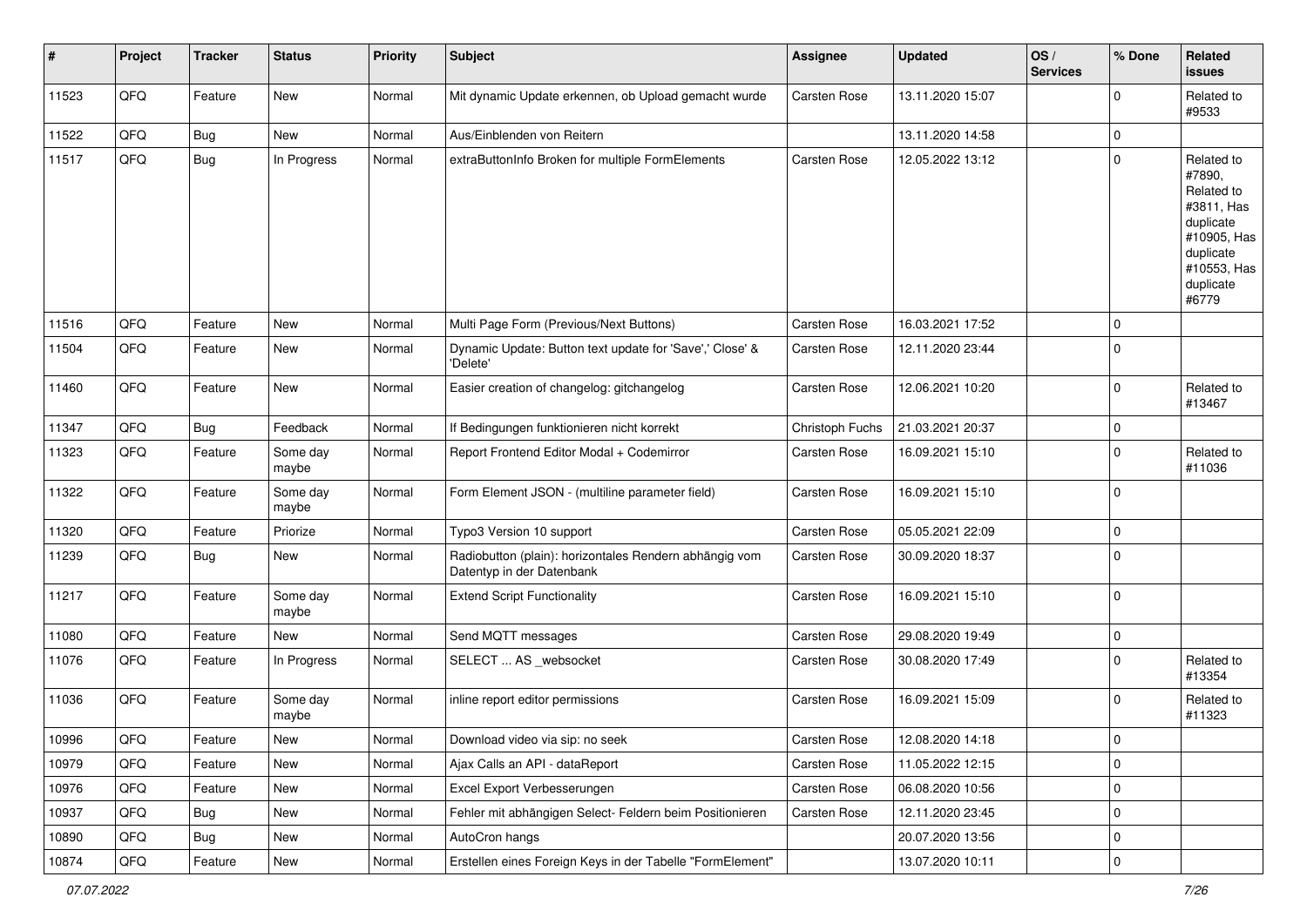| #     | Project | <b>Tracker</b> | <b>Status</b>     | <b>Priority</b> | <b>Subject</b>                                                                      | <b>Assignee</b>     | <b>Updated</b>   | OS/<br><b>Services</b> | % Done      | Related<br>issues                                                    |
|-------|---------|----------------|-------------------|-----------------|-------------------------------------------------------------------------------------|---------------------|------------------|------------------------|-------------|----------------------------------------------------------------------|
| 10819 | QFQ     | Feature        | New               | Normal          | Persistent SIP - second try                                                         | Carsten Rose        | 29.06.2020 23:02 |                        | $\mathbf 0$ | Related to<br>#6261                                                  |
| 10793 | QFQ     | Feature        | In Progress       | Normal          | Update NPM Packages                                                                 | Carsten Rose        | 07.09.2021 13:25 |                        | $30\,$      |                                                                      |
| 10782 | QFQ     | Feature        | Feedback          | Normal          | Tiny MCE: Image Upload                                                              | Enis Nuredini       | 16.05.2022 23:16 |                        | $\Omega$    | Related to<br>#12452                                                 |
| 10763 | QFQ     | Feature        | <b>New</b>        | Normal          | form accessed and submitted despite logout?                                         |                     | 16.06.2020 11:43 |                        | 0           |                                                                      |
| 10759 | QFQ     | Bug            | New               | Normal          | emptyMeansNull - Feld falsch aktualisiert                                           |                     | 12.11.2020 23:45 |                        | $\mathbf 0$ |                                                                      |
| 10745 | QFQ     | Feature        | Some day<br>maybe | Normal          | <b>Tablesorter Excel Export</b>                                                     | <b>Carsten Rose</b> | 16.09.2021 15:09 |                        | $\Omega$    |                                                                      |
| 10738 | QFQ     | Feature        | Some day<br>maybe | Normal          | CORS headers for external API requests                                              |                     | 10.06.2020 14:00 |                        | $\mathbf 0$ |                                                                      |
| 10716 | QFQ     | Feature        | Some day<br>maybe | Normal          | Business Logic mit Externen Skripten                                                | <b>Carsten Rose</b> | 16.09.2021 15:10 |                        | $\mathbf 0$ | Related to<br>#10713,<br>Related to<br>#8217                         |
| 10714 | QFQ     | Feature        | <b>New</b>        | Normal          | multi Table Form                                                                    | Carsten Rose        | 16.03.2021 18:44 |                        | $\mathbf 0$ |                                                                      |
| 10704 | QFQ     | Bug            | <b>New</b>        | Normal          | wkhtml problem rendering fullCalendar.js / fabric.js >><br>successor: puppeteer     | Carsten Rose        | 12.11.2020 23:45 |                        | $\Omega$    | Related to<br>#5024,<br>Related to<br>#4650,<br>Related to<br>#10715 |
| 10661 | QFQ     | Bug            | In Progress       | Normal          | Typo3 Warnungen                                                                     | <b>Carsten Rose</b> | 07.09.2021 13:23 |                        | 0           | Related to<br>#12440                                                 |
| 10658 | QFQ     | Bug            | <b>New</b>        | Normal          | processReadOnly broken                                                              | Carsten Rose        | 27.05.2020 17:55 |                        | $\mathbf 0$ |                                                                      |
| 10593 | QFQ     | Feature        | <b>New</b>        | Normal          | label2: text behind input element                                                   | Carsten Rose        | 16.05.2020 10:57 |                        | $\mathbf 0$ |                                                                      |
| 10588 | QFQ     | Bug            | New               | Normal          | typeahed Tag: Doku anpassen                                                         | Carsten Rose        | 12.11.2020 23:45 |                        | 0           |                                                                      |
| 10569 | QFQ     | Feature        | Priorize          | Normal          | link blank more safe                                                                | Enis Nuredini       | 25.03.2022 12:44 |                        | 0           |                                                                      |
| 10463 | QFQ     | Feature        | New               | Normal          | Report_link: expliztes setzen von HTML Tags (Bedarf fuer<br>'data-selenium' & 'id') | Enis Nuredini       | 23.03.2022 09:23 |                        | $\Omega$    | Related to<br>#7648                                                  |
| 10443 | QFQ     | Feature        | In Progress       | Normal          | Konzept_api / _live                                                                 | Carsten Rose        | 07.05.2020 09:39 |                        | 0           |                                                                      |
| 10384 | QFQ     | Feature        | New               | Normal          | Parameter Exchange QFQ Instances                                                    |                     | 07.05.2020 09:38 |                        | 0           |                                                                      |
| 10345 | QFG     | Feature        | New               | Normal          | Templates - Patterns QFQ Style                                                      |                     | 03.05.2021 21:01 |                        | 0           | Related to<br>#10713                                                 |
| 10324 | QFQ     | <b>Bug</b>     | New               | Normal          | Excel Export mit Template funktioniert nur, wenn Template<br>vor uid kommt          |                     | 30.03.2020 11:20 |                        | $\mathbf 0$ | Related to<br>#10257                                                 |
| 10322 | QFQ     | Bug            | New               | Normal          | FormElement / Radio: missing column 'enum' >> FE not<br>reported                    | Carsten Rose        | 07.05.2020 09:37 |                        | 0           |                                                                      |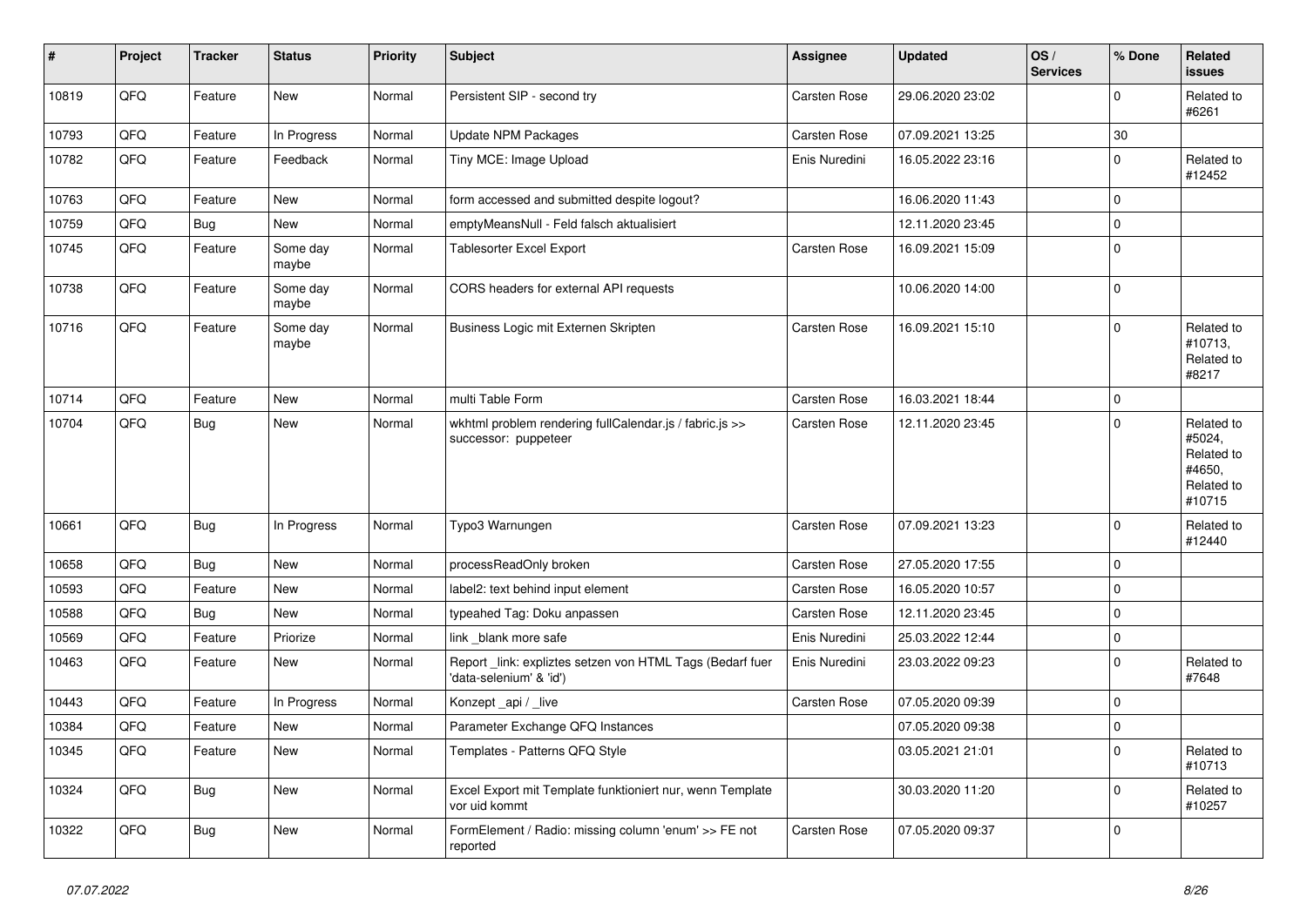| $\vert$ # | Project | <b>Tracker</b> | <b>Status</b>     | <b>Priority</b> | <b>Subject</b>                                                                           | <b>Assignee</b>     | <b>Updated</b>   | OS/<br><b>Services</b> | % Done      | Related<br><b>issues</b>                                               |
|-----------|---------|----------------|-------------------|-----------------|------------------------------------------------------------------------------------------|---------------------|------------------|------------------------|-------------|------------------------------------------------------------------------|
| 10124     | QFQ     | Feature        | Feedback          | Normal          | qfq AAI-Login                                                                            | Karin Niffeler      | 07.05.2020 09:36 |                        | $\mathbf 0$ |                                                                        |
| 10119     | QFQ     | Feature        | <b>New</b>        | Normal          | Dropdown (selectlist) & Type Ahead: format and catagorize<br>list                        | Carsten Rose        | 07.05.2020 09:36 |                        | $\Omega$    |                                                                        |
| 10116     | QFQ     | Feature        | Some day<br>maybe | Normal          | TypeAhead: Tag - show inside 'input' element                                             | Carsten Rose        | 16.09.2021 15:09 |                        | $\mathbf 0$ |                                                                        |
| 10115     | QFQ     | Feature        | New               | Normal          | TypeAhead: static list                                                                   | <b>Carsten Rose</b> | 26.02.2020 16:42 |                        | 100         |                                                                        |
| 10095     | QFQ     | Feature        | Some day<br>maybe | Normal          | Generic Gitlab Integration into QFQ                                                      | Carsten Rose        | 16.09.2021 15:10 |                        | $\Omega$    |                                                                        |
| 10082     | QFQ     | Bug            | <b>New</b>        | Normal          | FE.type=SELECT - 'sanatize' Class                                                        | Carsten Rose        | 07.05.2020 09:36 |                        | $\mathbf 0$ | Related to<br>#10081                                                   |
| 10080     | QFQ     | Feature        | New               | Normal          | Popup on 'save' / 'close': configure dialog (answer<br>yes/no/cancle/)                   | Carsten Rose        | 28.03.2021 20:52 |                        | $\mathbf 0$ | Is duplicate<br>of #12262                                              |
| 10015     | QFQ     | Feature        | Priorize          | Normal          | Monospace in Textarea                                                                    | Carsten Rose        | 03.02.2020 13:40 |                        | $\mathbf 0$ |                                                                        |
| 10014     | QFQ     | Feature        | New               | Normal          | Manual.rst: describe behaviour and process order of<br>fillStoreVar, slaveId, sqlBefore, | Carsten Rose        | 01.02.2020 22:31 |                        | $\Omega$    |                                                                        |
| 10013     | QFQ     | Feature        | Some day<br>maybe | Normal          | FE.typ=editor: CodeMirror                                                                | Carsten Rose        | 08.06.2022 10:37 |                        | $\Omega$    | Related to<br>#12611,<br>Related to<br>#12490,<br>Related to<br>#7732  |
| 10012     | QFQ     | Feature        | Priorize          | Normal          | redirectAllMailTo: {{beEmail:T}}                                                         | <b>Carsten Rose</b> | 08.05.2021 09:54 |                        | $\Omega$    | Related to<br>#12412,<br>Related to<br>#12413,<br>Related to<br>#10011 |
| 10011     | QFQ     | Feature        | Priorize          | Normal          | Offer new STORE_TYPO3 Variable 'beUser', 'beEmail'                                       | Carsten Rose        | 08.05.2021 09:51 |                        | $\Omega$    | Related to<br>#10012,<br>Related to<br>#12511                          |
| 10005     | QFQ     | Feature        | Priorize          | Normal          | Report / special column name:  AS _calendar                                              | <b>Carsten Rose</b> | 03.06.2020 17:28 |                        | 0           |                                                                        |
| 10003     | QFQ     | Feature        | Priorize          | Normal          | fieldset: stronger visualize group                                                       | Benjamin Baer       | 12.02.2020 08:13 |                        | $\mathbf 0$ |                                                                        |
| 9983      | QFQ     | Feature        | New               | Normal          | Report Notation: new keyword 'range'                                                     | Carsten Rose        | 01.02.2020 15:55 |                        | $\pmb{0}$   |                                                                        |
| 9975      | QFQ     | Bug            | Priorize          | Normal          | Dropdown Menu: 'r:3' broken                                                              | Carsten Rose        | 01.02.2020 10:13 |                        | $\mathbf 0$ |                                                                        |
| 9968      | QFQ     | Feature        | Priorize          | Normal          | Tooltip in Links for Developer                                                           | Carsten Rose        | 01.02.2020 23:17 |                        | $\mathbf 0$ |                                                                        |
| 9958      | QFQ     | Bug            | Priorize          | Normal          | Broken subrecord query: no error message                                                 | Carsten Rose        | 05.02.2021 15:15 |                        | $\mathbf 0$ |                                                                        |
| 9947      | QFQ     | Bug            | Priorize          | Normal          | Unwanted error message if missing 'typeAheadSqlPrefetch'                                 | Carsten Rose        | 01.02.2020 10:13 |                        | 0           |                                                                        |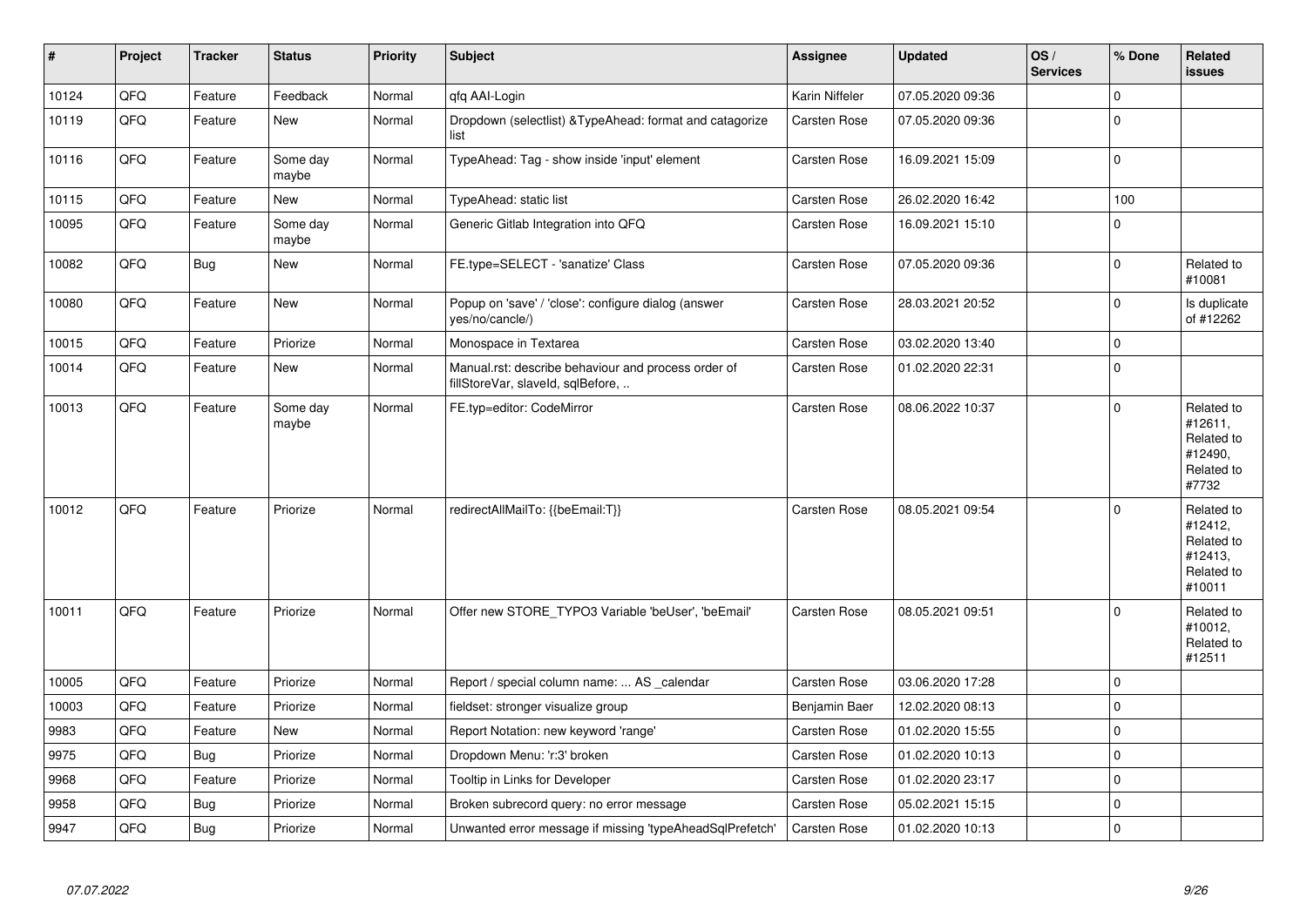| #    | Project | <b>Tracker</b> | <b>Status</b>     | <b>Priority</b> | <b>Subject</b>                                                                                                                        | <b>Assignee</b>     | <b>Updated</b>   | OS/<br><b>Services</b> | % Done      | Related<br><b>issues</b>                                                |
|------|---------|----------------|-------------------|-----------------|---------------------------------------------------------------------------------------------------------------------------------------|---------------------|------------------|------------------------|-------------|-------------------------------------------------------------------------|
| 9928 | QFQ     | Feature        | Priorize          | Normal          | SpecialColumnName: a) Deprecated: ' AS "_+tag "', b)<br>New: ' AS "_ <tag1><tag2>"</tag2></tag1>                                      | <b>Carsten Rose</b> | 01.02.2020 23:17 |                        | $\mathbf 0$ | Related to<br>#9929                                                     |
| 9927 | QFQ     | Feature        | <b>New</b>        | Normal          | QFQ Update: a) Update nur machen wenn BE User<br>eingeloggt ist., b) Bei Fehler genaue Meldung welcher<br>Updateschritt Probleme hat. | Carsten Rose        | 22.01.2020 12:59 |                        | $\mathbf 0$ |                                                                         |
| 9900 | QFQ     | Feature        | Priorize          | Normal          | Generic API Call: tt-content record >> JSON                                                                                           | <b>Carsten Rose</b> | 01.02.2020 10:13 |                        | $\mathbf 0$ |                                                                         |
| 9898 | QFQ     | <b>Bug</b>     | Feedback          | Normal          | Formular trotz Timeout gespeichert                                                                                                    | Benjamin Baer       | 01.02.2020 15:56 |                        | $\mathbf 0$ |                                                                         |
| 9862 | QFQ     | Bug            | Priorize          | Normal          | Failed writing to sql mail qfq.log should throw an exception                                                                          | Carsten Rose        | 01.02.2020 10:13 |                        | $\mathbf 0$ |                                                                         |
| 9855 | QFQ     | <b>Bug</b>     | <b>New</b>        | Normal          | <b>Required Check</b>                                                                                                                 |                     | 01.02.2020 15:56 |                        | $\mathbf 0$ |                                                                         |
| 9853 | QFQ     | Feature        | <b>New</b>        | Normal          | Check das SQL / QFQ / Mail Logfile geschrieben wird                                                                                   |                     | 09.01.2020 11:15 |                        | $\mathbf 0$ |                                                                         |
| 9834 | QFQ     | Bug            | Priorize          | Normal          | Input elements with tag 'disabled' are missing on<br>form-submit: server option 'processReadOnly' broken                              | Carsten Rose        | 07.12.2021 16:43 |                        | $\Omega$    | Related to<br>#9691,<br>Related to<br>#5305, Has<br>duplicate<br>#12331 |
| 9811 | QFQ     | Feature        | New               | Normal          | Report: tag every n'th row                                                                                                            | <b>Carsten Rose</b> | 01.02.2020 23:22 |                        | $\Omega$    |                                                                         |
| 9783 | QFQ     | <b>Bug</b>     | <b>New</b>        | Normal          | Email with special characters                                                                                                         | Carsten Rose        | 01.02.2020 23:22 |                        | $\mathbf 0$ |                                                                         |
| 9781 | QFQ     | Feature        | <b>New</b>        | Normal          | Button: CSS class to make buttons smaller                                                                                             | Carsten Rose        | 01.02.2020 23:22 |                        | $\mathbf 0$ |                                                                         |
| 9777 | QFQ     | Feature        | New               | Normal          | Logging QFQ Variables                                                                                                                 | Carsten Rose        | 16.12.2019 17:17 |                        | $\pmb{0}$   |                                                                         |
| 9773 | QFQ     | <b>Bug</b>     | <b>New</b>        | Normal          | form.parameter.formModeGlobal=requiredOff                                                                                             | <b>Carsten Rose</b> | 01.02.2020 15:56 |                        | $\mathbf 0$ |                                                                         |
| 9707 | QFQ     | Feature        | <b>New</b>        | Normal          | SIP security: encode pageld and check pageld on decode                                                                                | <b>Carsten Rose</b> | 01.02.2020 23:22 |                        | $\pmb{0}$   |                                                                         |
| 9706 | QFQ     | Feature        | <b>New</b>        | Normal          | Multi File Upload (hidden template group)                                                                                             | Carsten Rose        | 01.02.2020 23:22 |                        | $\Omega$    | Related to<br>#7521.<br>Related to<br>#5562,<br>Related to<br>#13330    |
| 9704 | QFQ     | Feature        | Some day<br>maybe | Normal          | Thumbnails Generieren beim Splitten von PDF Files                                                                                     | <b>Carsten Rose</b> | 11.12.2019 16:01 |                        | $\mathbf 0$ |                                                                         |
| 9691 | QFQ     | <b>Bug</b>     | In Progress       | Normal          | Checkbox: dynamic update > readonly                                                                                                   | Carsten Rose        | 01.02.2020 23:22 |                        | 50          | Related to<br>#9834                                                     |
| 9669 | QFQ     | Bug            | Some day<br>maybe | Normal          | Checkbox / Template Group: radio/checkbox visible broken<br>after 'add'                                                               | Carsten Rose        | 16.06.2021 13:47 |                        | $\Omega$    | Related to<br>#8091                                                     |
| 9668 | QFQ     | Feature        | Priorize          | Normal          | Form.mode: rename 'hidden' to 'hide'                                                                                                  | Carsten Rose        | 05.05.2021 22:14 |                        | $\Omega$    | Related to<br>#6437                                                     |
| 9602 | QFQ     | Feature        | New               | Normal          | Form definition as JSON                                                                                                               | Carsten Rose        | 01.02.2020 23:21 |                        | $\Omega$    | Related to<br>#9600                                                     |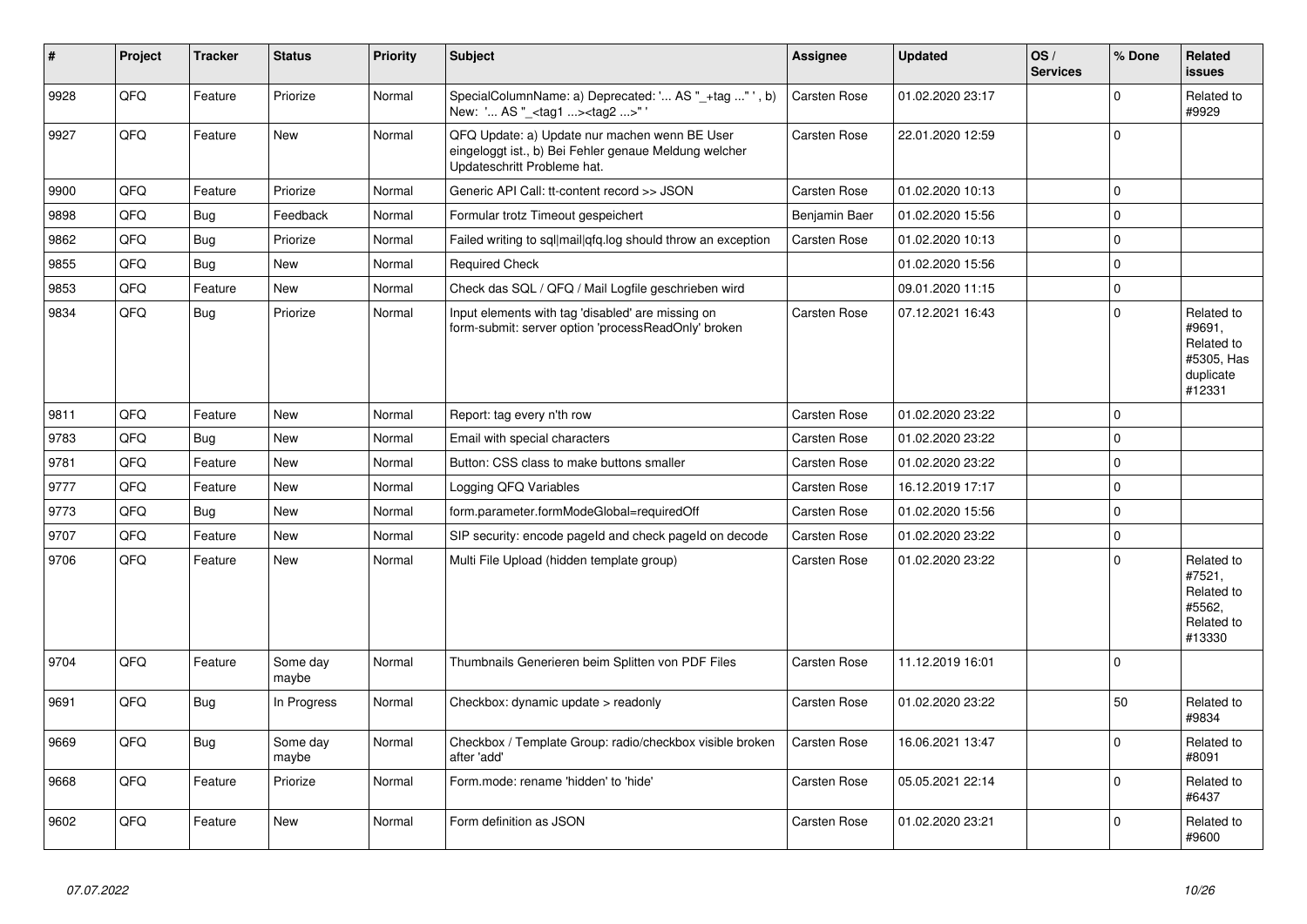| $\pmb{\#}$ | Project | <b>Tracker</b> | <b>Status</b>     | <b>Priority</b> | <b>Subject</b>                                                                     | <b>Assignee</b>     | <b>Updated</b>   | OS/<br><b>Services</b> | % Done      | Related<br><b>issues</b> |
|------------|---------|----------------|-------------------|-----------------|------------------------------------------------------------------------------------|---------------------|------------------|------------------------|-------------|--------------------------|
| 9579       | QFQ     | Feature        | Some day<br>maybe | Normal          | Multiform with Process Row                                                         | Carsten Rose        | 11.12.2019 16:01 |                        | $\mathbf 0$ |                          |
| 9537       | QFQ     | Feature        | New               | Normal          | FormEditor: Edit fieldset in FrontEnd                                              | Carsten Rose        | 01.02.2020 23:22 |                        | $\mathbf 0$ |                          |
| 9535       | QFQ     | Bug            | Feedback          | Normal          | Report:  AS '_vertical' - column to wide - vertical >> rot45,<br>rot <sub>90</sub> | Benjamin Baer       | 01.02.2020 15:56 |                        | $\mathbf 0$ |                          |
| 9533       | QFQ     | Bug            | New               | Normal          | FE.type=upload: Check in 'beforeSave' if upload is given                           | Carsten Rose        | 01.02.2020 23:22 |                        | $\mathbf 0$ | Related to<br>#11523     |
| 9394       | QFQ     | Feature        | Priorize          | Normal          | REST: allow for non numerical ids in get requests                                  | Carsten Rose        | 05.05.2021 22:10 |                        | $\mathbf 0$ |                          |
| 9352       | QFQ     | Feature        | <b>New</b>        | Normal          | FE 'Native' fire slaveld, sqlAfter, sqlIns                                         | <b>Carsten Rose</b> | 01.02.2020 23:22 |                        | $\mathbf 0$ |                          |
| 9348       | QFQ     | Feature        | New               | Normal          | defaultThumbnailSize: pre render thumbnails                                        | Carsten Rose        | 12.06.2021 09:05 |                        | $\mathbf 0$ |                          |
| 9346       | QFQ     | Feature        | Priorize          | Normal          | beforeSave: check if an upload is given                                            | Carsten Rose        | 11.06.2021 21:18 |                        | $\mathbf 0$ |                          |
| 9317       | QFQ     | Bug            | New               | Normal          | FE.type=note: with dynamic show/hidden an empty label<br>causes trouble            | Carsten Rose        | 01.02.2020 23:22 |                        | $\mathbf 0$ |                          |
| 9281       | QFQ     | Bug            | Some day<br>maybe | Normal          | Allow STRICT_TRANS_TABLES                                                          | Carsten Rose        | 02.01.2021 18:43 |                        | $\mathbf 0$ |                          |
| 9275       | QFQ     | Bug            | <b>New</b>        | Normal          | autcron: t3 page, which takes to long to respond, is not<br>reported properly      | Carsten Rose        | 01.02.2020 23:22 |                        | 100         |                          |
| 9221       | QFQ     | Feature        | <b>New</b>        | Normal          | typeAhead: Zeichenlimite ausschalten                                               | Carsten Rose        | 29.06.2022 22:36 |                        | $\mathbf 0$ |                          |
| 9208       | QFQ     | Feature        | New               | Normal          | Manage 'recent' records                                                            | Carsten Rose        | 01.02.2020 23:22 |                        | $\mathbf 0$ |                          |
| 9177       | QFQ     | Bug            | <b>New</b>        | Normal          | Bug? QFQ tries to save an action FE, which has real<br>existing column name        | Carsten Rose        | 01.02.2020 23:22 |                        | $\mathbf 0$ |                          |
| 9136       | QFQ     | Feature        | New               | Normal          | Create ZIP files with dynamic PDFs                                                 | Carsten Rose        | 06.07.2022 13:21 |                        | $\mathbf 0$ |                          |
| 9135       | QFQ     | Feature        | Priorize          | Normal          | Progress Bar generic / replace old hourglass download<br>popup                     | Benjamin Baer       | 03.01.2022 07:43 |                        | $\mathbf 0$ |                          |
| 9130       | QFQ     | Feature        | Some day<br>maybe | Normal          | tablesorter: Automatic Row numbering / Zeilenummer                                 | Benjamin Baer       | 01.02.2020 23:22 |                        | $\mathbf 0$ |                          |
| 9129       | QFQ     | Feature        | New               | Normal          | sqlValidate: Message as notification, not as error                                 | Carsten Rose        | 01.02.2020 23:22 |                        | $\mathbf 0$ | Related to<br>#9128      |
| 9128       | QFQ     | Feature        | <b>New</b>        | Normal          | Error Message: not replaced variables- a) replace back to<br>'{{', b) underline    | Carsten Rose        | 01.02.2020 23:22 |                        | $\mathbf 0$ | Related to<br>#9129      |
| 9127       | QFQ     | Bug            | <b>New</b>        | Normal          | Error Message: change 'roll over' color - text not readable                        | Carsten Rose        | 01.02.2020 23:22 |                        | $\mathbf 0$ |                          |
| 9126       | QFQ     | <b>Bug</b>     | Some day<br>maybe | Normal          | hidden Form elements are present in page source                                    |                     | 02.01.2021 18:41 |                        | $\mathbf 0$ |                          |
| 9077       | QFQ     | <b>Bug</b>     | New               | Normal          | typeAheadSql: report broken SQL                                                    | Carsten Rose        | 29.06.2022 22:35 |                        | $\mathbf 0$ | Related to<br>#4018      |
| 9024       | QFG     | <b>Bug</b>     | Some day<br>maybe | Normal          | QFQ Einarbeitung                                                                   |                     | 01.02.2020 15:56 |                        | $\mathbf 0$ |                          |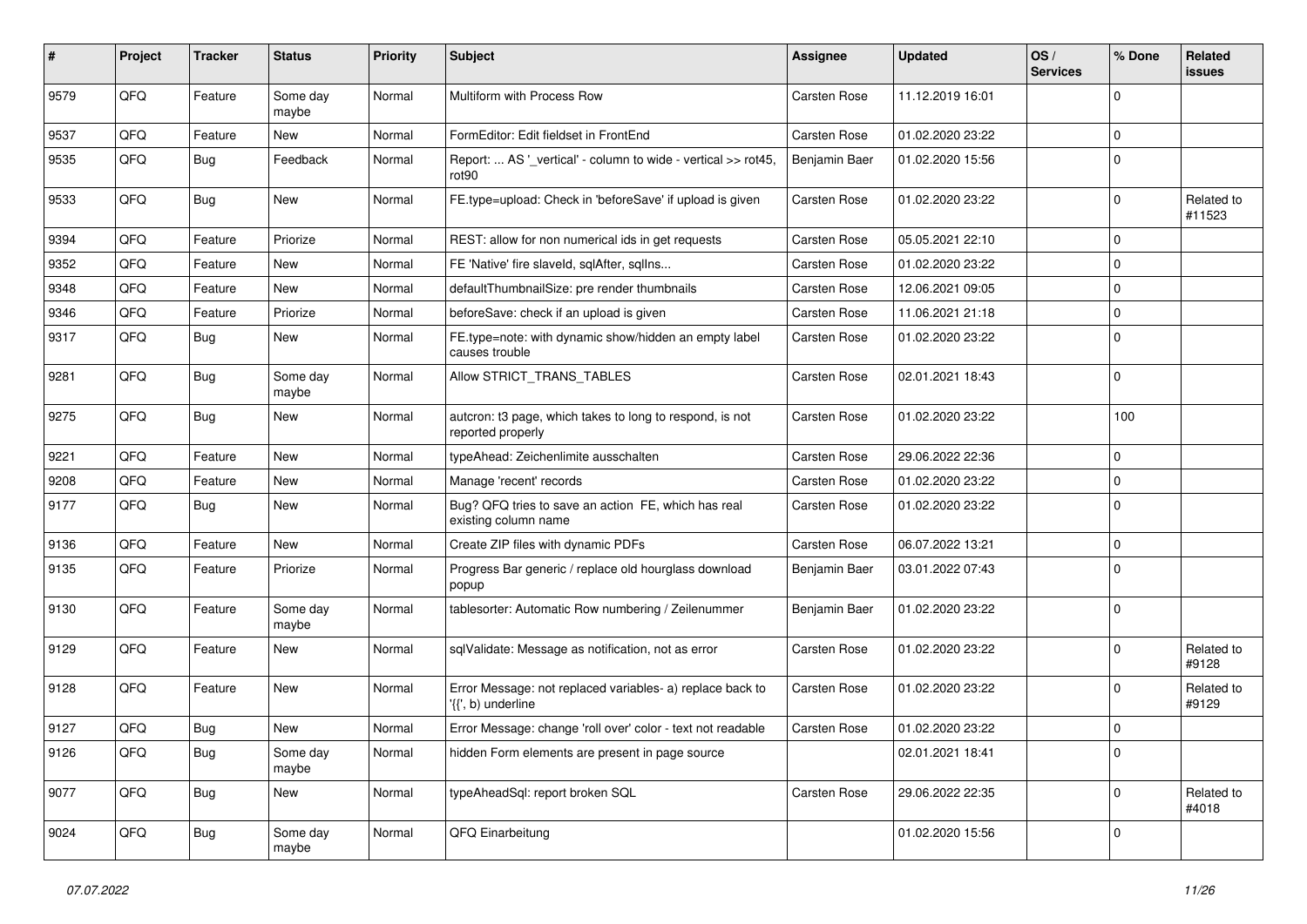| #    | Project | <b>Tracker</b> | <b>Status</b>     | <b>Priority</b> | <b>Subject</b>                                                                                         | Assignee            | <b>Updated</b>   | OS/<br><b>Services</b> | % Done      | Related<br><b>issues</b> |
|------|---------|----------------|-------------------|-----------------|--------------------------------------------------------------------------------------------------------|---------------------|------------------|------------------------|-------------|--------------------------|
| 9020 | QFQ     | <b>Bug</b>     | Some day<br>maybe | Normal          | radio mit buttonClass und dynamicUpdate lassen sich nicht<br>kombinieren                               |                     | 11.12.2019 16:01 |                        | $\Omega$    |                          |
| 9013 | QFQ     | <b>Bug</b>     | <b>New</b>        | Normal          | Error in Twig template not handled                                                                     | Carsten Rose        | 20.10.2021 13:43 |                        | $\mathbf 0$ |                          |
| 8975 | QFQ     | Feature        | New               | Normal          | Report Notation: 2.0                                                                                   | Carsten Rose        | 01.02.2020 23:22 |                        | $\Omega$    | Related to<br>#8963      |
| 8963 | QFQ     | Feature        | Priorize          | Normal          | Setting values in a store: flexible way                                                                | <b>Carsten Rose</b> | 05.05.2021 22:10 |                        | $\mathbf 0$ | Related to<br>#8975      |
| 8894 | QFQ     | Feature        | Some day<br>maybe | Normal          | Documentation Tags Usable in QFQ Application                                                           | <b>Carsten Rose</b> | 11.12.2019 16:01 |                        | $\Omega$    |                          |
| 8892 | QFQ     | Feature        | Some day<br>maybe | Normal          | Display and Edit SQL Comments in Form Editor                                                           | Carsten Rose        | 11.12.2019 16:01 |                        | $\mathbf 0$ |                          |
| 8806 | QFQ     | Feature        | <b>New</b>        | Normal          | SQL Function nl2br                                                                                     | <b>Carsten Rose</b> | 01.02.2020 23:22 |                        | $\mathbf 0$ |                          |
| 8719 | QFQ     | Feature        | <b>New</b>        | Normal          | extraButtonLock: add support for 0/1                                                                   | <b>Carsten Rose</b> | 01.02.2020 23:22 |                        | $\mathbf 0$ |                          |
| 8702 | QFQ     | Feature        | New               | Normal          | Load Record which is locked: missing user info                                                         | Carsten Rose        | 11.12.2019 16:16 |                        | $\mathbf 0$ | Related to<br>#9789      |
| 8586 | QFQ     | Feature        | Some day<br>maybe | Normal          | QFQ: Enhance Error message for 'record not found'                                                      | <b>Carsten Rose</b> | 16.09.2021 15:10 |                        | $\mathbf 0$ |                          |
| 8585 | QFQ     | Feature        | Priorize          | Normal          | Enhance Error message for 'unknown form'                                                               | Carsten Rose        | 01.02.2020 10:13 |                        | $\Omega$    |                          |
| 8584 | QFQ     | Feature        | Priorize          | Normal          | FE 'Action' - never assign to Container (except Template<br>Group)                                     | Carsten Rose        | 01.02.2020 10:13 |                        | $\Omega$    |                          |
| 8522 | QFQ     | Feature        | Some day<br>maybe | Normal          | build QFQ - npm warnings                                                                               | Benjamin Baer       | 01.02.2020 23:19 |                        | 50          |                          |
| 8520 | QFQ     | Feature        | Some day<br>maybe | Normal          | Bring QFQ to Composer                                                                                  | <b>Carsten Rose</b> | 16.09.2021 15:10 |                        | $\mathbf 0$ |                          |
| 8336 | QFQ     | Feature        | <b>New</b>        | Normal          | Form > modified > Close New: a) Optional disable popup, b)<br>custom text, c) mode on save: close stay | <b>Carsten Rose</b> | 01.02.2020 23:22 |                        | $\Omega$    | Related to<br>#8335      |
| 8316 | QFQ     | <b>Bug</b>     | Feedback          | Normal          | Documentation/Behaviour for Nested Queries and<br>Record-Store confusing                               | Nicola Chiapolini   | 20.11.2019 09:14 |                        | $\Omega$    |                          |
| 8277 | QFQ     | Feature        | Priorize          | Normal          | fe.parameter.default=                                                                                  | <b>Carsten Rose</b> | 01.02.2020 23:17 |                        | $\mathbf 0$ | Related to<br>#8113      |
| 8217 | QFQ     | Feature        | New               | Normal          | if-elseif-else construct                                                                               | <b>Carsten Rose</b> | 16.03.2021 18:41 |                        | $\Omega$    | Related to<br>#10716     |
| 8187 | QFQ     | Feature        | New               | Normal          | Subrecord: enable/hide new button - make new/edit/delete<br>customizeable.                             | Carsten Rose        | 06.03.2021 18:44 |                        | $\Omega$    | Related to<br>#11326     |
| 8106 | QFQ     | Bug            | Some day<br>maybe | Normal          | Dynamic Update: Feld kann nicht auf empty zurückgesetzt<br>werden                                      | <b>Carsten Rose</b> | 11.12.2019 16:01 |                        | $\mathbf 0$ |                          |
| 8101 | QFQ     | Feature        | Some day<br>maybe | Normal          | Password hash: support further hashing methods                                                         | <b>Carsten Rose</b> | 16.09.2021 15:10 |                        | $\Omega$    |                          |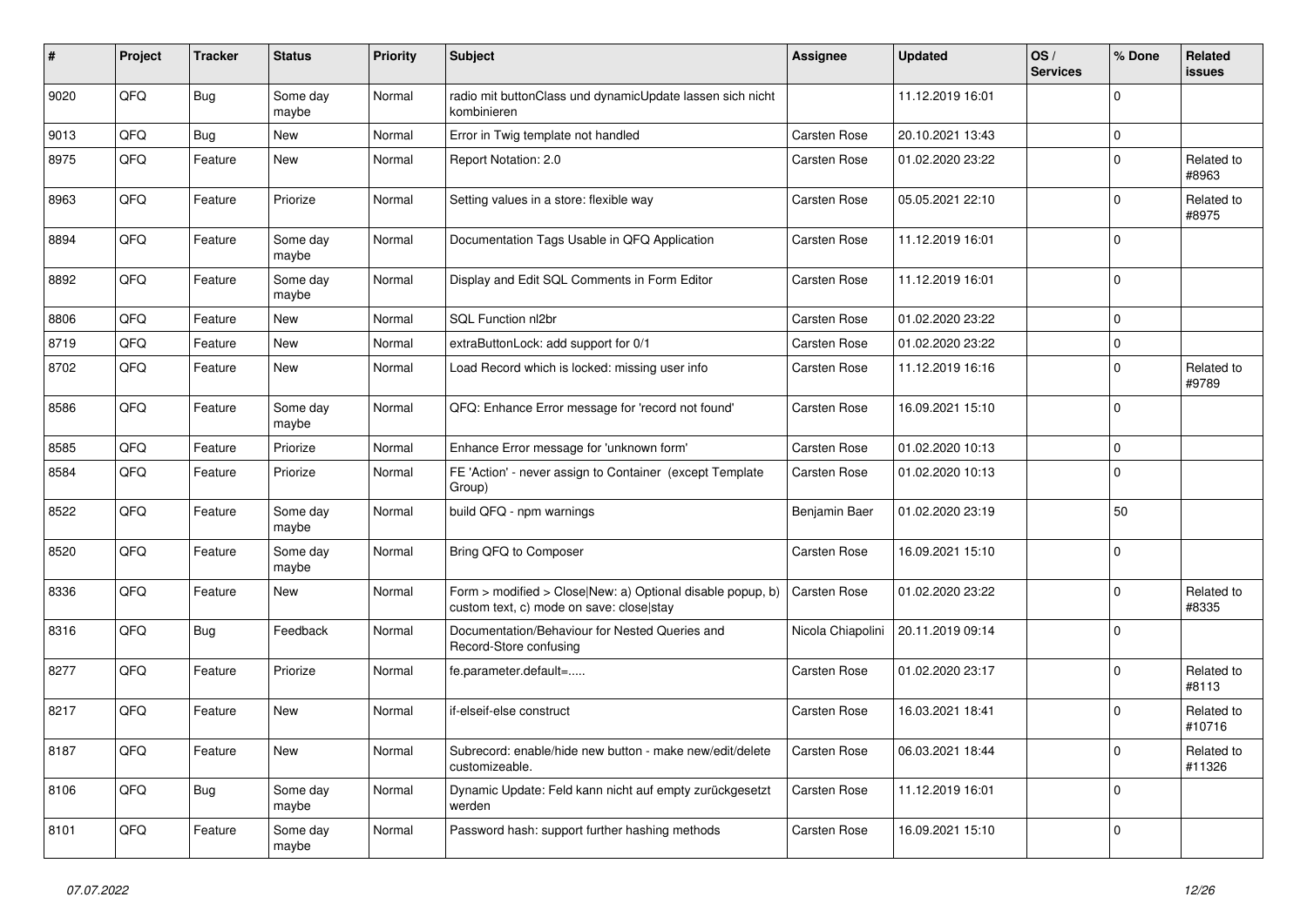| ∦    | Project | <b>Tracker</b> | <b>Status</b>     | <b>Priority</b> | Subject                                                                                               | <b>Assignee</b> | <b>Updated</b>   | OS/<br><b>Services</b> | % Done         | Related<br><b>issues</b>                                               |
|------|---------|----------------|-------------------|-----------------|-------------------------------------------------------------------------------------------------------|-----------------|------------------|------------------------|----------------|------------------------------------------------------------------------|
| 8089 | QFQ     | Feature        | <b>New</b>        | Normal          | Copy/Paste for FormElements                                                                           | Carsten Rose    | 01.02.2020 23:22 |                        | $\Omega$       |                                                                        |
| 8056 | QFQ     | Feature        | Some day<br>maybe | Normal          | Termin Organisation (Reservation)                                                                     |                 | 01.02.2020 23:19 |                        | $\Omega$       | Related to<br>#8658                                                    |
| 8049 | QFQ     | Bug            | New               | Normal          | FE.type=note, column 'value': text moves some pixel to top<br>after save                              | Carsten Rose    | 01.02.2020 23:22 |                        | $\Omega$       |                                                                        |
| 8044 | QFQ     | Feature        | Priorize          | Normal          | Transaction: a) Form, b) Report                                                                       | Carsten Rose    | 05.05.2021 22:14 |                        | $\Omega$       | Related to<br>#8043                                                    |
| 8037 | QFQ     | Bug            | Priorize          | Normal          | FE.type=upload (advanced mode): {{slaveld:V}} missing<br>during dynamic update                        | Carsten Rose    | 01.02.2020 10:13 |                        | $\Omega$       |                                                                        |
| 8034 | QFQ     | Feature        | Priorize          | Normal          | FormElement 'data': 22.22.2222 should not be accepted                                                 | Carsten Rose    | 01.02.2020 10:13 |                        | $\Omega$       |                                                                        |
| 7965 | QFQ     | Feature        | Priorize          | Normal          | Input type 'text' with visual format - currency                                                       | Benjamin Baer   | 03.01.2022 07:45 |                        | $\mathbf 0$    |                                                                        |
| 7924 | QFQ     | Feature        | New               | Normal          | Radio/Checkbox with Tooltip                                                                           | Carsten Rose    | 01.02.2020 23:22 |                        | $\mathbf 0$    |                                                                        |
| 7921 | QFQ     | Feature        | Some day<br>maybe | Normal          | Rest API Export: URL kuerzer machen                                                                   |                 | 01.02.2020 23:19 |                        | $\Omega$       |                                                                        |
| 7920 | QFQ     | Feature        | New               | Normal          | FE: Syntax Highlight, Zeinlenumbruch                                                                  | Carsten Rose    | 01.02.2020 10:03 |                        | $\mathbf 0$    |                                                                        |
| 7890 | QFQ     | Bug            | <b>New</b>        | Normal          | FormElement 'required': extraButtonInfo not aligned                                                   | Carsten Rose    | 11.06.2021 21:17 |                        | $\Omega$       | Related to<br>#11517                                                   |
| 7812 | QFQ     | Feature        | New               | Normal          | FE 'Subrecord' - new option 'subrecordShowFilter',<br>'subrecordPaging'                               | Carsten Rose    | 01.02.2020 23:22 |                        | $\Omega$       |                                                                        |
| 7795 | QFQ     | Bug            | New               | Normal          | Readonly Form: Typeahead-Felder                                                                       | Carsten Rose    | 01.02.2020 23:22 |                        | $\mathbf 0$    | Related to<br>#10640                                                   |
| 7732 | QFQ     | Feature        | Some day<br>maybe | Normal          | Javascript: Lazy Loading der add on libs                                                              | Benjamin Baer   | 08.06.2022 10:38 |                        | $\Omega$       | Related to<br>#12611,<br>Related to<br>#12490,<br>Related to<br>#10013 |
| 7730 | QFQ     | Feature        | Priorize          | Normal          | SELECT Box: title in between                                                                          | Benjamin Baer   | 01.02.2020 23:22 |                        | $\Omega$       |                                                                        |
| 7685 | QFQ     | Bug            | New               | Normal          | Open FormElement from QFQ error message and save<br>modified record: error about missing {{formId:F}} | Carsten Rose    | 01.02.2020 23:22 |                        | $\Omega$       |                                                                        |
| 7683 | QFQ     | Feature        | <b>New</b>        | Normal          | Special column names in '{{ SELECT  AS _link }}' should<br>be detected                                | Carsten Rose    | 01.02.2020 23:21 |                        | $\mathbf 0$    |                                                                        |
| 7681 | QFQ     | Feature        | New               | Normal          | Optional switch off 'check for modified record'                                                       | Carsten Rose    | 01.02.2020 23:21 |                        | U              |                                                                        |
| 7660 | QFQ     | Feature        | New               | Normal          | IMAP: import mails to DB, move / delete mails                                                         | Carsten Rose    | 01.02.2020 09:52 |                        | 0              |                                                                        |
| 7656 | QFQ     | Bug            | Priorize          | Normal          | FE with required, 'pattern' and 'extraButtonLock': always<br>complain about missing value             | Carsten Rose    | 01.02.2020 10:13 |                        | $\mathbf 0$    |                                                                        |
| 7630 | QFQ     | Feature        | Priorize          | Normal          | detailed error message for simple upload                                                              | Carsten Rose    | 01.02.2020 10:13 |                        | $\mathbf 0$    |                                                                        |
| 7616 | QFQ     | Bug            | Priorize          | Normal          | Selectlist with Enum & Dynamic Update                                                                 | Carsten Rose    | 01.02.2020 10:13 |                        | $\overline{0}$ |                                                                        |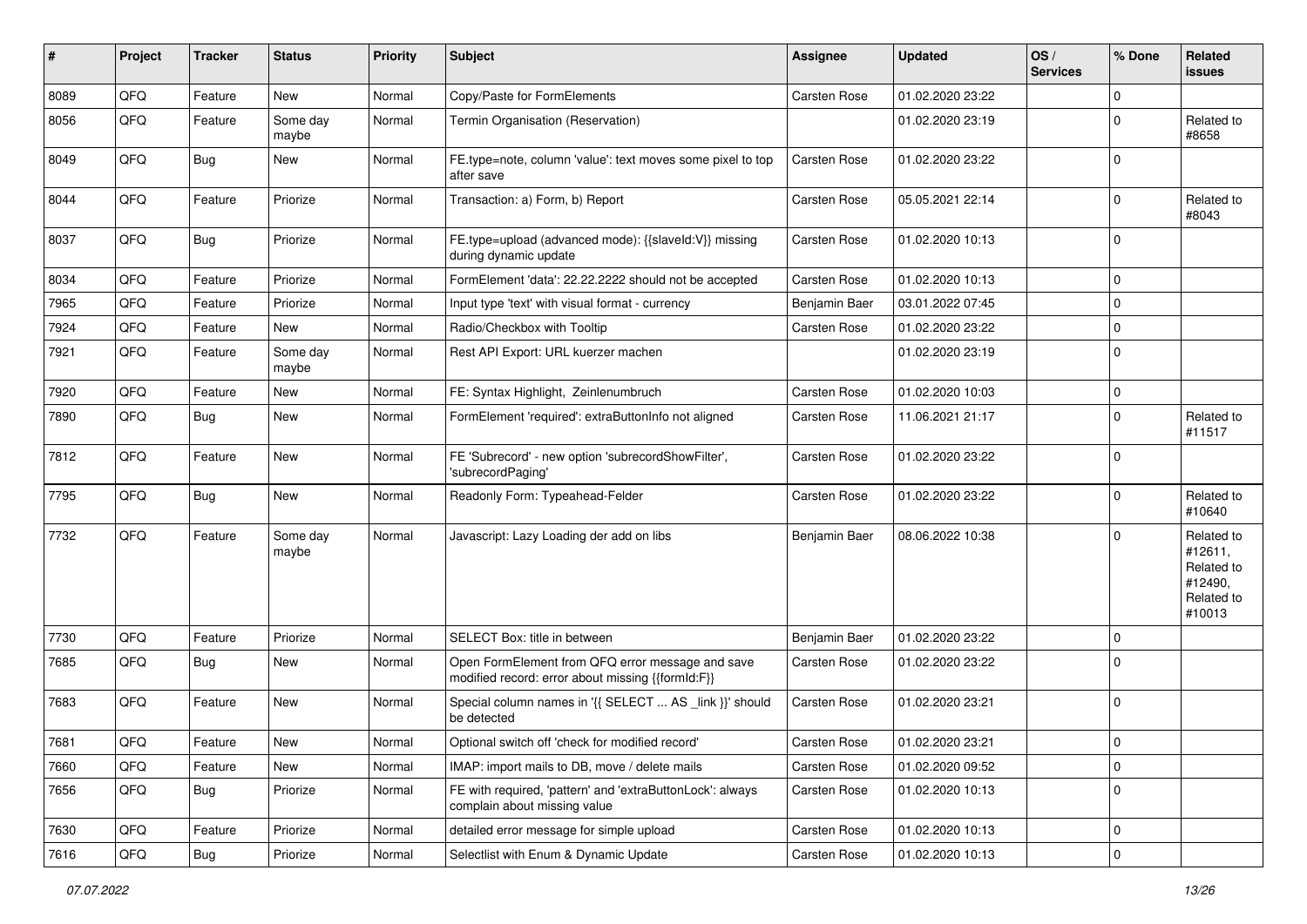| #    | Project | <b>Tracker</b> | <b>Status</b>     | <b>Priority</b> | Subject                                                                              | <b>Assignee</b>     | <b>Updated</b>   | OS/<br><b>Services</b> | % Done      | Related<br>issues    |
|------|---------|----------------|-------------------|-----------------|--------------------------------------------------------------------------------------|---------------------|------------------|------------------------|-------------|----------------------|
| 7574 | QFQ     | Bug            | New               | Normal          | Substitute error: form element not reported / dont parse<br>Form.note                | Carsten Rose        | 01.02.2020 23:21 |                        | $\Omega$    |                      |
| 7547 | QFQ     | Bug            | New               | Normal          | Error Message in afterSave: wrong parameter column<br>reported                       | <b>Carsten Rose</b> | 01.02.2020 23:22 |                        | $\mathbf 0$ |                      |
| 7524 | QFQ     | Bug            | <b>New</b>        | Normal          | QFQ throws a 'General Error' if 'fileadmin/protected/log/' is<br>not writeable       | <b>Carsten Rose</b> | 01.02.2020 23:22 |                        | $\Omega$    |                      |
| 7522 | QFQ     | Feature        | Priorize          | Normal          | Inserting default index.html to folder (Avoid Apache<br>Indexing)                    | <b>Carsten Rose</b> | 01.02.2020 10:13 |                        | $\Omega$    |                      |
| 7521 | QFQ     | Feature        | New               | Normal          | TemplateGroup: fe.type=upload                                                        | <b>Carsten Rose</b> | 01.02.2020 23:21 |                        | $\Omega$    | Related to<br>#9706  |
| 7520 | QFQ     | Feature        | <b>New</b>        | Normal          | QR Code:  AS _qr ( AS _link)                                                         | <b>Carsten Rose</b> | 01.02.2020 23:22 |                        | $\Omega$    |                      |
| 7519 | QFQ     | Feature        | New               | Normal          | Select: Multi                                                                        | <b>Carsten Rose</b> | 01.02.2020 23:22 |                        | $\mathbf 0$ |                      |
| 7513 | QFQ     | Bug            | New               | Normal          | Radios not correct aligned                                                           | <b>Carsten Rose</b> | 01.02.2020 23:22 |                        | $\mathbf 0$ |                      |
| 7512 | QFQ     | Bug            | <b>New</b>        | Normal          | FE: inputType=number >> 'pattern' is not respected                                   | Carsten Rose        | 01.02.2020 23:22 |                        | $\Omega$    |                      |
| 7481 | QFQ     | Feature        | <b>New</b>        | Normal          | Detect 'BaseUrl' automatically                                                       | <b>Carsten Rose</b> | 01.02.2020 23:21 |                        | $\mathbf 0$ |                      |
| 7480 | QFQ     | Feature        | New               | Normal          | Record History (Undo / Redo)                                                         | Carsten Rose        | 11.12.2019 16:16 |                        | $\Omega$    | Related to<br>#2361  |
| 7453 | QFQ     | Feature        | Some day<br>maybe | Normal          | import / export forms QFQ                                                            | Carsten Rose        | 16.09.2021 15:10 |                        | 0           |                      |
| 7452 | QFQ     | Feature        | Some day<br>maybe | Normal          | automate deployment new QFQ version                                                  | <b>Carsten Rose</b> | 16.09.2021 15:10 |                        | $\Omega$    |                      |
| 7402 | QFQ     | <b>Bug</b>     | Some day<br>maybe | Normal          | thumbnail cache: outdated picture when permission denied<br>and permission resolved. |                     | 01.02.2020 23:20 |                        | 0           |                      |
| 7342 | QFQ     | Feature        | New               | Normal          | add content = hide_this                                                              | <b>Carsten Rose</b> | 01.02.2020 23:21 |                        | $\Omega$    |                      |
| 7336 | QFQ     | Feature        | Some day<br>maybe | Normal          | PDF Upload: disallow PDFs with specific Meta information                             | Carsten Rose        | 11.12.2019 16:01 |                        | 0           |                      |
| 7290 | QFQ     | Feature        | Priorize          | Normal          | FormEditor: title as textarea if LEN(title)>60                                       | Carsten Rose        | 01.02.2020 10:13 |                        | $\Omega$    | Blocked by<br>#7682  |
| 7281 | QFQ     | <b>Bug</b>     | Some day<br>maybe | Normal          | Subrecords: on large screen separator line too short                                 |                     | 01.02.2020 23:19 |                        | $\Omega$    |                      |
| 7280 | QFQ     | Feature        | New               | Normal          | recently used table                                                                  | <b>Carsten Rose</b> | 01.02.2020 23:21 |                        | $\Omega$    |                      |
| 7278 | QFQ     | Feature        | Some day<br>maybe | Normal          | Form: Wert vordefinieren der immer gesetzt wird                                      |                     | 02.05.2021 09:27 |                        | l 0         |                      |
| 7261 | QFQ     | <b>Bug</b>     | New               | Normal          | Report pathFilename for user without path, only the filename Carsten Rose            |                     | 01.02.2020 23:21 |                        | 0           |                      |
| 7239 | QFQ     | Feature        | New               | Normal          | TinyMCE: html tag whitelist                                                          | Carsten Rose        | 01.02.2020 23:21 |                        | $\Omega$    | Related to<br>#14320 |
| 7229 | QFQ     | Feature        | Some day<br>maybe | Normal          | New FormElement.type: Button                                                         |                     | 01.02.2021 12:32 |                        | 0           |                      |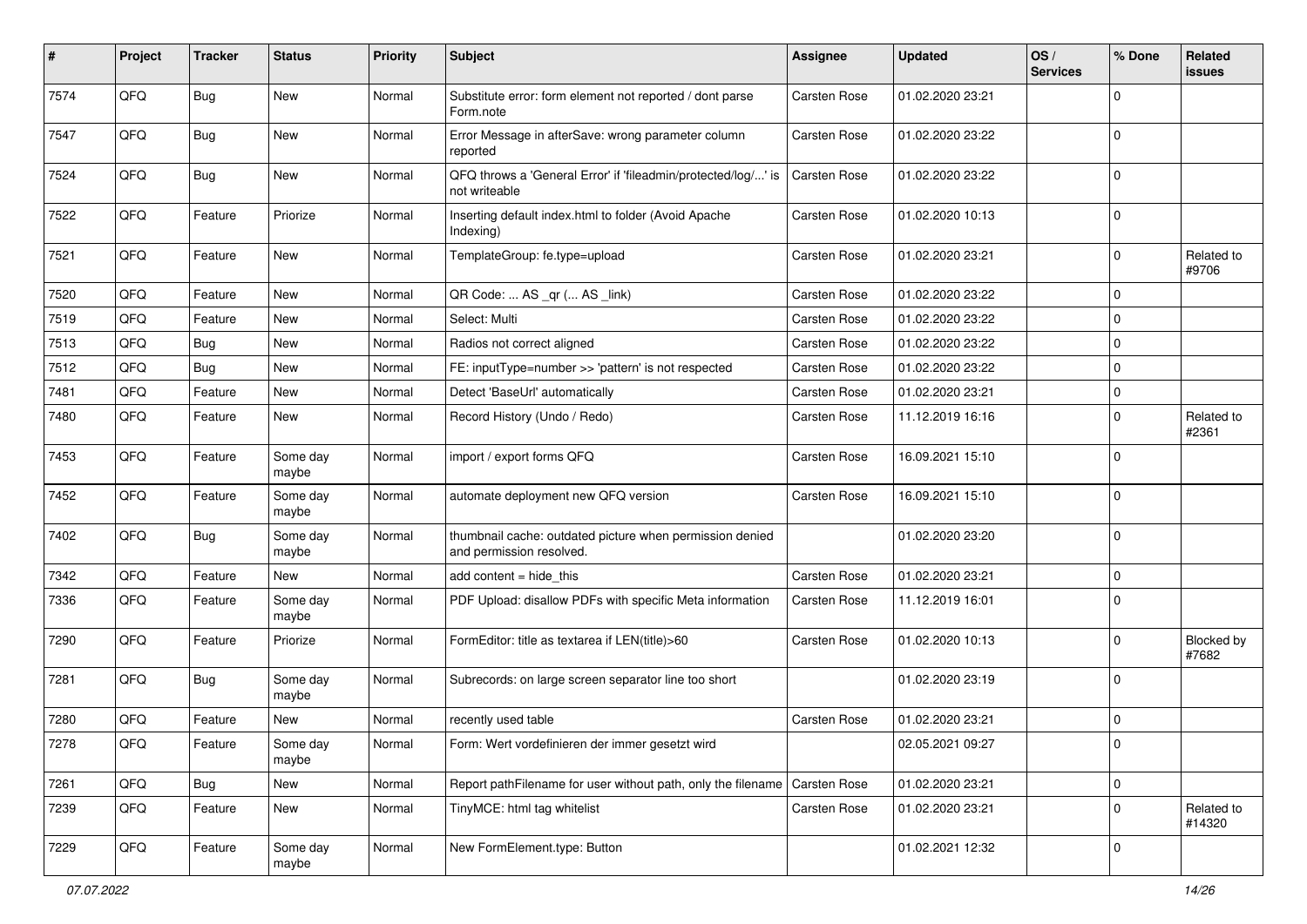| #    | Project | <b>Tracker</b> | <b>Status</b>     | <b>Priority</b> | <b>Subject</b>                                                                                                   | Assignee            | <b>Updated</b>   | OS/<br><b>Services</b> | % Done      | Related<br>issues         |
|------|---------|----------------|-------------------|-----------------|------------------------------------------------------------------------------------------------------------------|---------------------|------------------|------------------------|-------------|---------------------------|
| 7219 | QFQ     | Bug            | New               | Normal          | typeSheadSql / typeAheadSqlPrefetch: change to curly<br>braces                                                   | Carsten Rose        | 01.02.2020 23:21 |                        | $\Omega$    |                           |
| 7217 | QFQ     | Feature        | Priorize          | Normal          | Download: notice User if `_sip=?` is missing                                                                     | Carsten Rose        | 01.02.2020 10:13 |                        | $\Omega$    |                           |
| 7175 | QFQ     | Feature        | New               | Normal          | Upload: md5 hash as filename                                                                                     | <b>Carsten Rose</b> | 01.02.2020 23:21 |                        | $\Omega$    |                           |
| 7119 | QFQ     | Feature        | New               | Normal          | Upload: scaleDownWidth, scaleDownHeight                                                                          | Carsten Rose        | 01.02.2020 23:21 |                        | $\Omega$    |                           |
| 7109 | QFQ     | Feature        | New               | Normal          | Dynamic Updates: row/element hide                                                                                | Carsten Rose        | 01.02.2020 23:22 |                        | $\Omega$    | Has<br>duplicate<br>#4081 |
| 7108 | QFQ     | Feature        | Some day<br>maybe | Normal          | QFQ Wrap Elements                                                                                                |                     | 11.12.2019 16:01 |                        | $\mathbf 0$ |                           |
| 7107 | QFQ     | Feature        | Some day<br>maybe | Normal          | Showcase Registration Tool: Anmeldung / Administration :<br>Liste Anmeldungen / Emaileinaldung                   | <b>Carsten Rose</b> | 11.12.2019 16:01 |                        | $\mathbf 0$ |                           |
| 7106 | QFQ     | Feature        | Some day<br>maybe | Normal          | Beispiel Nummerierung von Rows in Report                                                                         |                     | 11.12.2019 16:01 |                        | $\Omega$    |                           |
| 7105 | QFQ     | Feature        | Some day<br>maybe | Normal          | Beispiel wie man in einer zweiten Tabelle speichert.                                                             |                     | 11.12.2019 16:01 |                        | $\Omega$    |                           |
| 7104 | QFQ     | Feature        | Some day<br>maybe | Normal          | Manual: hint about escaping if '\r' appears in mail body                                                         |                     | 11.12.2019 16:01 |                        | $\Omega$    |                           |
| 7102 | QFQ     | Feature        | New               | Normal          | Comment sign in report: '#' and '--'                                                                             | Carsten Rose        | 01.02.2020 23:21 |                        | $\Omega$    |                           |
| 7101 | QFQ     | Bug            | Some day<br>maybe | Normal          | 'form' in SIP and 'report' - breaks                                                                              |                     | 01.02.2020 23:20 |                        | $\mathbf 0$ |                           |
| 7100 | QFQ     | Feature        | Some day<br>maybe | Normal          | Download: log access, max downloads, time limit                                                                  |                     | 01.02.2020 23:19 |                        | $\Omega$    |                           |
| 7099 | QFQ     | Feature        | New               | Normal          | Redesign FormEditor                                                                                              | Carsten Rose        | 01.02.2020 23:21 |                        | $\mathbf 0$ |                           |
| 7014 | QFQ     | Bug            | New               | Normal          | Sending invalid emails succeeds when<br>debug.redirectAllMailTo is set                                           | Carsten Rose        | 01.02.2020 23:21 |                        | $\Omega$    |                           |
| 7002 | QFQ     | Bug            | New               | Normal          | Dynamic Update: row does not disappear / appear                                                                  | Carsten Rose        | 01.02.2020 23:22 |                        | $\Omega$    |                           |
| 6998 | QFQ     | Feature        | Priorize          | Normal          | Form: with debug=on show column information as tooltip of<br>column label                                        | <b>Carsten Rose</b> | 01.02.2020 10:13 |                        | $\Omega$    |                           |
| 6992 | QFQ     | Feature        | Some day<br>maybe | Normal          | DB exception: Syntax Highlight                                                                                   |                     | 11.12.2019 16:01 |                        | $\Omega$    | Related to<br>#5450       |
| 6972 | QFQ     | Feature        | Some day<br>maybe | Normal          | Fabric Clipboard / cross browser tab                                                                             | Benjamin Baer       | 01.02.2020 23:21 |                        | $\Omega$    |                           |
| 6970 | QFQ     | Feature        | Some day<br>maybe | Normal          | tablesorter: default fuer 'sortReset' aendern von 'Ctrl' zu 'Alt'                                                | Benjamin Baer       | 01.02.2020 23:21 |                        | 0           |                           |
| 6912 | QFQ     | Bug            | New               | Normal          | error Message Var 'deadline' already set in SIP - in Form<br>with FE.value={{deadline:R:::{{deadlinePeriod:Y}}}} | Carsten Rose        | 01.02.2020 23:21 |                        | $\mathbf 0$ |                           |
| 6870 | QFQ     | Feature        | Priorize          | Normal          | Click on '_link' triggers an API call                                                                            | Benjamin Baer       | 03.01.2022 08:25 |                        | $\mathbf 0$ |                           |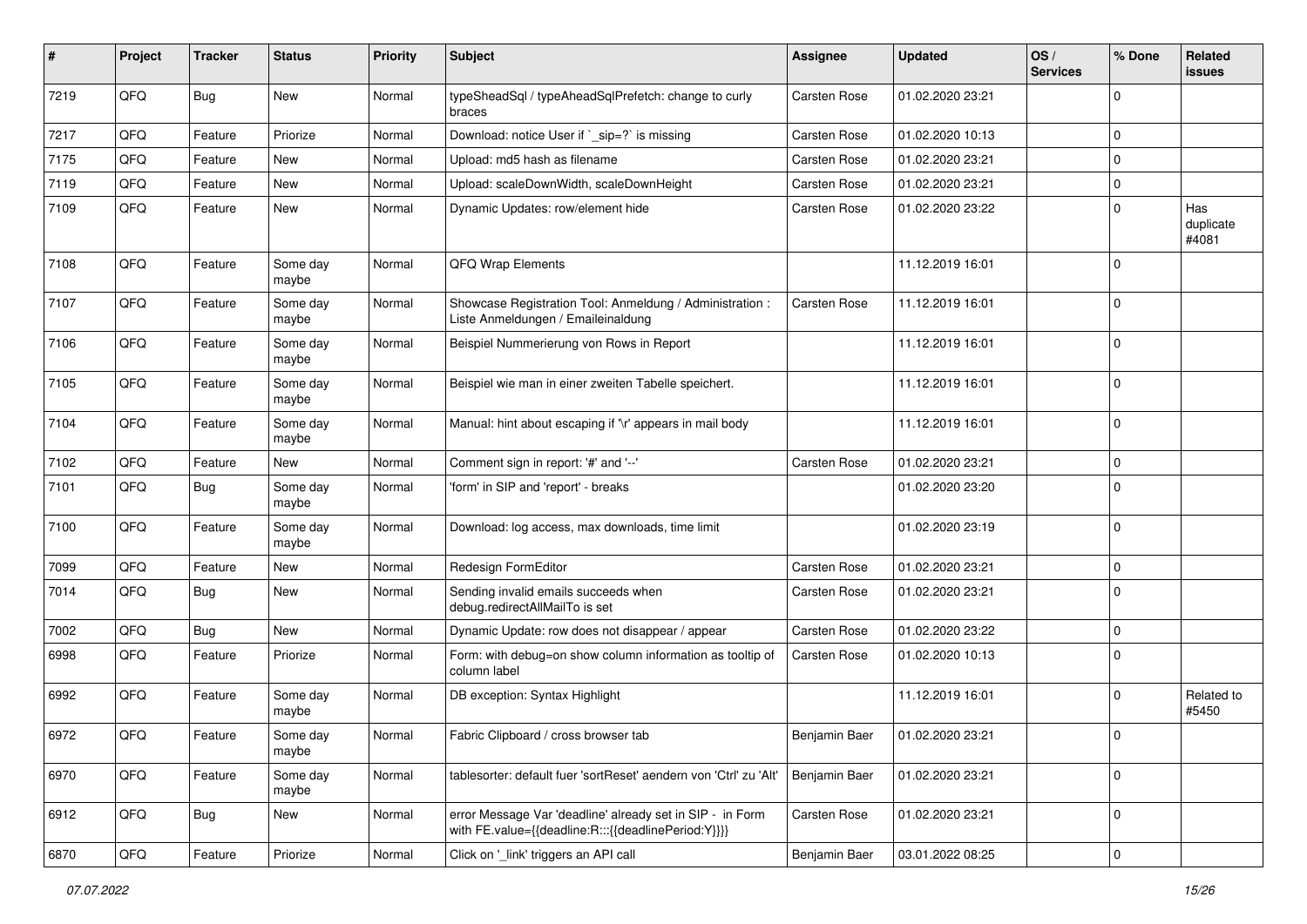| #    | Project | <b>Tracker</b> | <b>Status</b>     | <b>Priority</b> | <b>Subject</b>                                                                                                             | Assignee            | <b>Updated</b>   | OS/<br><b>Services</b> | % Done      | Related<br>issues                           |
|------|---------|----------------|-------------------|-----------------|----------------------------------------------------------------------------------------------------------------------------|---------------------|------------------|------------------------|-------------|---------------------------------------------|
| 6855 | QFQ     | Feature        | New               | Normal          | With {{feUser:U}}!={{feUser:T}}: Save / Delete: only possible<br>with {{feUserSave:U}}='yes' and '{{feUserDelete:U}}='yes' | <b>Carsten Rose</b> | 01.02.2020 23:21 |                        | $\Omega$    |                                             |
| 6801 | QFQ     | Feature        | Priorize          | Normal          | Fabric: Maximize / FullIscreen                                                                                             | Benjamin Baer       | 21.03.2022 09:56 |                        | 0           |                                             |
| 6765 | QFQ     | Feature        | <b>New</b>        | Normal          | Moeglichkeit via QFQ eigene Logs zu schreiben                                                                              | Carsten Rose        | 01.02.2020 23:21 |                        | 0           |                                             |
| 6723 | QFQ     | Feature        | <b>New</b>        | Normal          | Report QFQ Installation and Version                                                                                        | Carsten Rose        | 12.06.2021 09:07 |                        | $\Omega$    |                                             |
| 6715 | QFQ     | Feature        | Some day<br>maybe | Normal          | Code-Refactoring: dbArray vereinheitlichen                                                                                 | <b>Carsten Rose</b> | 11.12.2019 16:02 |                        | $\Omega$    |                                             |
| 6704 | QFQ     | Feature        | Some day<br>maybe | Normal          | Upload Mode: Bilder in Notizen rechts sollen aktuellen<br>Upload repräsentieren.                                           |                     | 01.02.2020 23:19 |                        | 0           | Related to<br>#3264                         |
| 6677 | QFQ     | Bug            | <b>New</b>        | Normal          | Error message FE Action Element: no/wrong FE reference<br>who cause the problem.                                           | Carsten Rose        | 01.02.2020 23:21 |                        | $\Omega$    |                                             |
| 6609 | QFQ     | Feature        | <b>New</b>        | Normal          | Formlet: JSON API erweitern                                                                                                | <b>Carsten Rose</b> | 01.02.2020 23:21 |                        | 50          |                                             |
| 6602 | QFQ     | Feature        | <b>New</b>        | Normal          | Formlet: in Report auf Mausklick ein mini-form oeffnen                                                                     | Carsten Rose        | 11.12.2019 16:16 |                        | $\Omega$    |                                             |
| 6594 | QFQ     | Feature        | New               | Normal          | Excel: on download, check if there is a valid sip                                                                          | Carsten Rose        | 01.02.2020 23:21 |                        | $\mathbf 0$ |                                             |
| 6574 | QFQ     | Bug            | Priorize          | Normal          | gfg.log: Fehlermeldung wurde angezeigt, aber nicht geloggt                                                                 | <b>Carsten Rose</b> | 01.02.2020 10:13 |                        | 0           |                                             |
| 6566 | QFQ     | Bug            | Priorize          | Normal          | Link Function 'delete': provided parameter missing on page<br>reload                                                       | Benjamin Baer       | 03.01.2022 08:08 |                        | $\Omega$    |                                             |
| 6515 | QFQ     | Feature        | Some day<br>maybe | Normal          | Formular: Felder dynamisch ein/ausblenden                                                                                  |                     | 11.12.2019 16:02 |                        | $\mathbf 0$ |                                             |
| 6483 | QFQ     | Bug            | <b>New</b>        | Normal          | R Store funktioniert nicht bei 'Report Notation' im FE                                                                     | <b>Carsten Rose</b> | 01.02.2020 23:21 |                        | 0           |                                             |
| 6462 | QFQ     | Bug            | New               | Normal          | File Upload: Nutzlose Fehlermeldung wenn Datei zu gross                                                                    | Carsten Rose        | 01.02.2020 23:21 |                        | $\Omega$    | Related to<br>#6139                         |
| 6437 | QFQ     | Feature        | <b>New</b>        | Normal          | Neuer Mode Button bei FormElementen                                                                                        | <b>Carsten Rose</b> | 01.02.2020 23:21 |                        | $\Omega$    | Related to<br>#9668,<br>Blocked by<br>#9678 |
| 6299 | QFQ     | Feature        | Some day<br>maybe | Normal          | Attack detection: log table with invalid SIP access                                                                        |                     | 11.12.2019 16:02 |                        | 0           | Related to<br>#3947                         |
| 6292 | QFQ     | Feature        | <b>New</b>        | Normal          | Download: File speichern mit Hash aber original Filename in<br>der Datenbank vermerken fuer Downloads                      | <b>Carsten Rose</b> | 01.02.2020 23:21 |                        | $\Omega$    |                                             |
| 6289 | QFQ     | Feature        | <b>New</b>        | Normal          | Form: Log                                                                                                                  | <b>Carsten Rose</b> | 01.02.2020 23:21 |                        | $\Omega$    |                                             |
| 6288 | QFQ     | Feature        | Some day<br>maybe | Normal          | Best Practice: Erklaeren wie man ein Formular ganz in<br>'weiss' erstellen kann                                            |                     | 11.12.2019 16:02 |                        | 0           |                                             |
| 6261 | QFQ     | Feature        | New               | Normal          | Persistent SIP                                                                                                             | Carsten Rose        | 12.06.2021 09:07 |                        | $\mathbf 0$ | Related to<br>#10819                        |
| 6250 | QFQ     | Feature        | In Progress       | Normal          | Enhance layout: a) Subrecord, b) Subrecord-Title                                                                           | Carsten Rose        | 01.02.2020 23:22 |                        | 0           | Related to<br>#5391                         |
| 6224 | QFQ     | Feature        | Priorize          | Normal          | Dynamic update: fade in/out fields                                                                                         | Benjamin Baer       | 21.03.2022 09:50 |                        | $\mathbf 0$ |                                             |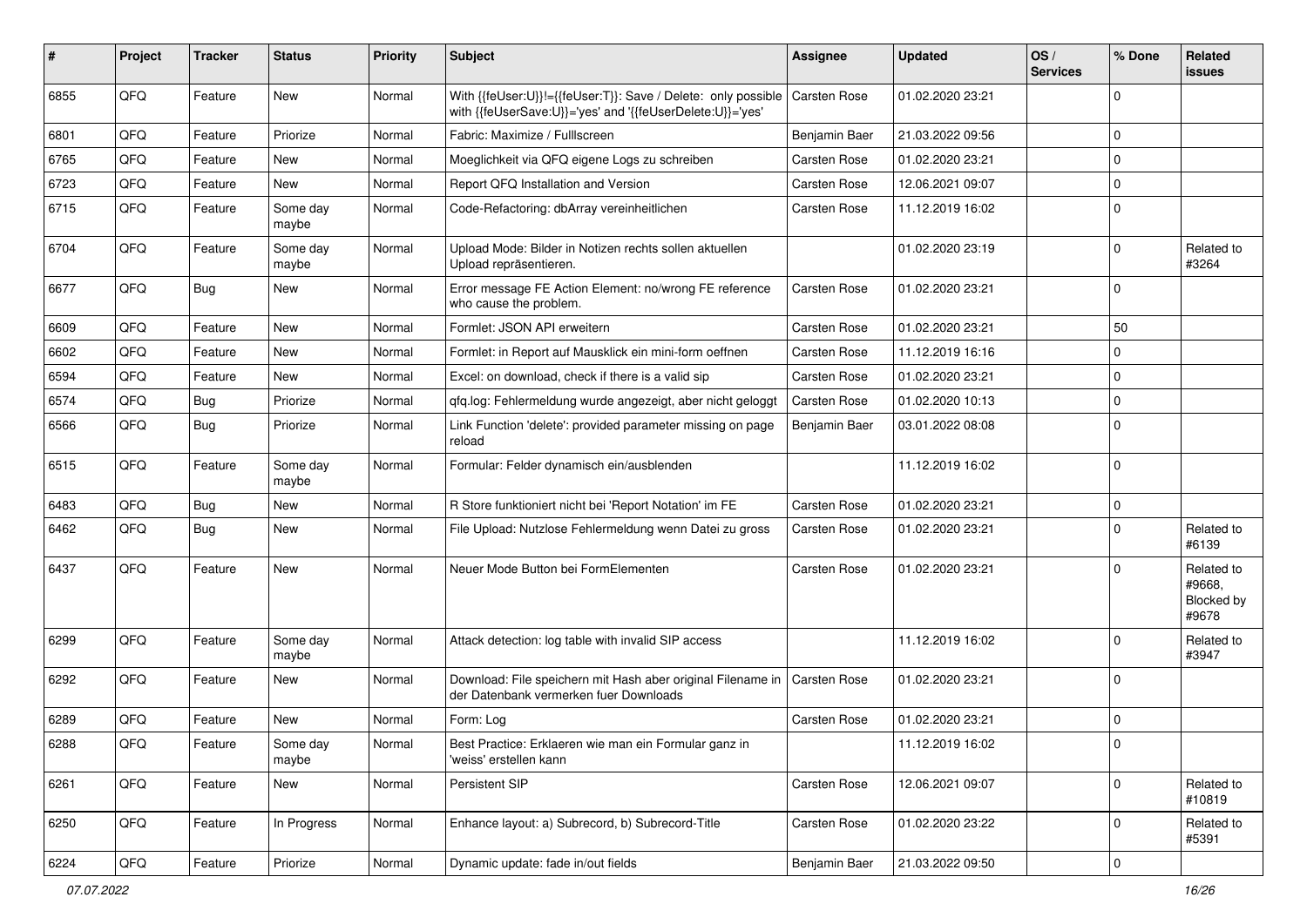| #    | Project | <b>Tracker</b> | <b>Status</b>     | <b>Priority</b> | <b>Subject</b>                                                                    | Assignee      | <b>Updated</b>   | OS/<br><b>Services</b> | % Done       | <b>Related</b><br><b>issues</b>             |
|------|---------|----------------|-------------------|-----------------|-----------------------------------------------------------------------------------|---------------|------------------|------------------------|--------------|---------------------------------------------|
| 6140 | QFQ     | <b>Bug</b>     | Priorize          | Normal          | QFQ DnD Sort: Locked fields                                                       | Benjamin Baer | 21.03.2022 09:56 |                        | $\Omega$     |                                             |
| 6084 | QFQ     | Feature        | Some day<br>maybe | Normal          | New escape type: 'D' - convert date                                               |               | 01.02.2020 23:19 |                        | $\Omega$     |                                             |
| 6083 | QFQ     | Feature        | Some day<br>maybe | Normal          | Dynamic Update: Value Check via SQL                                               |               | 11.12.2019 16:02 |                        | $\Omega$     |                                             |
| 5991 | QFQ     | Bug            | Some day<br>maybe | Normal          | URLs with 'I' or long parameter are problematic                                   | Carsten Rose  | 01.02.2020 23:19 |                        | $\Omega$     |                                             |
| 5983 | QFQ     | Feature        | Some day<br>maybe | Normal          | Form Submit (save & update): normalize date/-time FE                              | Carsten Rose  | 01.02.2020 23:19 |                        | $\Omega$     |                                             |
| 5942 | QFQ     | Feature        | Priorize          | Normal          | 'L' and 'type': append to links, generate via 'link' by using<br>'u:' .           | Carsten Rose  | 01.02.2020 10:13 |                        | $\Omega$     |                                             |
| 5923 | QFQ     | Feature        | Some day<br>maybe | Normal          | fillStoreSystemBySqlLate                                                          |               | 01.02.2020 23:19 |                        | $\mathbf{0}$ |                                             |
| 5895 | QFQ     | Feature        | Some day<br>maybe | Normal          | Tutorial: List of all QFQ Features                                                |               | 01.02.2020 23:19 |                        | $\Omega$     |                                             |
| 5894 | QFQ     | Feature        | Feedback          | Normal          | Typeahead in Report: show/hide rows dynamically                                   | Carsten Rose  | 18.02.2022 08:50 |                        | $\Omega$     | Related to<br>#5893,<br>Related to<br>#5885 |
| 5893 | QFQ     | Feature        | Some day<br>maybe | Normal          | Edit on double-click                                                              |               | 01.02.2020 23:19 |                        | $\Omega$     | Related to<br>#5894                         |
| 5892 | QFQ     | Feature        | Some day<br>maybe | Normal          | QFQ should use T3 API to manipulate FE GROUP<br>membership                        |               | 01.02.2020 23:20 |                        | $\Omega$     |                                             |
| 5877 | QFQ     | <b>Bug</b>     | Some day<br>maybe | Normal          | FE.type=note:bsColumn strange behaviour                                           |               | 01.02.2020 23:19 |                        | 0 I          |                                             |
| 5852 | QFQ     | Feature        | Some day<br>maybe | Normal          | Logging: mail.log / sql.log - im FE anzeigen und via AJAX<br>aktualisieren        | Carsten Rose  | 01.02.2020 23:19 |                        | $\Omega$     | Related to<br>#5885                         |
| 5851 | QFQ     | Feature        | Some day<br>maybe | Normal          | Queue System implementieren: MQTT, RabbitMQ                                       |               | 01.02.2020 23:20 |                        | $\Omega$     | Related to<br>#5715                         |
| 5850 | QFQ     | Feature        | Some day<br>maybe | Normal          | Deployment: In QFQ Doc best practice fuer zeitgemaesses<br>Deployment beschreiben |               | 01.02.2020 23:20 |                        | $\Omega$     |                                             |
| 5805 | QFQ     | Feature        | Some day<br>maybe | Normal          | TypeAHead SQL value instead of key stored                                         |               | 01.02.2020 23:19 |                        | $\Omega$     | Related to<br>#5444                         |
| 5783 | QFQ     | Feature        | Some day<br>maybe | Normal          | <b>BPMN View/Edit</b>                                                             |               | 11.12.2019 16:02 |                        | $\Omega$     |                                             |
| 5782 | QFQ     | Feature        | <b>New</b>        | Normal          | NextCloud API                                                                     | Carsten Rose  | 01.02.2020 10:02 |                        | $\Omega$     |                                             |
| 5768 | QFQ     | <b>Bug</b>     | Some day<br>maybe | Normal          | '{{pageLanguage:T}}' missing if QFQ is called via api                             | Carsten Rose  | 01.02.2020 23:19 |                        | $\mathbf 0$  |                                             |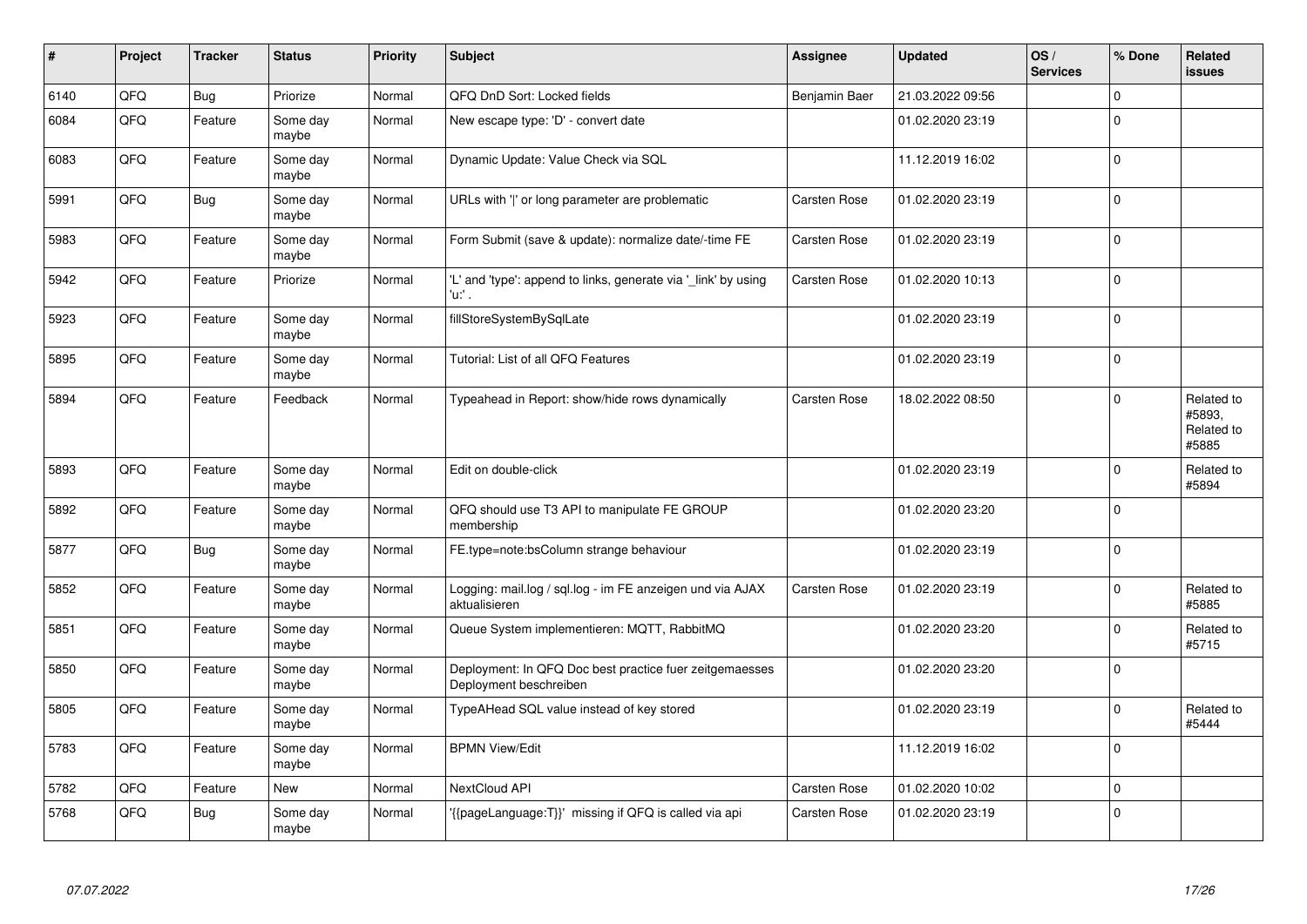| ∦    | Project | <b>Tracker</b> | <b>Status</b>     | <b>Priority</b> | <b>Subject</b>                                                                                     | Assignee            | <b>Updated</b>   | OS/<br><b>Services</b> | % Done      | Related<br><b>issues</b>                    |
|------|---------|----------------|-------------------|-----------------|----------------------------------------------------------------------------------------------------|---------------------|------------------|------------------------|-------------|---------------------------------------------|
| 5706 | QFQ     | Bug            | Some day<br>maybe | Normal          | upload: fileDestination needs to be sanatized                                                      | Carsten Rose        | 01.02.2020 23:19 |                        | $\Omega$    |                                             |
| 5695 | QFQ     | Feature        | In Progress       | Normal          | Multiform                                                                                          | Carsten Rose        | 02.01.2021 18:38 |                        | $\mathbf 0$ |                                             |
| 5665 | QFQ     | Feature        | Some day<br>maybe | Normal          | Versuch das '{{!' nicht mehr noetig ist.                                                           | Carsten Rose        | 01.02.2020 23:20 |                        | $\Omega$    | Related to<br>#7432,<br>Related to<br>#7434 |
| 5579 | QFQ     | Feature        | Some day<br>maybe | Normal          | Enhance Doc / Presentation: variable type 'link column type'                                       | Carsten Rose        | 01.02.2020 23:19 |                        | $\Omega$    |                                             |
| 5576 | QFQ     | <b>Bug</b>     | <b>New</b>        | Normal          | Using MySQL 'DROP' requires privilege - wich is not really<br>necessary.                           | Carsten Rose        | 01.02.2020 23:21 |                        | $\Omega$    |                                             |
| 5562 | QFQ     | Feature        | Priorize          | Normal          | Drag'n'Drop fuer Uploads                                                                           | Benjamin Baer       | 21.03.2022 09:52 |                        | $\mathbf 0$ | Related to<br>#9706                         |
| 5559 | QFQ     | <b>Bug</b>     | New               | Normal          | FE.type = Upload: 'accept' might contain variables                                                 | Carsten Rose        | 11.05.2020 21:23 |                        | $\Omega$    |                                             |
| 5557 | QFQ     | <b>Bug</b>     | Some day<br>maybe | Normal          | Form load: STORE_RECORD filled, but should be empty                                                | Carsten Rose        | 01.02.2020 23:19 |                        | $\Omega$    |                                             |
| 5548 | QFQ     | Feature        | Some day<br>maybe | Normal          | 801 Textfiles/Scriptfiles als Thumbnail                                                            | Carsten Rose        | 07.03.2022 16:26 |                        | $\Omega$    |                                             |
| 5480 | QFQ     | Feature        | Some day<br>maybe | Normal          | QFQ: Dokumentation mit Screenshots versehen                                                        | Carsten Rose        | 01.02.2020 23:20 |                        | $\Omega$    | Related to<br>#9879                         |
| 5455 | QFQ     | Feature        | Some day<br>maybe | Normal          | Mail Redirects grld abhaengig                                                                      |                     | 01.02.2020 23:20 |                        | $\Omega$    |                                             |
| 5452 | QFQ     | Feature        | Some day<br>maybe | Normal          | Thumbnails from PDF: bad quality                                                                   |                     | 01.02.2020 23:20 |                        | $\Omega$    |                                             |
| 5428 | QFQ     | Feature        | Some day<br>maybe | Normal          | secure thumbnail: late render on access.                                                           | Carsten Rose        | 01.02.2020 23:20 |                        | $\Omega$    |                                             |
| 5389 | QFQ     | Feature        | Some day<br>maybe | Normal          | QFQ Design: Multline label / note                                                                  | Benjamin Baer       | 01.02.2020 23:19 |                        | $\Omega$    |                                             |
| 5366 | QFQ     | Feature        | Priorize          | Normal          | Saving with keyboard shortcuts                                                                     | Benjamin Baer       | 21.03.2022 09:47 |                        | $\Omega$    |                                             |
| 5345 | QFQ     | Feature        | <b>New</b>        | Normal          | Report: UPDATE / INSERT / DELETE statements should<br>trigger subqueries, depending on the result. | Carsten Rose        | 27.05.2020 16:11 |                        | $\Omega$    |                                             |
| 5342 | QFQ     | Feature        | Some day<br>maybe | Normal          | link - with HTML Attributes                                                                        |                     | 01.02.2020 23:20 |                        | $\Omega$    | Related to<br>#14077                        |
| 5305 | QFQ     | Bug            | New               | Normal          | Upload FormElement: nicht disabled by readonly Form                                                | <b>Carsten Rose</b> | 16.06.2021 13:43 |                        | $\Omega$    | Related to<br>#9347,<br>Related to<br>#9834 |
| 5160 | QFQ     | Feature        | Some day<br>maybe | Normal          | QFQ collaborative / together.js, ShareJS, y-js, collaborative,                                     |                     | 11.12.2019 16:02 |                        | $\Omega$    |                                             |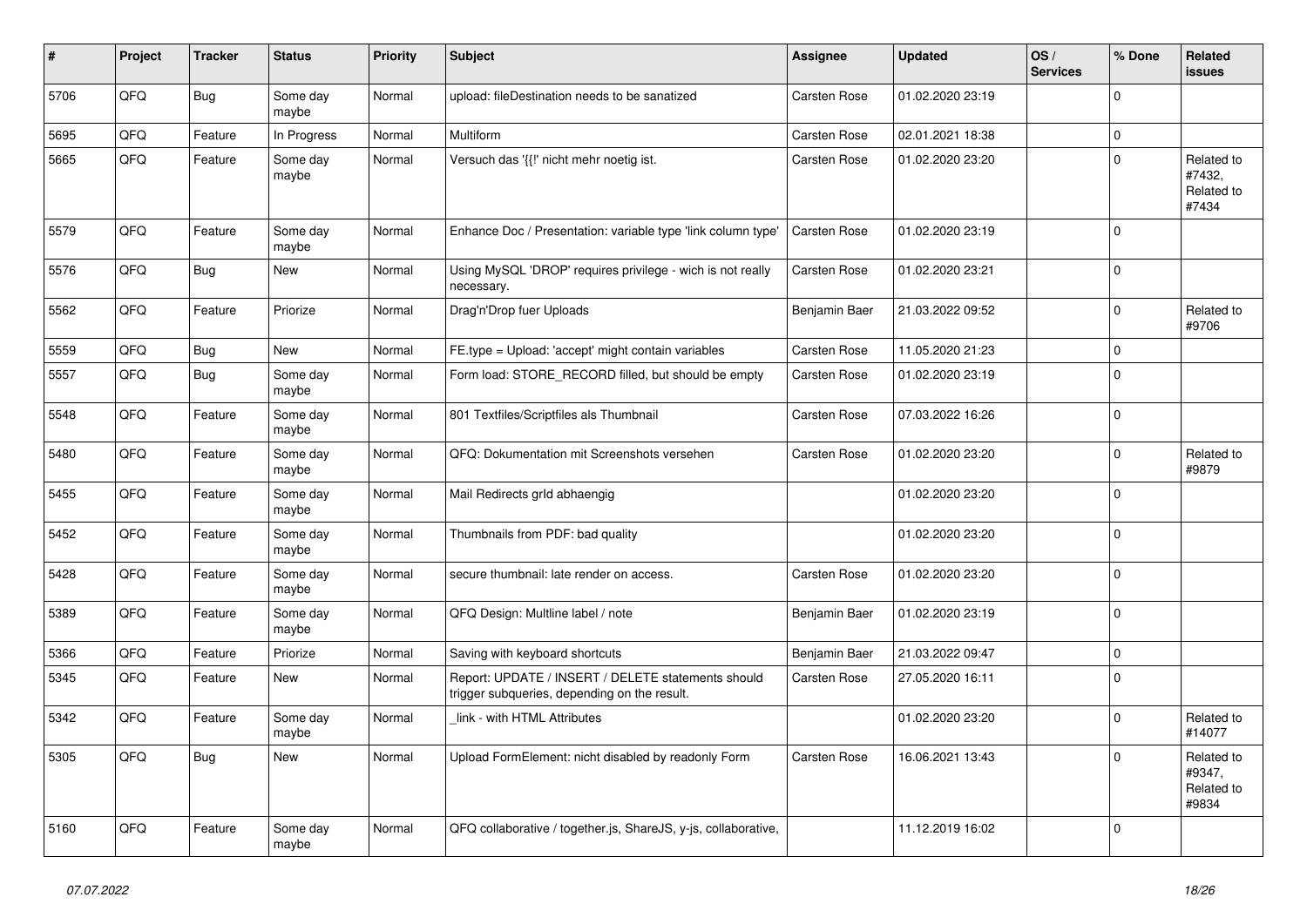| #    | Project | <b>Tracker</b> | <b>Status</b>     | <b>Priority</b> | <b>Subject</b>                                                                                                       | Assignee            | <b>Updated</b>   | OS/<br><b>Services</b> | % Done       | Related<br><b>issues</b>                       |
|------|---------|----------------|-------------------|-----------------|----------------------------------------------------------------------------------------------------------------------|---------------------|------------------|------------------------|--------------|------------------------------------------------|
| 5132 | QFQ     | Feature        | Some day<br>maybe | Normal          | Error Message sendmail missing attachment: more details                                                              | Carsten Rose        | 01.02.2020 23:19 |                        | $\Omega$     |                                                |
| 5131 | QFQ     | Feature        | <b>New</b>        | Normal          | Activate Spin Gear ('wait/busy' indicator) via LINK attribute                                                        | <b>Carsten Rose</b> | 01.02.2020 23:21 |                        | $\mathbf 0$  |                                                |
| 5129 | QFQ     | Feature        | Some day<br>maybe | Normal          | Reports: SQL fuer x Achse und y Achse                                                                                |                     | 11.12.2019 16:02 |                        | $\Omega$     |                                                |
| 5024 | QFQ     | Feature        | Some day<br>maybe | Normal          | Fabric: Generate PDF with edits                                                                                      | Benjamin Baer       | 01.02.2020 23:20 |                        | $\mathbf 0$  | Related to<br>#10704                           |
| 5021 | QFQ     | Bug            | Some day<br>maybe | Normal          | FE.typ=extra - during save displays error 'datum2' already<br>filled in STORE_SIP - the value is stored nevertheless | <b>Carsten Rose</b> | 01.02.2020 23:19 |                        | $\Omega$     | Related to<br>#3875                            |
| 4974 | QFQ     | Feature        | Some day<br>maybe | Normal          | Long polling - inform all listening clients of changes                                                               |                     | 11.12.2019 16:02 |                        | $\Omega$     |                                                |
| 4956 | QFQ     | Feature        | Some day<br>maybe | Normal          | Sendmail: Benutzerdefinierte Headers                                                                                 | Carsten Rose        | 11.12.2019 16:02 |                        | $\mathbf 0$  |                                                |
| 4872 | QFQ     | Feature        | Some day<br>maybe | Normal          | Fields of Typo3 page available in STORE_TYPO3                                                                        | <b>Carsten Rose</b> | 01.02.2020 23:19 |                        | $\Omega$     |                                                |
| 4869 | QFQ     | Feature        | Some day<br>maybe | Normal          | Dynamic Update (show, hide, readonly?, required?) for<br><b>Template Group Elements</b>                              | Carsten Rose        | 01.02.2020 23:19 |                        | $\Omega$     | Related to<br>#4865                            |
| 4839 | QFQ     | Feature        | Some day<br>maybe | Normal          | gfg-handle in <head> Abschnitt</head>                                                                                | Carsten Rose        | 11.12.2019 16:02 |                        | $\Omega$     |                                                |
| 4816 | QFQ     | Feature        | Some day<br>maybe | Normal          | Templates for QFQ Reports (Tables, Radios, )                                                                         |                     | 01.02.2020 23:20 |                        | $\Omega$     |                                                |
| 4771 | QFQ     | Bug            | Some day<br>maybe | Normal          | qfq: select-down-values empty after save (edit-form for<br>program administrators)                                   | Carsten Rose        | 01.02.2020 23:20 |                        | $\Omega$     | Related to<br>#4549, Has<br>duplicate<br>#4282 |
| 4757 | QFQ     | Feature        | Some day<br>maybe | Normal          | Test subrecord: download links ok? Links ok?                                                                         | Carsten Rose        | 01.02.2020 23:20 |                        | $\Omega$     |                                                |
| 4756 | QFQ     | Bug            | <b>New</b>        | Normal          | Form dirty even nothing changes                                                                                      | <b>Carsten Rose</b> | 11.12.2019 16:16 |                        | $\mathbf 0$  |                                                |
| 4719 | QFQ     | Feature        | Some day<br>maybe | Normal          | Custom Message in Client in case of 'Browser tab close,<br>modification will be lost'                                |                     | 01.02.2020 23:20 |                        | $\Omega$     |                                                |
| 4659 | QFQ     | <b>Bug</b>     | Some day<br>maybe | Normal          | infoButtonExtra                                                                                                      | Carsten Rose        | 01.02.2020 23:20 |                        | $\Omega$     |                                                |
| 4652 | QFQ     | Feature        | Some day<br>maybe | Normal          | UZH CD: Weiterleitung auf benutzerdefinierte 403/404 Seite                                                           | <b>Carsten Rose</b> | 01.02.2020 23:20 |                        | $\mathbf{0}$ |                                                |
| 4651 | QFQ     | Bug            | Some day<br>maybe | Normal          | 'Loading document" Modal wird angezeigt bei uzhcd type=2<br>Ansicht                                                  | Carsten Rose        | 01.02.2020 23:20 |                        | $\mathbf 0$  |                                                |
| 4650 | QFQ     | Feature        | Some day<br>maybe | Normal          | Convert html to doc/rtf                                                                                              | Carsten Rose        | 01.02.2020 23:20 |                        | $\Omega$     | Related to<br>#10704                           |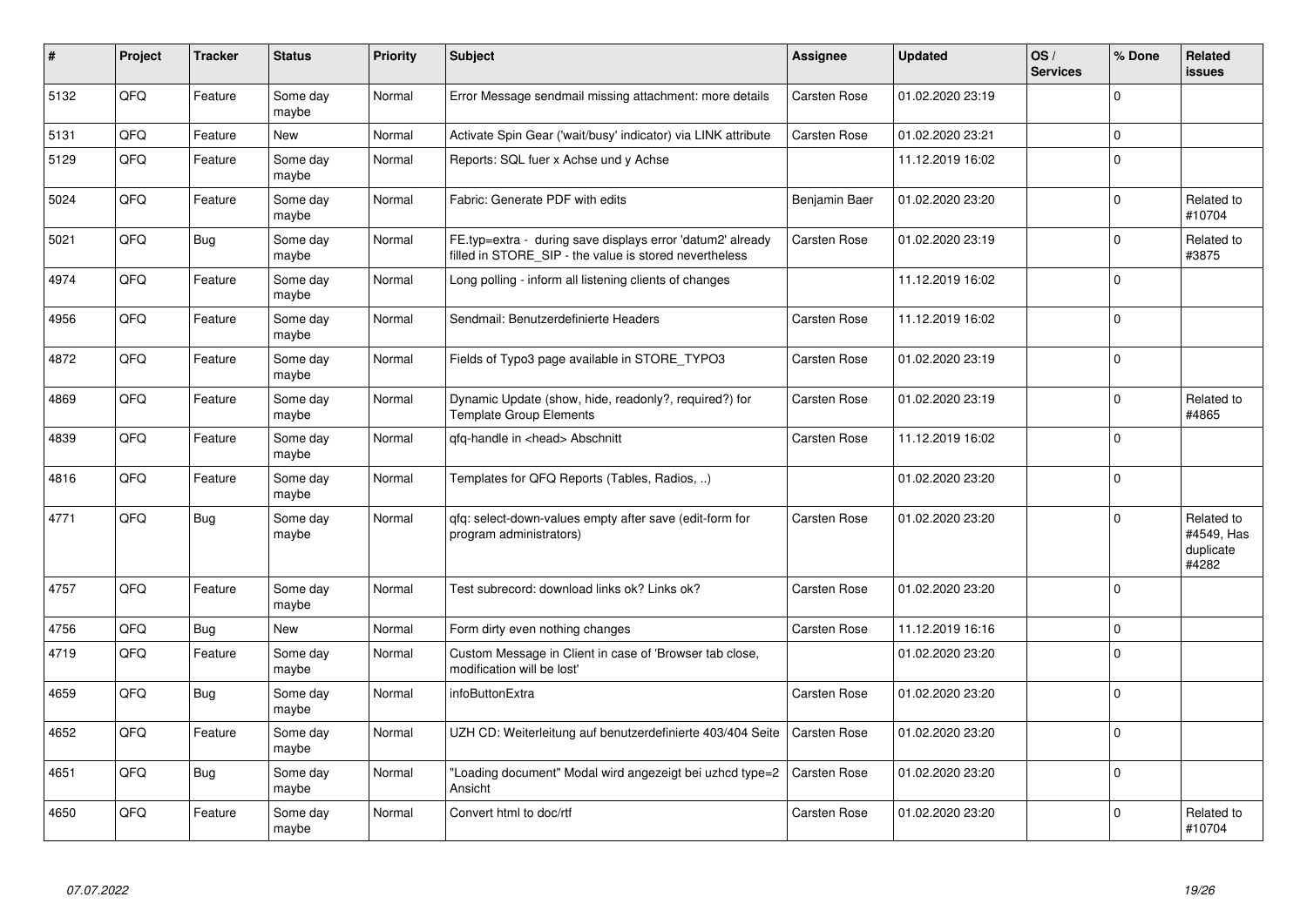| #    | Project | <b>Tracker</b> | <b>Status</b>     | <b>Priority</b> | <b>Subject</b>                                                                                                                                                | Assignee      | <b>Updated</b>   | OS/<br><b>Services</b> | % Done      | Related<br><b>issues</b>                    |
|------|---------|----------------|-------------------|-----------------|---------------------------------------------------------------------------------------------------------------------------------------------------------------|---------------|------------------|------------------------|-------------|---------------------------------------------|
| 4640 | QFQ     | Feature        | Some day<br>maybe | Normal          | <b>Rename System Forms</b>                                                                                                                                    |               | 01.02.2020 23:20 |                        | $\Omega$    |                                             |
| 4627 | QFQ     | Feature        | Some day<br>maybe | Normal          | dbupdate: all tables - check 'create', 'modified' if it is possible<br>to change to default 'CURRENT_TIMESTAMP' and modified<br>'ON UPDATE CURRENT_TIMESTAMP' |               | 01.02.2020 23:20 |                        | $\Omega$    |                                             |
| 4626 | QFQ     | Feature        | Some day<br>maybe | Normal          | Mobile View: 'classBody=qfq-form-right' makes no sense                                                                                                        |               | 01.02.2020 23:20 |                        | $\mathbf 0$ |                                             |
| 4606 | QFQ     | Feature        | Some day<br>maybe | Normal          | link: qualifier to render bootstrap button                                                                                                                    | Carsten Rose  | 01.02.2020 23:19 |                        | $\Omega$    |                                             |
| 4583 | QFQ     | Bug            | Some day<br>maybe | Normal          | Dynamic Update bei TypeAhead Feldern                                                                                                                          | Carsten Rose  | 01.02.2020 23:19 |                        | $\Omega$    |                                             |
| 4551 | QFQ     | Feature        | Some day<br>maybe | Normal          | Set 'pills' via dynamicUpdate to show/hide/disabled                                                                                                           |               | 01.02.2020 23:20 |                        | $\Omega$    | Related to<br>#3752                         |
| 4549 | QFQ     | Bug            | Some day<br>maybe | Normal          | TemplateGroups: FE.type SELECT loose selected value<br>after save                                                                                             | Carsten Rose  | 01.02.2020 23:20 |                        | $\Omega$    | Related to<br>#4548,<br>Related to<br>#4771 |
| 4546 | QFQ     | Bug            | Some day<br>maybe | Normal          | NH: SIP storage is destroyed                                                                                                                                  |               | 01.02.2020 23:20 |                        | $\Omega$    |                                             |
| 4536 | QFQ     | Feature        | Some day<br>maybe | Normal          | FE upload: problem with delete if mutliple uploads an<br>FE.name="                                                                                            |               | 01.02.2020 23:20 |                        | $\Omega$    |                                             |
| 4528 | QFQ     | Bug            | Some day<br>maybe | Normal          | extraButtonLock mit SQLAhead Bug                                                                                                                              | Carsten Rose  | 01.02.2020 23:19 |                        | $\Omega$    |                                             |
| 4457 | QFQ     | Bug            | Priorize          | Normal          | typeahead: pressing return to select an item, saves the form<br>and closes the form.                                                                          | Benjamin Baer | 03.01.2022 08:01 |                        | $\Omega$    | Related to<br>#4398                         |
| 4454 | QFQ     | Bug            | Some day<br>maybe | Normal          | Required Elements: multiple elements in a row - whole row<br>marked if only one input is empty.                                                               | Benjamin Baer | 01.02.2020 23:20 |                        | $\mathbf 0$ |                                             |
| 4446 | QFQ     | Feature        | Some day<br>maybe | Normal          | New FE get same feldContainerId as last modifed FE                                                                                                            |               | 01.02.2020 23:20 |                        | $\mathbf 0$ |                                             |
| 4445 | QFQ     | Feature        | Some day<br>maybe | Normal          | template group: Option to simulate fieldset                                                                                                                   |               | 28.06.2021 14:11 |                        | $\Omega$    |                                             |
| 4444 | QFQ     | Feature        | Some day<br>maybe | Normal          | FE.type=upload: detect mime type                                                                                                                              |               | 11.12.2019 16:02 |                        | $\Omega$    | Related to<br>#4303                         |
| 4443 | QFQ     | Feature        | Some day<br>maybe | Normal          | Form: multiple secondary tables                                                                                                                               |               | 01.02.2020 23:20 |                        | $\Omega$    |                                             |
| 4442 | QFQ     | Feature        | Some day<br>maybe | Normal          | Special Column Name: link - new symbol G (Glyph) to<br>choose any available symbol                                                                            |               | 11.12.2019 16:02 |                        | $\mathbf 0$ |                                             |
| 4441 | QFQ     | Bug            | Some day<br>maybe | Normal          | \$ SERVER Vars sollten nur aus dem Store genommen<br>werden - Code entsprechend anpassen.                                                                     |               | 11.12.2019 16:02 |                        | $\Omega$    |                                             |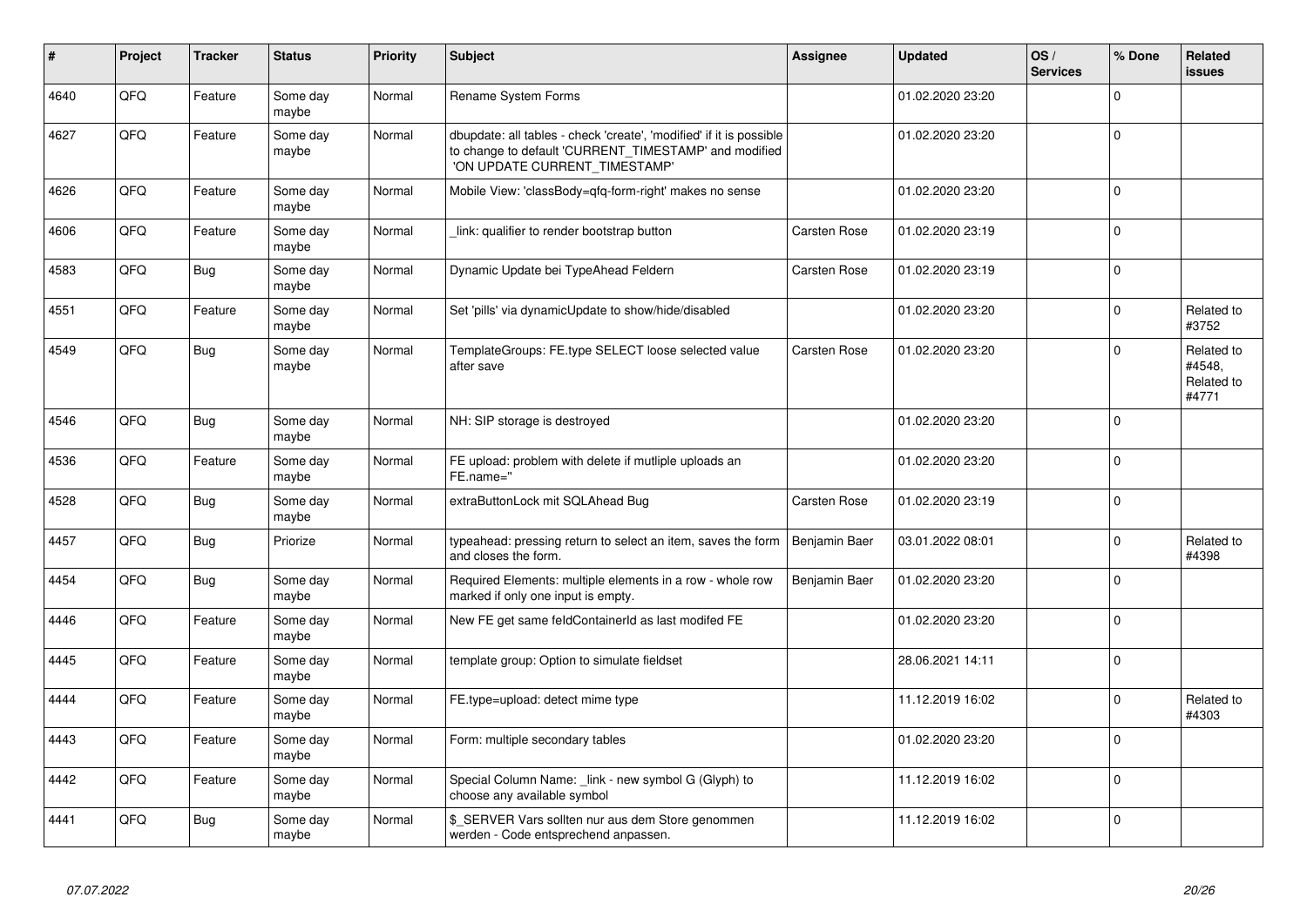| ∦    | Project | <b>Tracker</b> | <b>Status</b>     | <b>Priority</b> | <b>Subject</b>                                                                                                                                           | <b>Assignee</b> | <b>Updated</b>   | OS/<br><b>Services</b> | % Done      | Related<br><b>issues</b>                    |
|------|---------|----------------|-------------------|-----------------|----------------------------------------------------------------------------------------------------------------------------------------------------------|-----------------|------------------|------------------------|-------------|---------------------------------------------|
| 4440 | QFQ     | Feature        | Some day<br>maybe | Normal          | Manual.rst: explain how to. expand PHP Session to 4h                                                                                                     |                 | 11.12.2019 16:02 |                        | $\mathbf 0$ |                                             |
| 4439 | QFQ     | Feature        | Some day<br>maybe | Normal          | Log: report all actions fired by an FE Element, incl. the<br>original directive (slaveld, sqllnsert, )                                                   |                 | 01.02.2020 23:20 |                        | $\Omega$    | Related to<br>#4432.<br>Related to<br>#5458 |
| 4435 | QFQ     | Feature        | Some day<br>maybe | Normal          | Report: striptags - specify allowed tags                                                                                                                 |                 | 01.02.2020 23:20 |                        | $\Omega$    |                                             |
| 4433 | QFQ     | Feature        | Some day<br>maybe | Normal          | Log when SIP will be destroyed by QFQ for any (security)<br>reason                                                                                       |                 | 01.02.2020 23:20 |                        | $\mathbf 0$ | Related to<br>#4432,<br>Related to<br>#5458 |
| 4420 | QFQ     | Feature        | Some day<br>maybe | Normal          | Client: Local Storage - store the changes of a form, local in<br>the browser.                                                                            | Benjamin Baer   | 11.12.2019 16:02 |                        | $\Omega$    |                                             |
| 4413 | QFQ     | Feature        | New               | Normal          | fieldset: show/hidden, modeSql, dynamicUpdate                                                                                                            | Carsten Rose    | 09.02.2022 15:19 |                        | $\mathsf 0$ |                                             |
| 4398 | QFQ     | <b>Bug</b>     | Some day<br>maybe | Normal          | Typeahead: mouse click in a prefilled input opens a single<br>item dropdown with the current value - click on it seems to<br>set the value, not the key. | Benjamin Baer   | 01.02.2020 23:20 |                        | $\mathbf 0$ | Related to<br>#4457                         |
| 4365 | QFQ     | Feature        | Some day<br>maybe | Normal          | Multi Language: new way of config                                                                                                                        | Carsten Rose    | 01.02.2020 23:20 |                        | $\mathbf 0$ |                                             |
| 4349 | QFQ     | Feature        | Some day<br>maybe | Normal          | link download: downloaded external URL to<br>deliver/concatenate - check mimetipe and handle it correctly                                                | Carsten Rose    | 11.12.2019 16:02 |                        | $\Omega$    |                                             |
| 4343 | QFQ     | Feature        | Some day<br>maybe | Normal          | Link: Classifier to add 'attributes'                                                                                                                     | Carsten Rose    | 01.02.2020 23:20 |                        | $\mathbf 0$ | Related to<br>#14077                        |
| 4330 | QFQ     | Feature        | Some day<br>maybe | Normal          | Error Message: report missing {{ / }} in sqlUpdate, sqlInsert,<br>sqlDelete, sqlAfter, sqlBefore in FE action elements.                                  | Carsten Rose    | 01.02.2020 23:20 |                        | $\mathbf 0$ |                                             |
| 4328 | QFQ     | <b>Bug</b>     | Some day<br>maybe | Normal          | Error Message: Show FE name/number on problems in FE                                                                                                     | Carsten Rose    | 01.02.2020 23:20 |                        | $\Omega$    |                                             |
| 4293 | QFQ     | <b>Bug</b>     | Some day<br>maybe | Normal          | Download broken if token 'd:' is missing - but no error<br>message                                                                                       | Carsten Rose    | 11.12.2019 16:03 |                        | $\mathbf 0$ | Related to<br>#7514                         |
| 4259 | QFQ     | Feature        | Some day<br>maybe | Normal          | Instant trigger a cron job                                                                                                                               | Carsten Rose    | 11.12.2019 16:03 |                        | $\mathbf 0$ |                                             |
| 4250 | QFQ     | Feature        | <b>New</b>        | Normal          | AutoCron in QFQ via PHP                                                                                                                                  | Carsten Rose    | 01.02.2020 23:21 |                        | $\Omega$    | Related to<br>#3292.<br>Related to<br>#3291 |
| 4197 | QFQ     | Feature        | Some day<br>maybe | Normal          | Unit Test fuer JSON Stream von QuickFormQuery.php ><br>doForm()                                                                                          | Carsten Rose    | 11.12.2019 16:03 |                        | $\mathbf 0$ |                                             |
| 4194 | QFQ     | Feature        | In Progress       | Normal          | Bootstrap 4 ist jetzt offiziel                                                                                                                           |                 | 03.05.2021 20:47 |                        | $\Omega$    | Related to<br>#10114                        |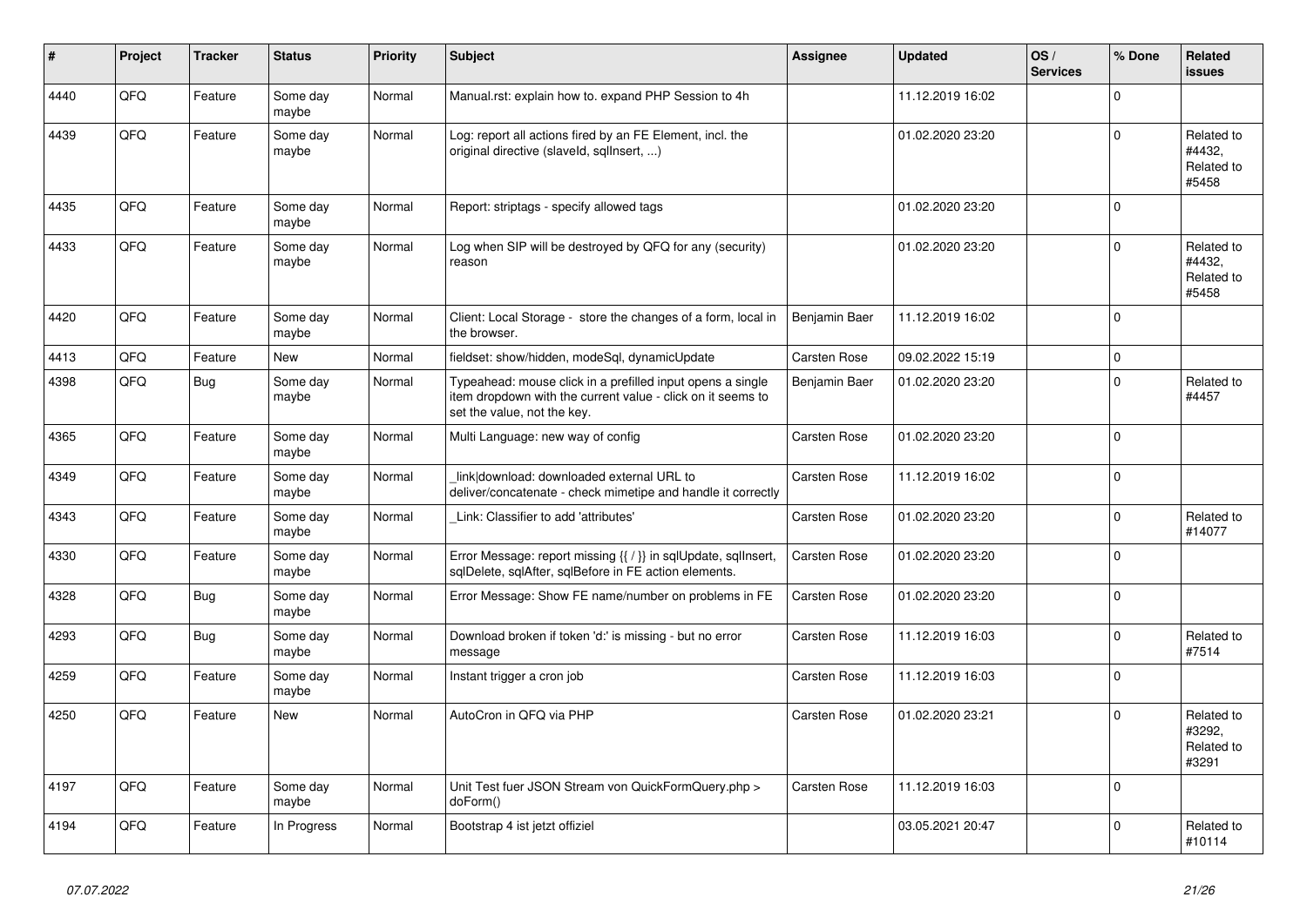| #    | Project | <b>Tracker</b> | <b>Status</b>     | <b>Priority</b> | Subject                                                                                                              | <b>Assignee</b>     | <b>Updated</b>   | OS/<br><b>Services</b> | % Done      | Related<br><b>issues</b>                    |
|------|---------|----------------|-------------------|-----------------|----------------------------------------------------------------------------------------------------------------------|---------------------|------------------|------------------------|-------------|---------------------------------------------|
| 4138 | QFQ     | Bug            | Some day<br>maybe | Normal          | style fehlt                                                                                                          |                     | 11.12.2019 16:03 |                        | $\Omega$    |                                             |
| 4122 | QFQ     | Bug            | Some day<br>maybe | Normal          | file: Render Mode hat keinen Effekt                                                                                  |                     | 11.12.2019 16:03 |                        | 0           |                                             |
| 4092 | QFQ     | Bug            | Some day<br>maybe | Normal          | 1) Logging verbessern wann welches FE warum<br>ausgefuehrt wird, 2) Documentation: Best Practice Template<br>Group   | Carsten Rose        | 01.02.2020 23:19 |                        | $\Omega$    | Related to<br>#3504                         |
| 4082 | QFQ     | Feature        | <b>New</b>        | Normal          | Dynamic Update: modeSql - useful default                                                                             | <b>Carsten Rose</b> | 01.02.2020 23:22 |                        | $\mathbf 0$ |                                             |
| 4050 | QFQ     | Feature        | New               | Normal          | sql.log: 1) FormElement ID which causes a specific action,<br>2) Result in the same row.                             | Carsten Rose        | 15.04.2020 11:35 |                        | $\Omega$    | Related to<br>#5458                         |
| 4027 | QFQ     | Feature        | Some day<br>maybe | Normal          | Missing: orange 'check' / 'bullet'                                                                                   |                     | 11.12.2019 16:03 |                        | $\Omega$    |                                             |
| 4026 | QFQ     | Feature        | Some day<br>maybe | Normal          | sqlLog.sql: log number of FE.id                                                                                      | Carsten Rose        | 11.12.2019 16:03 |                        | $\Omega$    | Related to<br>#5458                         |
| 4023 | QFQ     | Feature        | <b>New</b>        | Normal          | prepared statements - FE action: salveld, sqllnsert,<br>sqlUpdate, sqlDelete, sqlBefore, sqlAfter                    | <b>Carsten Rose</b> | 11.12.2019 16:15 |                        | $\Omega$    |                                             |
| 4018 | QFQ     | Feature        | <b>New</b>        | Normal          | typeahead: long query parameter / answer triggers 'Attack<br>detected' and purges current SIP storage.               | Carsten Rose        | 29.06.2022 22:46 |                        | $\Omega$    | Related to<br>#9077                         |
| 4008 | QFQ     | Bug            | Some day<br>maybe | Normal          | FormElemen.type=sendmail: wrong 'TO' if 'real<br>name <rea@mail.to>' is used</rea@mail.to>                           | Carsten Rose        | 11.12.2019 16:03 |                        | $\Omega$    |                                             |
| 3991 | QFQ     | Feature        | Some day<br>maybe | Normal          | report: Columnname ' skipWrap' skips 'fbeg', 'fend'                                                                  | Carsten Rose        | 11.12.2019 16:03 |                        | $\mathbf 0$ |                                             |
| 3947 | QFQ     | Feature        | Some day<br>maybe | Normal          | Attack detectect: logout current user                                                                                | <b>Carsten Rose</b> | 11.12.2019 16:03 |                        | $\Omega$    | Related to<br>#5458,<br>Related to<br>#6299 |
| 3942 | QFQ     | Feature        | Some day<br>maybe | Normal          | Action Elemente: neu generierte IDs via FE weitergeben                                                               | Carsten Rose        | 11.12.2019 16:03 |                        | $\Omega$    | Related to<br>#3941                         |
| 3941 | QFQ     | Feature        | Some day<br>maybe | Normal          | sqlAfter: es sollten mehrere moeglich sein                                                                           | <b>Carsten Rose</b> | 11.12.2019 16:03 |                        | $\Omega$    | Related to<br>#3942                         |
| 3905 | QFQ     | Feature        | Some day<br>maybe | Normal          | Documentation: Best Practice anhand eines Online<br>Bewerbungstools                                                  | Carsten Rose        | 11.12.2019 16:03 |                        | $\mathbf 0$ |                                             |
| 3900 | QFQ     | Feature        | Some day<br>maybe | Normal          | Extend documentation of 'Copy / Paste'                                                                               | Carsten Rose        | 11.12.2019 16:03 |                        | $\Omega$    | Related to<br>#3899                         |
| 3895 | QFQ     | Bug            | Some day<br>maybe | Normal          | typeahead pedantic: on lehrkredit Idap webpass - if only one<br>person is in dropdown, such person can't be selected | Carsten Rose        | 11.12.2019 16:03 |                        | 0           |                                             |
| 3882 | QFQ     | <b>Bug</b>     | Some day<br>maybe | Normal          | templateGroup: disable 'add' if limit is reached - funktioniert<br>nicht wenn bereits records existierten            | Carsten Rose        | 11.12.2019 16:03 |                        | 0           |                                             |
| 3880 | QFQ     | Feature        | Some day<br>maybe | Normal          | Form 'Form': anlegen einer Tabelle                                                                                   |                     | 14.01.2021 10:12 |                        | 0           |                                             |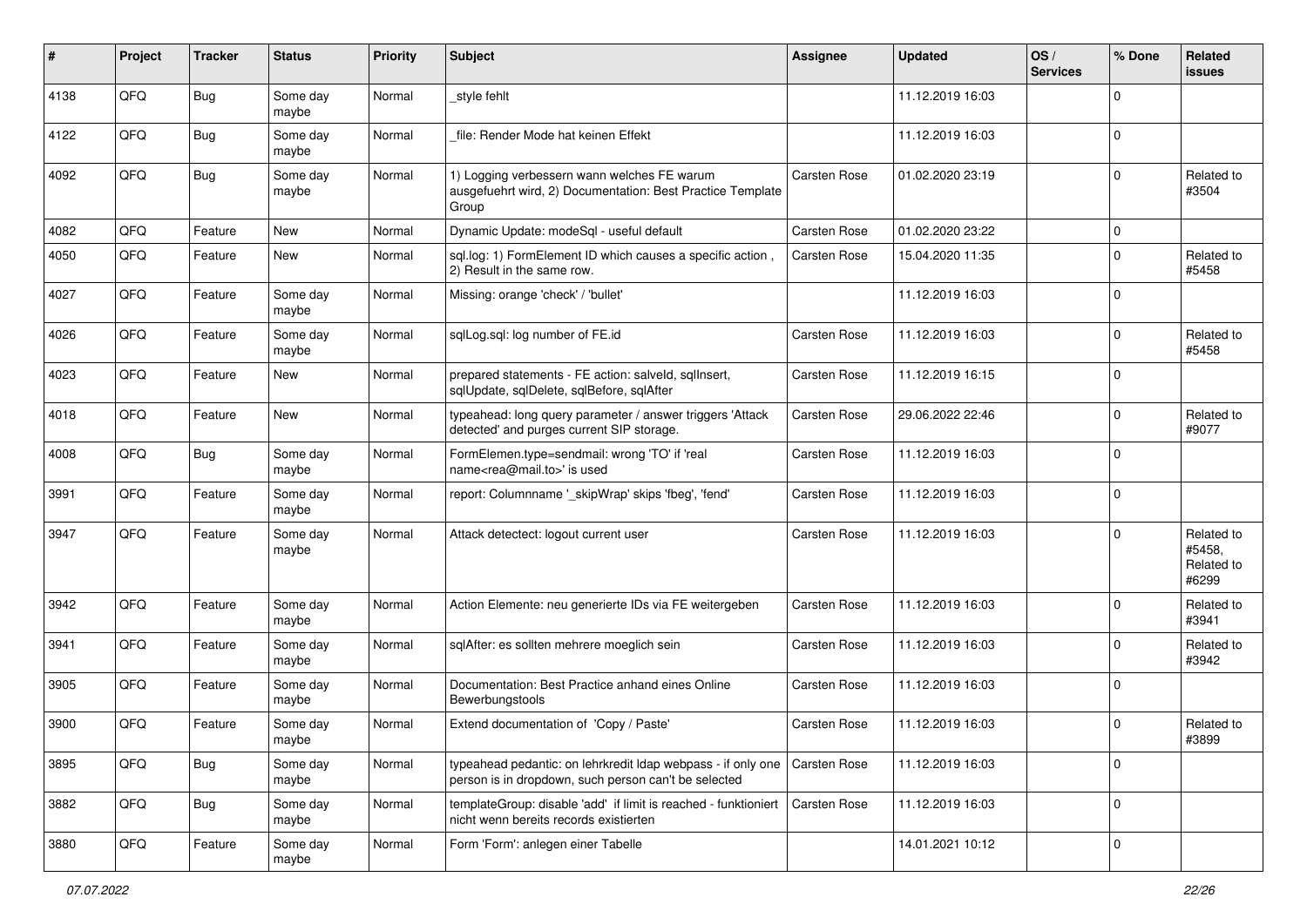| #    | Project | <b>Tracker</b> | <b>Status</b>     | <b>Priority</b> | <b>Subject</b>                                                                                                                                           | Assignee            | <b>Updated</b>   | OS/<br><b>Services</b> | % Done       | Related<br>issues    |
|------|---------|----------------|-------------------|-----------------|----------------------------------------------------------------------------------------------------------------------------------------------------------|---------------------|------------------|------------------------|--------------|----------------------|
| 3879 | QFQ     | Feature        | Some day<br>maybe | Normal          | Form 'FormElement': Beim Feld 'name' rechts in der Notiz<br>einen Link einblenden - a) aktuelle Definition anzeigen, b)<br>Spalte in der Tabelle anlegen |                     | 11.12.2019 16:03 |                        | $\Omega$     |                      |
| 3878 | QFQ     | Feature        | Some day<br>maybe | Normal          | Form 'FormElement': Spalte 'name' typeAhead mit<br>Spaltennamen der Primarytable.                                                                        |                     | 11.12.2019 16:03 |                        | $\mathbf 0$  |                      |
| 3877 | QFQ     | Feature        | Some day<br>maybe | Normal          | FormEditor: die Felder die aktuell nicht gebraucht werden<br>nur auf readonly/disabled setzen (nicht ausblenden > das<br>irritiert.                      | <b>Carsten Rose</b> | 11.12.2019 16:03 |                        | $\mathbf 0$  |                      |
| 3867 | QFQ     | Feature        | Priorize          | Normal          | Readonly Formular: Template Groups add/delete<br>ausbeldnen                                                                                              | <b>Carsten Rose</b> | 05.05.2021 22:12 |                        | $\Omega$     |                      |
| 3864 | QFQ     | Feature        | <b>New</b>        | Normal          | Encrypt / decrypt field                                                                                                                                  | Enis Nuredini       | 30.06.2022 16:29 |                        | $\Omega$     |                      |
| 3811 | QFQ     | Bug            | Some day<br>maybe | Normal          | Dynamic Update: extraButtonInfo - Text aktualisieren                                                                                                     | <b>Carsten Rose</b> | 11.12.2019 16:03 |                        | $\mathbf{0}$ | Related to<br>#11517 |
| 3782 | QFQ     | <b>Bug</b>     | Priorize          | Normal          | Bei fehlerhafter Eingabe (z.B. Datum) sollte das erwartete<br>Format angezeigt werden                                                                    | <b>Carsten Rose</b> | 01.02.2020 10:13 |                        | $\Omega$     |                      |
| 3750 | QFQ     | Bug            | Some day<br>maybe | Normal          | FE in a row: if one violates check, all are red                                                                                                          | <b>Carsten Rose</b> | 11.12.2019 16:03 |                        | $\mathbf 0$  |                      |
| 3708 | QFQ     | Feature        | Some day<br>maybe | Normal          | Form: input - 'specialchars', 'none'  gewisse tags<br>erlauben, andere verbieten                                                                         | Carsten Rose        | 11.12.2019 16:02 |                        | $\Omega$     | Related to<br>#14320 |
| 3692 | QFQ     | Feature        | Some day<br>maybe | Normal          | QFQ Webseite                                                                                                                                             | Benjamin Baer       | 11.12.2019 16:02 |                        | $\Omega$     | Related to<br>#5033  |
| 3682 | QFQ     | Bug            | Some day<br>maybe | Normal          | Dynamic update: Radio buttons                                                                                                                            | Carsten Rose        | 11.12.2019 16:02 |                        | $\Omega$     |                      |
| 3677 | QFQ     | Feature        | Some day<br>maybe | Normal          | wkhtmltopdf: FE User access prohibited, if client IP changes<br>- \$TYPO3_CONF_VARS[FE][lockIP]                                                          | <b>Carsten Rose</b> | 11.12.2019 16:02 |                        | $\Omega$     |                      |
| 3666 | QFQ     | Feature        | Some day<br>maybe | Normal          | a) Performance Messung: mysql_real_escape_string() im<br>Vergleich zu str replace(), b) doppeltes Aufrufen von<br>mysql real escape string()             | <b>Carsten Rose</b> | 11.12.2019 16:02 |                        | $\Omega$     |                      |
| 3646 | QFQ     | Feature        | Some day<br>maybe | Normal          | Moeglichkeit HTML Tags in Reports auszugeben (zu<br>enkodieren: htmlspecialchars)                                                                        |                     | 11.12.2019 16:02 |                        | $\Omega$     | Related to<br>#14320 |
| 3617 | QFQ     | Feature        | Some day<br>maybe | Normal          | Load javascripts at bottom                                                                                                                               |                     | 11.12.2019 16:02 |                        | $\Omega$     |                      |
| 3613 | QFQ     | Bug            | Some day<br>maybe | Normal          | note /note unchecked -> note div (col-md) wird weiterhin<br>gerendert                                                                                    | Elias Villiger      | 01.02.2020 23:19 |                        | 100          |                      |
| 3588 | QFQ     | Bug            | Some day<br>maybe | Normal          | templateGroup: versteckte Elemente werden weiterhin<br>gespeichert.                                                                                      | Carsten Rose        | 11.12.2019 16:02 |                        | $\mathbf 0$  |                      |
| 3547 | QFQ     | Bug            | New               | Normal          | FE of type 'note' causes writing of empty fields.                                                                                                        | Carsten Rose        | 01.02.2020 23:21 |                        | $\Omega$     |                      |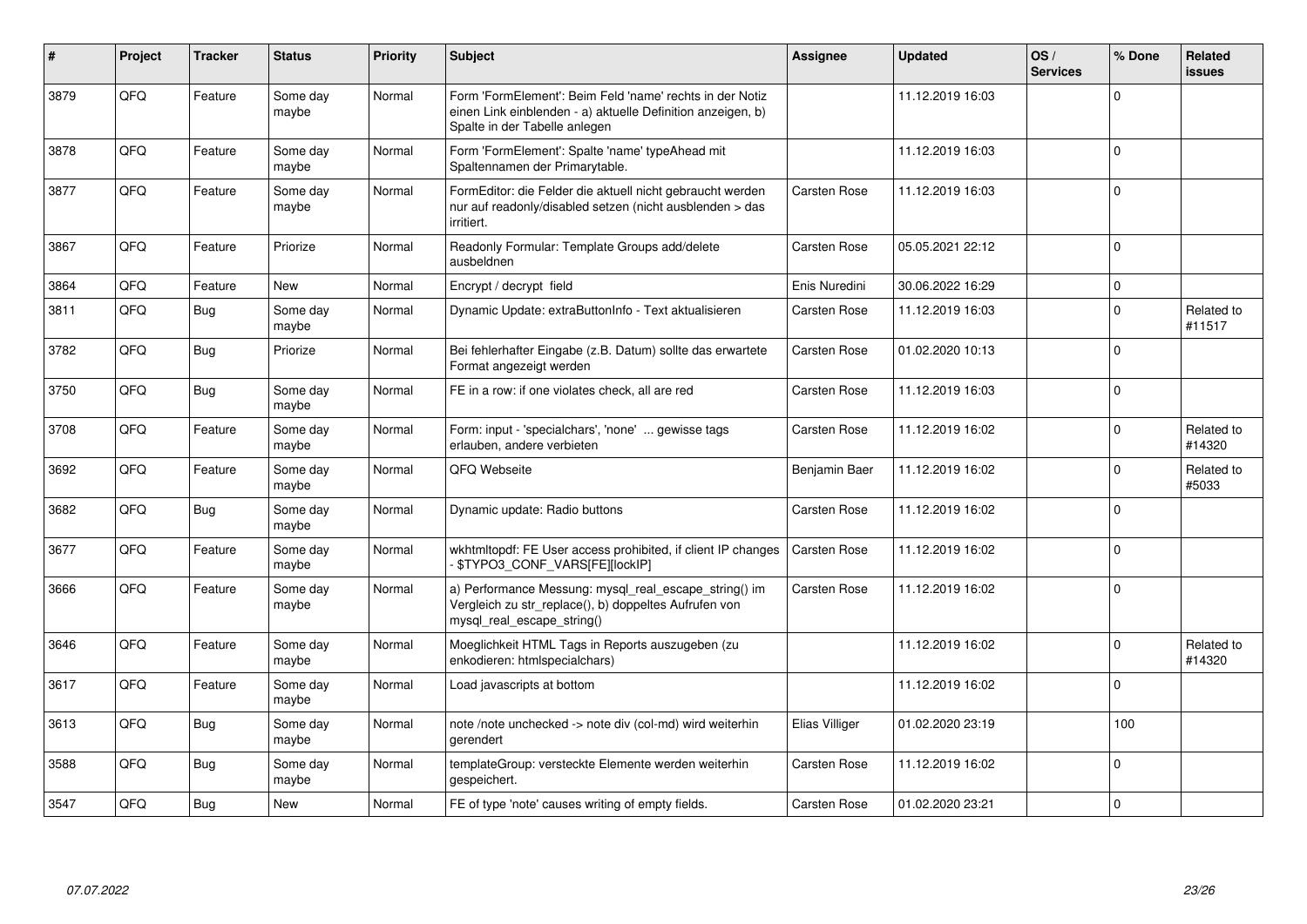| #    | Project | <b>Tracker</b> | <b>Status</b>     | <b>Priority</b> | Subject                                                                                                                       | <b>Assignee</b>     | <b>Updated</b>   | OS/<br><b>Services</b> | % Done         | Related<br>issues                           |
|------|---------|----------------|-------------------|-----------------|-------------------------------------------------------------------------------------------------------------------------------|---------------------|------------------|------------------------|----------------|---------------------------------------------|
| 3504 | QFQ     | Feature        | <b>New</b>        | Normal          | Logging: welche Action FEs werden wann wie ausgefuehrt                                                                        | Carsten Rose        | 01.02.2020 23:21 |                        | $\Omega$       | Related to<br>#5458,<br>Related to<br>#4092 |
| 3495 | QFQ     | Feature        | Some day<br>maybe | Normal          | Predifined Parameter werden nicht in '+' (add new record)<br>SIP gerendert.                                                   |                     | 11.12.2019 16:02 |                        | $\Omega$       |                                             |
| 3458 | QFQ     | Feature        | Some day<br>maybe | Normal          | Display 'Edit Form Element'-Checkbox on form: should<br>depend on FE Group                                                    | Carsten Rose        | 11.12.2019 16:02 |                        | $\mathbf 0$    | Related to<br>#3447                         |
| 3457 | QFQ     | Feature        | Some day<br>maybe | Normal          | LDAP: concat multi values to one single entry                                                                                 | <b>Carsten Rose</b> | 11.12.2019 16:02 |                        | 0              |                                             |
| 3432 | QFQ     | Feature        | New               | Normal          | subrecord: dynamicUpdate                                                                                                      | Carsten Rose        | 11.06.2020 21:10 |                        | $\Omega$       | Related to<br>#5691                         |
| 3415 | QFQ     | Feature        | Some day<br>maybe | Normal          | FE Login Box Templatefile                                                                                                     | Benjamin Baer       | 11.12.2019 16:02 |                        | $\Omega$       |                                             |
| 3402 | QFQ     | Feature        | Some day<br>maybe | Normal          | Syntax Highlighting via CodeMirror                                                                                            | Carsten Rose        | 11.12.2019 16:02 |                        | 100            | Related to<br>#3207                         |
| 3385 | QFQ     | Feature        | Some day<br>maybe | Normal          | templateGroup: insert/update/delete non primary records                                                                       | Carsten Rose        | 11.12.2019 16:02 |                        | $\mathbf 0$    |                                             |
| 3350 | QFQ     | Feature        | Some day<br>maybe | Normal          | FormEditor: Hilfetext hinter 'checktype'                                                                                      | Carsten Rose        | 11.12.2019 16:02 |                        | $\mathbf 0$    |                                             |
| 3349 | QFQ     | Bug            | Some day<br>maybe | Normal          | config.qfq.ini: a) vertraegt keine '=' im Value (z.B. Passwort),<br>b) Values sollten in ticks einschliessbar sein (spaces, ) | <b>Carsten Rose</b> | 11.12.2019 16:02 |                        | $\mathbf 0$    |                                             |
| 3332 | QFQ     | Feature        | Some day<br>maybe | Normal          | Uploads: Thumbnails, Details zum hochgeladenen File                                                                           | Carsten Rose        | 11.12.2019 16:02 |                        | $\Omega$       | Related to<br>#3264,<br>Related to<br>#5333 |
| 3331 | QFQ     | Feature        | Some day<br>maybe | Normal          | Default Tooltip fuer _page? Links: mit Form und Record ID                                                                     | Carsten Rose        | 11.12.2019 16:02 |                        | 0              |                                             |
| 3291 | QFQ     | Feature        | Some day<br>maybe | Normal          | AutoCron websiteToken                                                                                                         | Carsten Rose        | 11.12.2019 16:02 |                        | $\mathbf 0$    | Related to<br>#4250                         |
| 3285 | QFQ     | Feature        | Some day<br>maybe | Normal          | Zeichenlimit pro Feld: textarea / editor                                                                                      | Carsten Rose        | 11.12.2019 16:02 |                        | 0              |                                             |
| 3267 | QFQ     | Feature        | Some day<br>maybe | Normal          | 2 Forms auf einer Seite: real + Read only                                                                                     | Carsten Rose        | 11.12.2019 16:03 |                        | $\mathbf 0$    |                                             |
| 3216 | QFQ     | Feature        | Some day<br>maybe | Normal          | dynamic update für checkbox label2                                                                                            | Carsten Rose        | 11.12.2019 16:03 |                        | $\overline{0}$ | Related to<br>#2081                         |
| 3130 | QFQ     | <b>Bug</b>     | Some day<br>maybe | Normal          | Debug Info's nicht korrekt nach 'New > Save'.                                                                                 | Carsten Rose        | 11.12.2019 16:03 |                        | 0              | Related to<br>#3253                         |
| 2995 | QFQ     | Feature        | Some day<br>maybe | Normal          | Dropdown JQuery Plugin: 'chosen' - Moeglichkeit um Select<br>Listen mehr Funktion zu geben. Kein Bootstrap noetig.            | Carsten Rose        | 11.12.2019 16:03 |                        | 0              |                                             |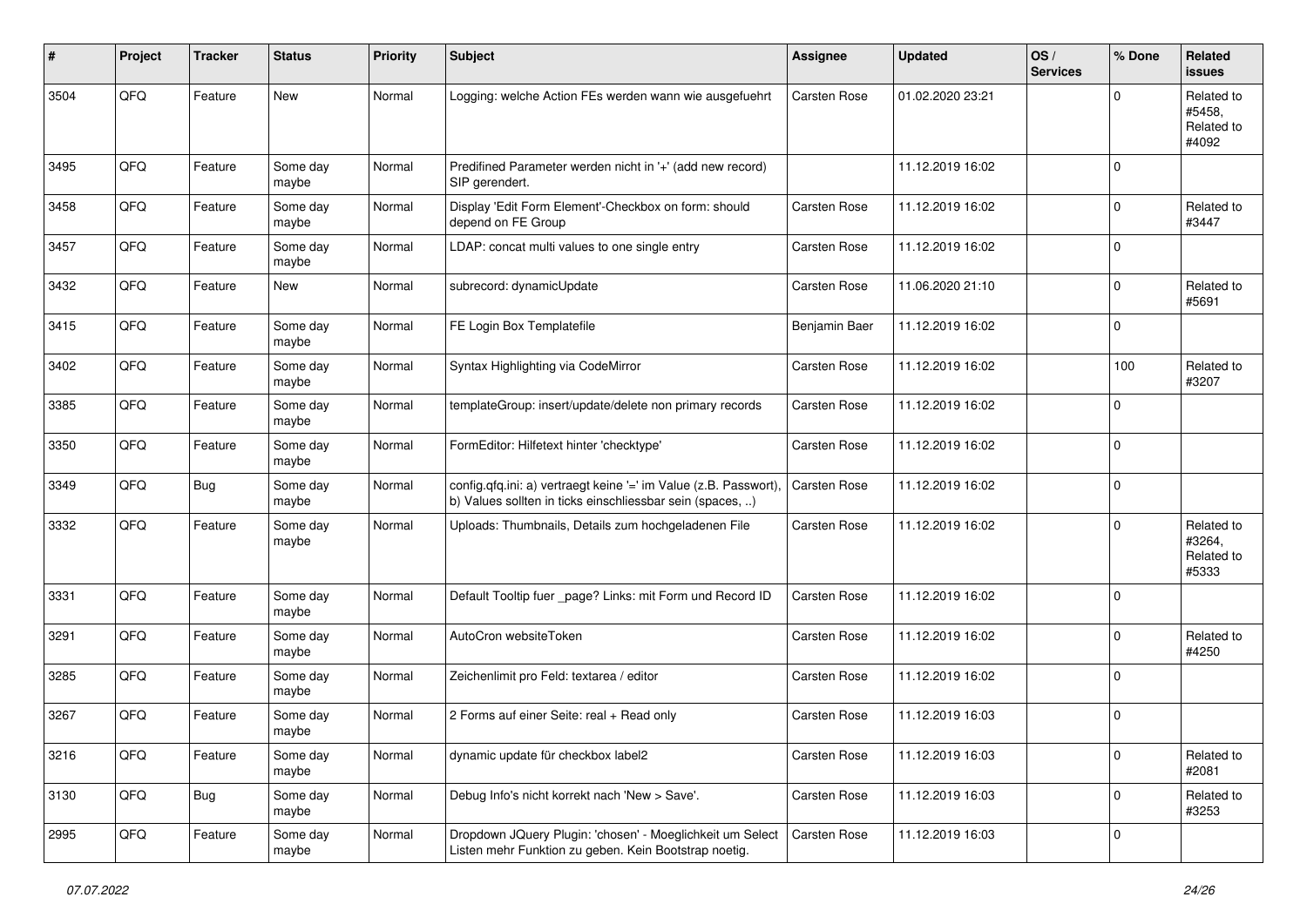| #     | Project | <b>Tracker</b> | <b>Status</b>     | <b>Priority</b> | <b>Subject</b>                                                                                               | <b>Assignee</b> | <b>Updated</b>   | OS/<br><b>Services</b> | % Done      | Related<br><b>issues</b>                                               |
|-------|---------|----------------|-------------------|-----------------|--------------------------------------------------------------------------------------------------------------|-----------------|------------------|------------------------|-------------|------------------------------------------------------------------------|
| 2950  | QFQ     | Feature        | Some day<br>maybe | Normal          | Inhalt QFQ Records als File                                                                                  |                 | 11.12.2019 16:03 |                        | $\Omega$    |                                                                        |
| 2665  | QFQ     | Bug            | Priorize          | Normal          | Dynamic Update funktioniert nicht, wenn beim<br>entsprechenden FormElement eine size angegeben ist.          | Benjamin Baer   | 03.01.2022 08:12 |                        | 30          |                                                                        |
| 2643  | QFQ     | Bug            | Some day<br>maybe | Normal          | Zend / PHP Webinars anschauen                                                                                | Carsten Rose    | 01.02.2020 15:56 |                        | $\mathbf 0$ |                                                                        |
| 2361  | QFQ     | Feature        | New               | Normal          | Logging wer/wann/wo welches Formular aufgerufen hat                                                          | Carsten Rose    | 11.12.2019 16:15 |                        | $\mathbf 0$ | Related to<br>#4432,<br>Related to<br>#7480                            |
| 2084  | QFQ     | Feature        | Some day<br>maybe | Normal          | Mailto mit encryption: Subrecord                                                                             | Carsten Rose    | 11.12.2019 16:03 |                        | $\Omega$    | Related to<br>#2082                                                    |
| 2063  | QFQ     | Bug            | Some day<br>maybe | Normal          | Pills auf 'inaktiv' setzen falls keine Element auf dem Pill<br>sichtbar sind.                                | Benjamin Baer   | 11.12.2019 16:03 |                        | $\mathbf 0$ | Related to<br>#3752                                                    |
| 1946  | QFQ     | Feature        | Some day<br>maybe | Normal          | Kontrolle ob der ReadOnly Modus bei den<br>Formularelementen korrekt implementiert ist                       | Carsten Rose    | 11.12.2019 16:03 |                        | $\mathbf 0$ |                                                                        |
| 1635  | QFQ     | Feature        | Some day<br>maybe | Normal          | QFQ Extension content record: weitere Optionen<br>einblenden.                                                | Carsten Rose    | 11.12.2019 16:03 |                        | 0           |                                                                        |
| 1623  | QFQ     | Feature        | Some day<br>maybe | Normal          | RealURL                                                                                                      |                 | 11.12.2019 16:03 |                        | 30          |                                                                        |
| 1510  | QFQ     | Feature        | Some day<br>maybe | Normal          | jquery von google laden, falls das nicht geht lokal                                                          |                 | 11.12.2019 16:03 |                        | $\mathbf 0$ |                                                                        |
| 1253  | QFQ     | Feature        | Some day<br>maybe | Normal          | QF: Colorpicker                                                                                              |                 | 11.12.2019 16:03 |                        | 0           |                                                                        |
| 1251  | QFQ     | Feature        | Some day<br>maybe | Normal          | QF: Combo                                                                                                    |                 | 11.12.2019 16:03 |                        | $\mathbf 0$ |                                                                        |
| 1234  | QFQ     | Feature        | Some day<br>maybe | Normal          | QF: Record numbering: Im Grid soll in Spalte 1 optional die<br>laufende Nummer der Records angezeigt werden. |                 | 01.02.2020 23:20 |                        | $\mathbf 0$ |                                                                        |
| 955   | QFQ     | Feature        | Some day<br>maybe | Normal          | QF: Notizen vor/nach dem Form                                                                                |                 | 01.02.2020 23:20 |                        | $\mathbf 0$ |                                                                        |
| 14187 | QFQ     | Feature        | New               | High            | qfq.log: show current URL                                                                                    | Carsten Rose    | 28.05.2022 11:02 |                        | 0           | Related to<br>#13933,<br>Related to<br>#12532,<br>Related to<br>#11893 |
| 13757 | QFQ     | Feature        | New               | High            | QR / Bar-Code Plugin                                                                                         | Enis Nuredini   | 19.03.2022 17:43 |                        | 0           |                                                                        |
| 13716 | QFQ     | <b>Bug</b>     | New               | High            | Firefox ask to store username/password                                                                       | Enis Nuredini   | 30.05.2022 09:31 |                        | $\mathbf 0$ | Related to<br>#13827                                                   |
| 12974 | QFQ     | <b>Bug</b>     | New               | High            | Sanitize Queries in Action-Elements                                                                          | Carsten Rose    | 07.12.2021 17:19 |                        | 0           |                                                                        |